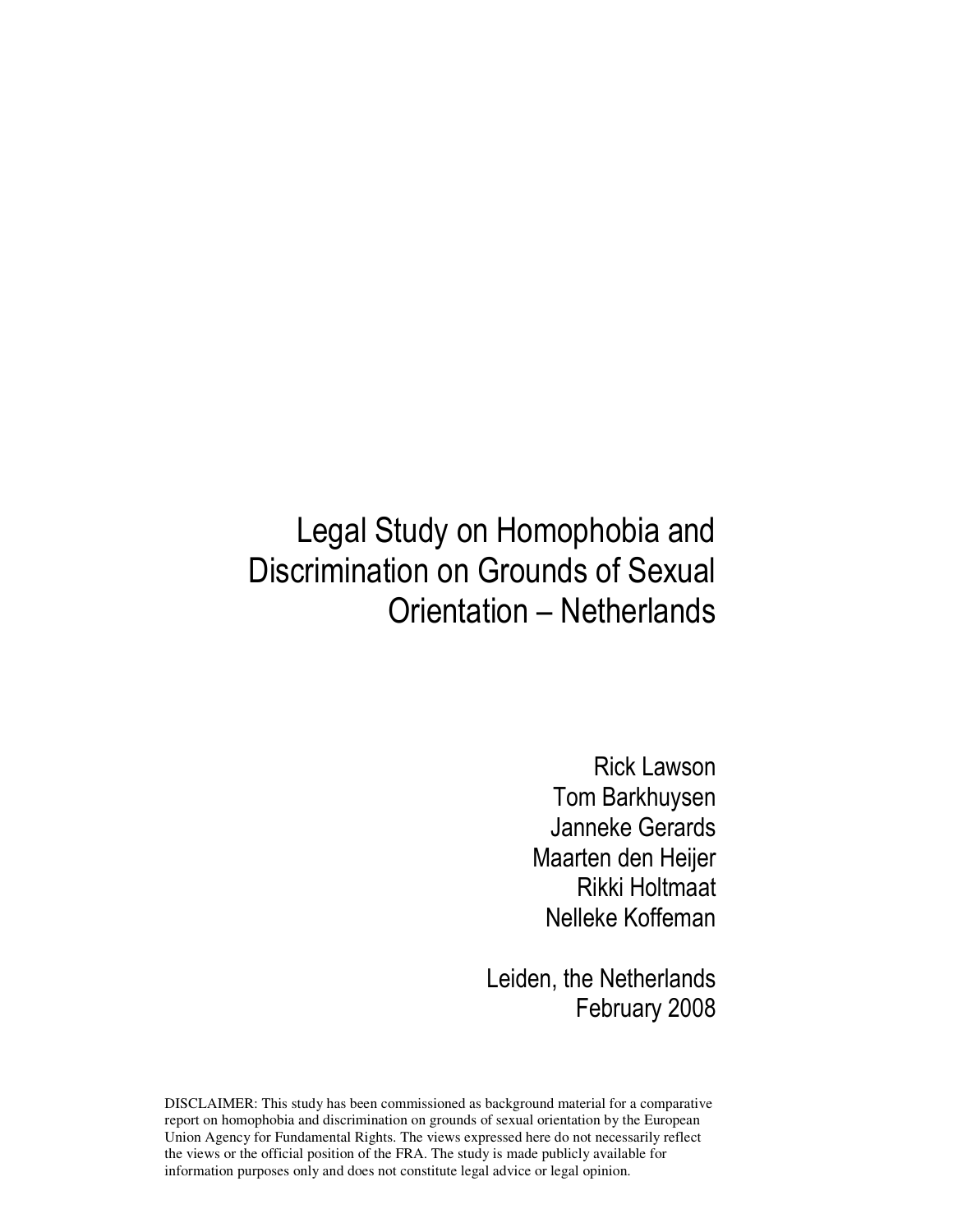# **Contents**

|    | A.1.            |        |                                                                   |  |  |
|----|-----------------|--------|-------------------------------------------------------------------|--|--|
|    |                 | A.1.1. |                                                                   |  |  |
|    |                 | A.1.2. |                                                                   |  |  |
|    |                 | A.1.3. |                                                                   |  |  |
|    | A.2.            |        |                                                                   |  |  |
|    |                 | A.2.1. |                                                                   |  |  |
|    |                 | A.2.2. |                                                                   |  |  |
|    | A.3.            |        |                                                                   |  |  |
|    | A.3.            |        |                                                                   |  |  |
|    | A.4.            |        |                                                                   |  |  |
| В. |                 |        |                                                                   |  |  |
|    | B.1.            |        | EU citizens and third country national LGBT partners 23           |  |  |
|    | B.2.            |        | LGBT partners of Dutch citizens and the freedom of movement and   |  |  |
|    |                 |        |                                                                   |  |  |
| C. |                 |        |                                                                   |  |  |
|    | C.1.            |        |                                                                   |  |  |
| D. |                 |        |                                                                   |  |  |
| Е. |                 |        |                                                                   |  |  |
|    | E.1.            |        |                                                                   |  |  |
|    | E.2.            |        | Demonstrations in favour of tolerance of LGBT people in 2000-2007 |  |  |
|    | E.3.            |        | Demonstrations against tolerance of LGBT people in                |  |  |
|    |                 |        |                                                                   |  |  |
|    | E.4.            |        | Refusals or bans of demonstrations in the Netherlands30           |  |  |
|    | E.5.            |        | Disturbances at demonstrations in the Netherlands31               |  |  |
|    |                 |        |                                                                   |  |  |
| F. |                 |        |                                                                   |  |  |
|    | F.1.<br>F.2.    |        |                                                                   |  |  |
|    | F.3.            |        | Homophobic motivation as aggravating factor in sentencing33       |  |  |
|    |                 |        |                                                                   |  |  |
| G. |                 |        |                                                                   |  |  |
|    | G.1.            |        |                                                                   |  |  |
|    | G.1.            |        |                                                                   |  |  |
|    | $G.1$ .         |        |                                                                   |  |  |
|    | G.1.<br>$G.1$ . |        |                                                                   |  |  |
|    |                 |        |                                                                   |  |  |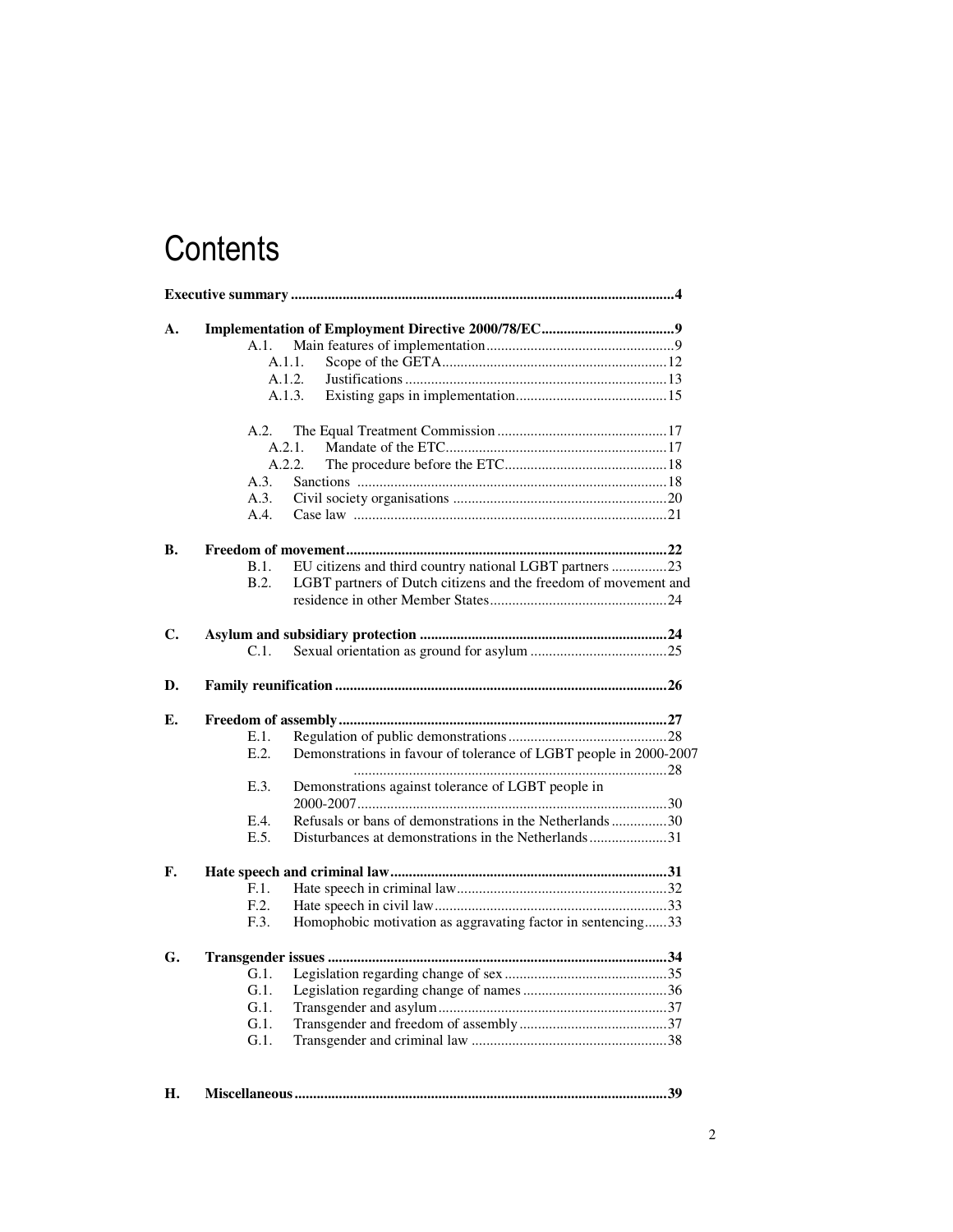| H.1.               |    |
|--------------------|----|
| L.                 |    |
| 1.1.               |    |
| L2.                |    |
| $\overline{1.3}$ . |    |
| I.4.               |    |
| $L$ 5.             |    |
|                    |    |
|                    |    |
|                    |    |
|                    | 75 |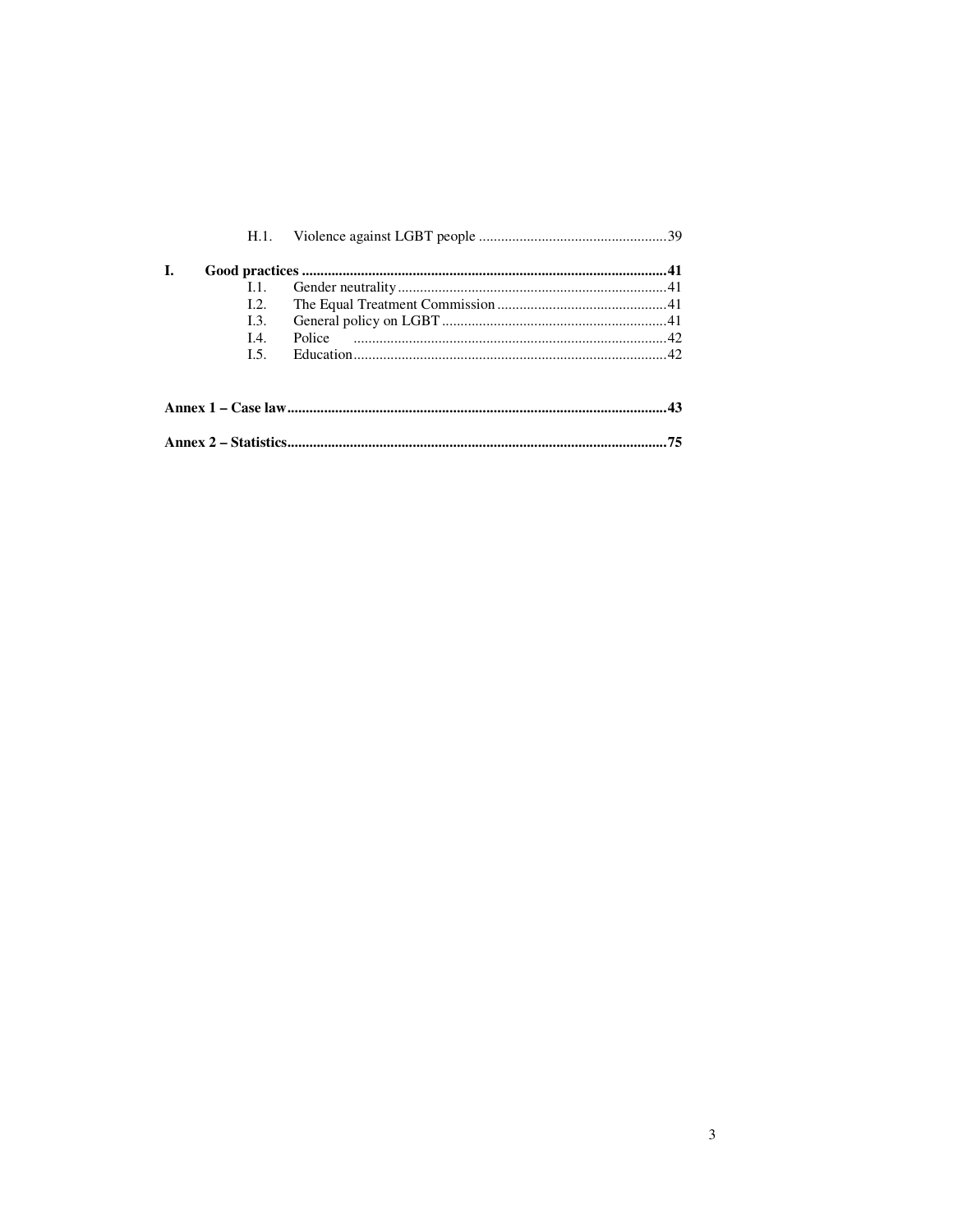## Executive summary

### Implementation of Employment Directive 2000/78/EC

- [1]. In the Netherlands, the principles of equality and non-discrimination are firmly enshrined in various realms of the law, e.g. in Article 1 of the *Grondwet* [Constitution], in private and public employment law, in criminal law and the *Algemene Wet Gelijke Behandeling* [General Equal Treatment Act (GETA)]. Dutch law provides for a registered partnership and civil marriage for both same-sex and different-sex couples. The Netherlands is one of few EU Member States which ratified Protocol 12 to the European Convention on Human Rights (ECHR).
- [2]. The GETA outlaws any (direct or indirect) 'distinction between people on the ground of (...) sex, (...), heterosexual or homosexual orientation' in the field of employment, in the field of the liberal professions, by organisations of employees, employers or professionals, in the provision of goods or services, in the conclusion, implementation or termination of agreements thereon, and in the provision of educational or careers guidance.
- [3]. The GETA does not apply to legal relationships *within* churches, other religious communities or associations of a spiritual nature. Furthermore 'requirements which, in view of the private character of the employment relationship, may reasonably be imposed on the employment relationship' are excluded from the GETA.
- [4]. The GETA provides for a system of justification grounds for discrimination. An important justification in the lesbian, gay, bisexual and transgender (LGBT) context is that institutions founded on religious principles, or on political principles, or schools founded on the basis of religious denomination may impose requirements on the occupancy of a post which, in view of the organisation's purpose, are necessary to live up to its founding principles (Article 5(2) GETA).
- [5]. It could be argued that the current legal framework fails to meet some of the requirements imposed by EU law. There are possibly existing gaps in implementation with regard to (1) the definition of indirect discrimination, (2) the general exception for internal affairs of churches and other spiritual congregations, (3) the conditional exemptions for organisations based on religion or belief and political organisations, (4) the exception regarding the private character of the employment relationship, (5) sanctions, (6) positive action schemes and (7) harassment.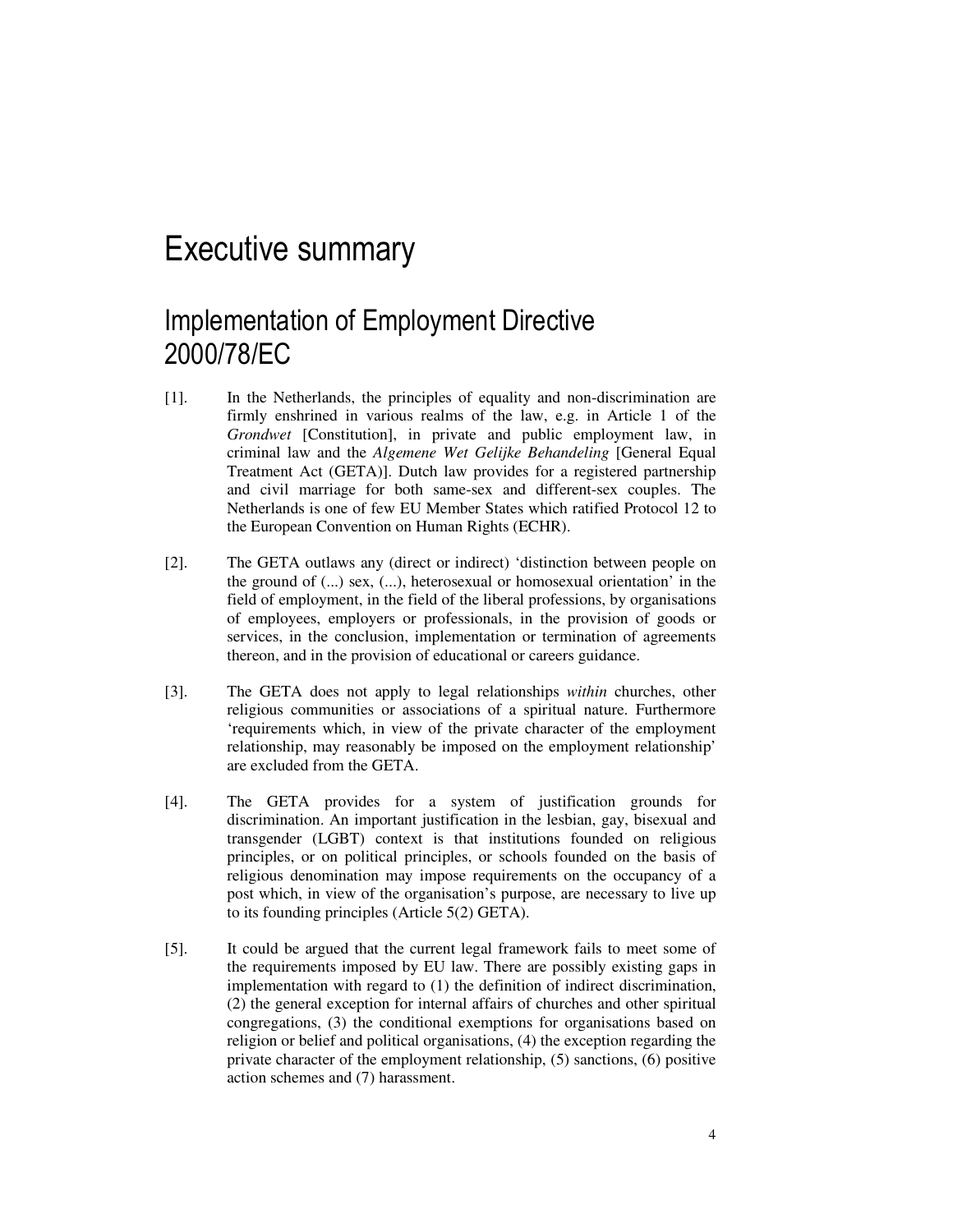- [6]. The officially designated equality body is the *Commissie Gelijke Behandeling* [Equal Treatment Commission (ETC)]. The ETC is a semijudicial independent body the decisions of which are *non-binding* but nevertheless authoritative. The ETC can hear and investigate cases, may conduct an investigation on its own initiative, conducts surveys and issues reports and recommendations.
- [7]. Doubts have been expressed as to whether the range of sanctions available under the equal treatment legislation is in conformity with the requirement that sanctions be 'effective, proportionate and dissuasive'. One problem is that the ETC cannot impose sanctions.
- [8]. Organisations can take legal action in court and have the right to ask the ETC to start an investigation. Several gay and lesbian interest groups have been recognised as having standing.

#### Freedom of movement

[9]. When it comes to the legal situation regarding partners of EU citizens in the context of the freedom of movement, Dutch law makes no distinction between LGBT partners and non-LGBT partners. Neither does Dutch law make a distinction between couples of two EU citizens and couples of an EU citizen and a third country national partner. As was mentioned above, Dutch law provides for a registered partnership and civil marriage for both same-sex and different-sex couples. Daily practice shows, however, that LGBT partners of Dutch citizens do not always enjoy full freedom of movement and establishment in other Member States.

### Asylum and subsidiary protection

- [10]. It is standing policy and standing jurisprudence in the Netherlands that an LGBT asylum seeker is eligible for refugee status and thus a residence permit; the definition as required under EU law, of being persecuted for reasons of membership of a particular social group, includes being persecuted for reasons of sexual orientation. Furthermore, an LGBT asylum seeker can be eligible for a residence permit, if s/he can show that s/he has substantial grounds for believing that s/he faces a real risk of being subjected to torture or inhuman or degrading treatment or punishment upon return. In the third place, the situation of LGBT persons in the country of origin can be a reason for so-called categorical protection.
- [11]. LGBT partners and family members of a refugee to whom asylum has been granted can also qualify for a residence permit on asylum grounds.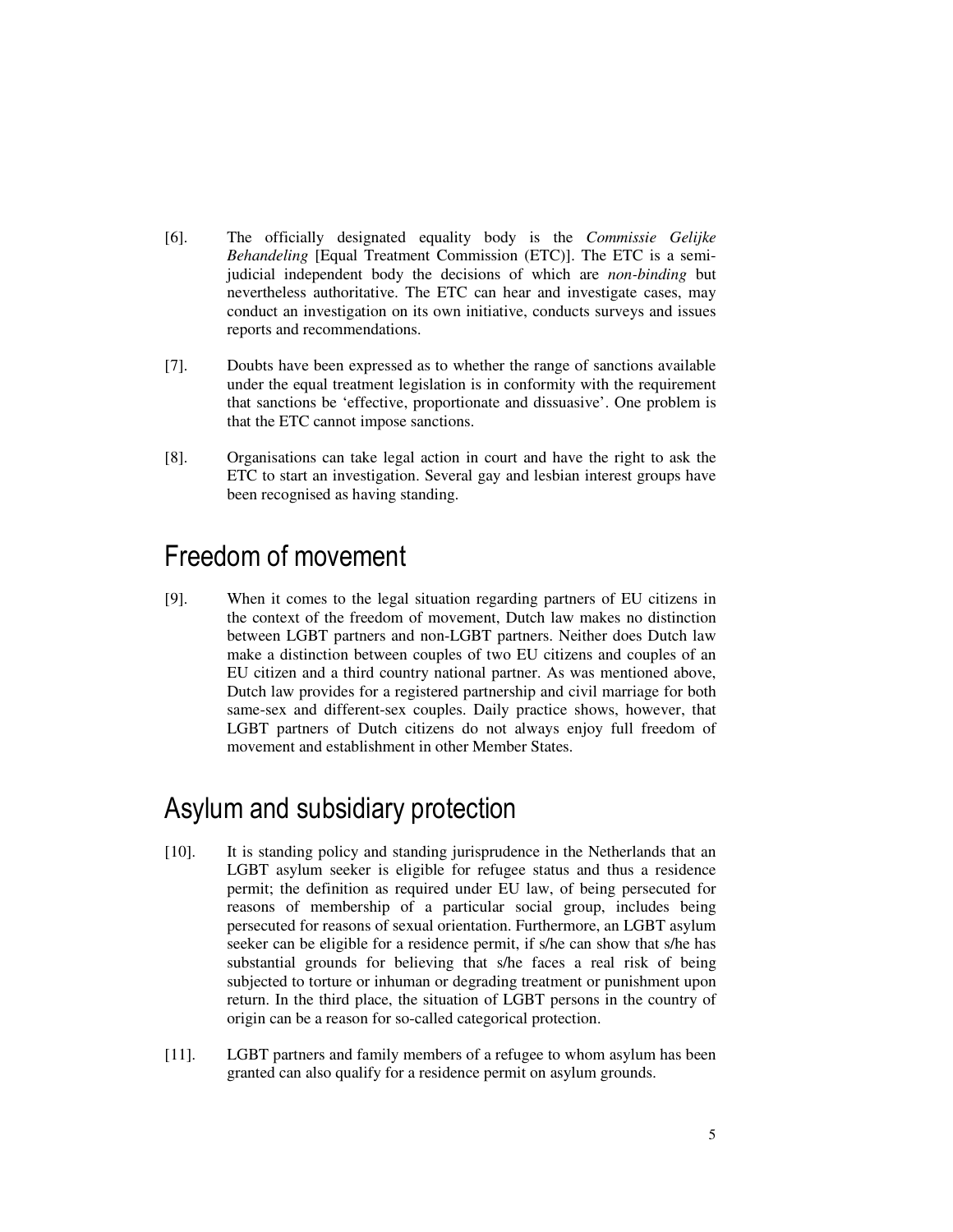#### Family reunification

[12]. Family members (both third country national and EU citizen) of foreigners with a residence permit have a right to family reunification. The law makes no distinction between LGBT and non-LGBT partners or between their family members.

#### Freedom of assembly

- [13]. In the Netherlands the right to freedom of assembly is protected in Article 9 of the Dutch Constitution and by international treaties. In general there is no obligation to give prior notice of a planned demonstration. However, knowledge of the content of the demonstration might be necessary in order to estimate the risk of counter-demonstrations and to determine the size of the police presence.
- [14]. For several decades demonstrations/manifestations in favour of tolerance of LGBT people have taken place on a yearly basis. The authors of this report are not aware of any demonstration against tolerance of LGBT people in the Netherlands in the period 2000-2007.
- [15]. No licence for a demonstration in favour of tolerance of LGBT people has been refused in the past decades, apart from one minor case in 2007.
- [16]. In the early 1980s a large-scale demonstration in favour of tolerance of LGBT people was violently disturbed. These disturbances led to a new police policy on LGBT matters. After 1982 incidental disturbances have taken place. Recently during the massive 'We Are Amsterdam Gay Pride' of 2007, four gay men were violently attacked.

#### Hate speech and criminal law

- [17]. The Dutch *Wetboek van Strafrecht* [Penal Code] outlaws defamation on the grounds of (among others) hetero- or homosexual orientation. Public incitement of hatred, discrimination or violent action against persons on the ground of his/her hetero- or homosexual orientation is also punishable. The sanction for these offences can be imprisonment of up to one year or a fine of up to 7,400 Euro. Annex 1 gives an overview of relevant hate speech case law in the LGBT context.
- [18]. The Dutch Civil Code provides in addition for a civil tort procedure against derogatory speech, which has been has been invoked several times in the LGBT context.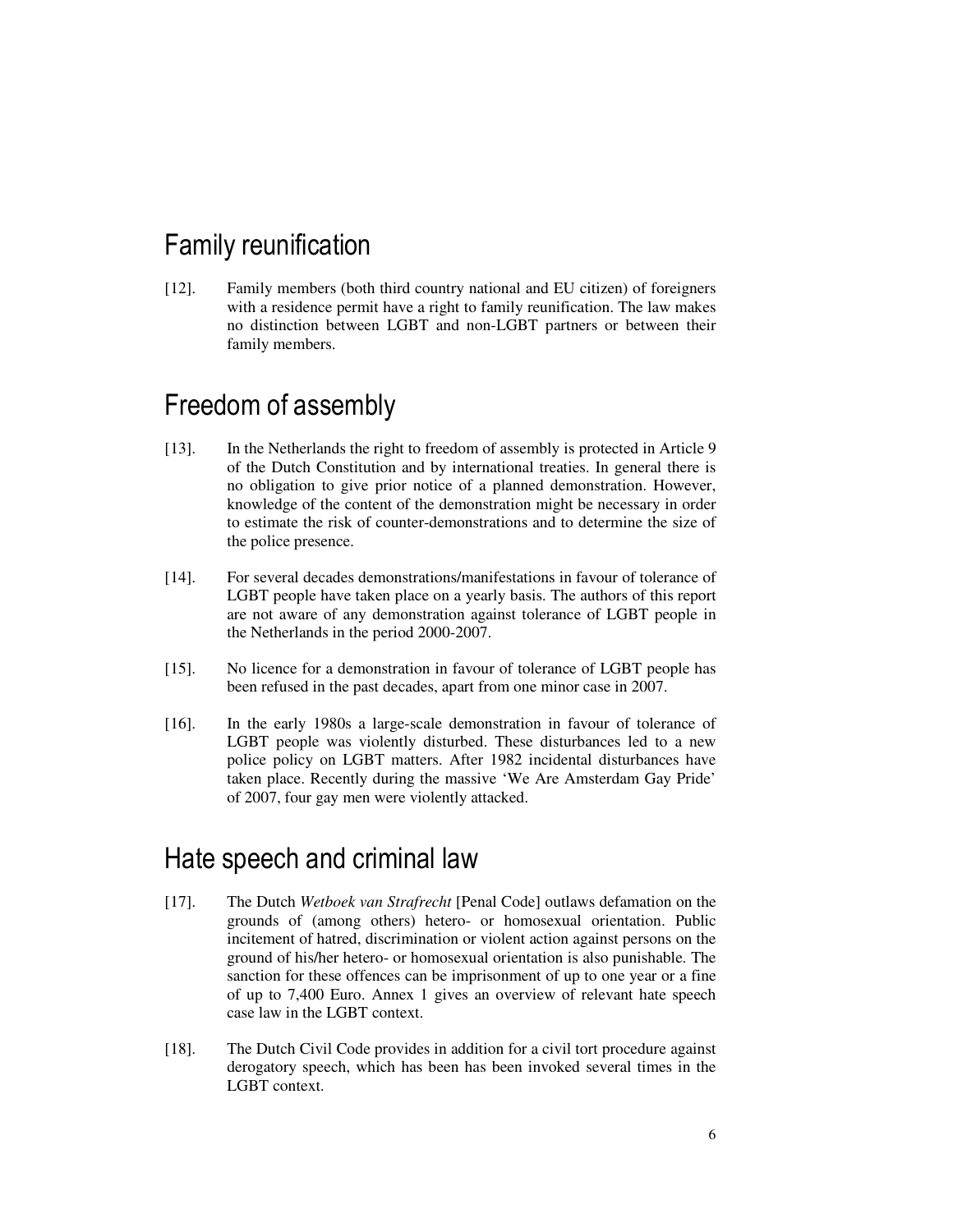[19]. Neither the Penal Code nor the *Wetboek van Srafvordering* [Code of Criminal Procedure] identify homophobic motivation as an aggravating factor in sentencing. However, since December 2007 the Instruction on Discrimination for the Public Prosecution Service is in force, on the basis of which the public prosecutor must increase the sentence s/he demands by 25 per cent in the case of an offence with a discriminatory aspect (including discrimination on grounds of sex or sexual orientation). Furthermore, there are examples of cases in which the court takes a discriminatory aspect of an offence into account in sentencing. However, it is impossible to draw any firm conclusions from that practice. Relevant case law in this respect is included in Annex 1.

#### Transgender issues

- [20]. In Dutch law discrimination on the ground of 'transsexuality' and discrimination on the ground of 'transvestism' are regarded as forms of sex discrimination.
- [21]. The Civil Code provides that courts may authorise a person to change his/her sex in his/her birth certificate. This is contingent on the physical transformation into the new sex of the requesting person, as far as this is possible and sensible from a medical and psychological point of view, and sterilisation. The civil courts have the competence, once an appeal for a change of sex has been granted and if so required to order the change of the applicant's first names.
- [22]. Like lesbian, gay and bisexual people, transgender people can be regarded as members of a social group and thus be eligible for refugee status. In Dutch case law, eligibility for protection as a refugee or beneficiary of subsidiary protection are often jointly examined. Furthermore, the situation of transgender people in the country of origin can be a reason for so-called categorical protection. While awaiting a final decision in their case, asylum seekers are excluded from medical treatments with the purpose of change of sex.
- [23]. Defamation on ground of sex (and thus against transgender people) is not penalised by the Penal Code. Public incitement to hatred on the basis of sex (thus including transsexuality), however, is outlawed by several articles of the Penal Code.

#### **Miscellaneous**

[24]. In recent years the Dutch media has reported an increase in violence against LGBT people. There are no precise statistics in this respect. The number of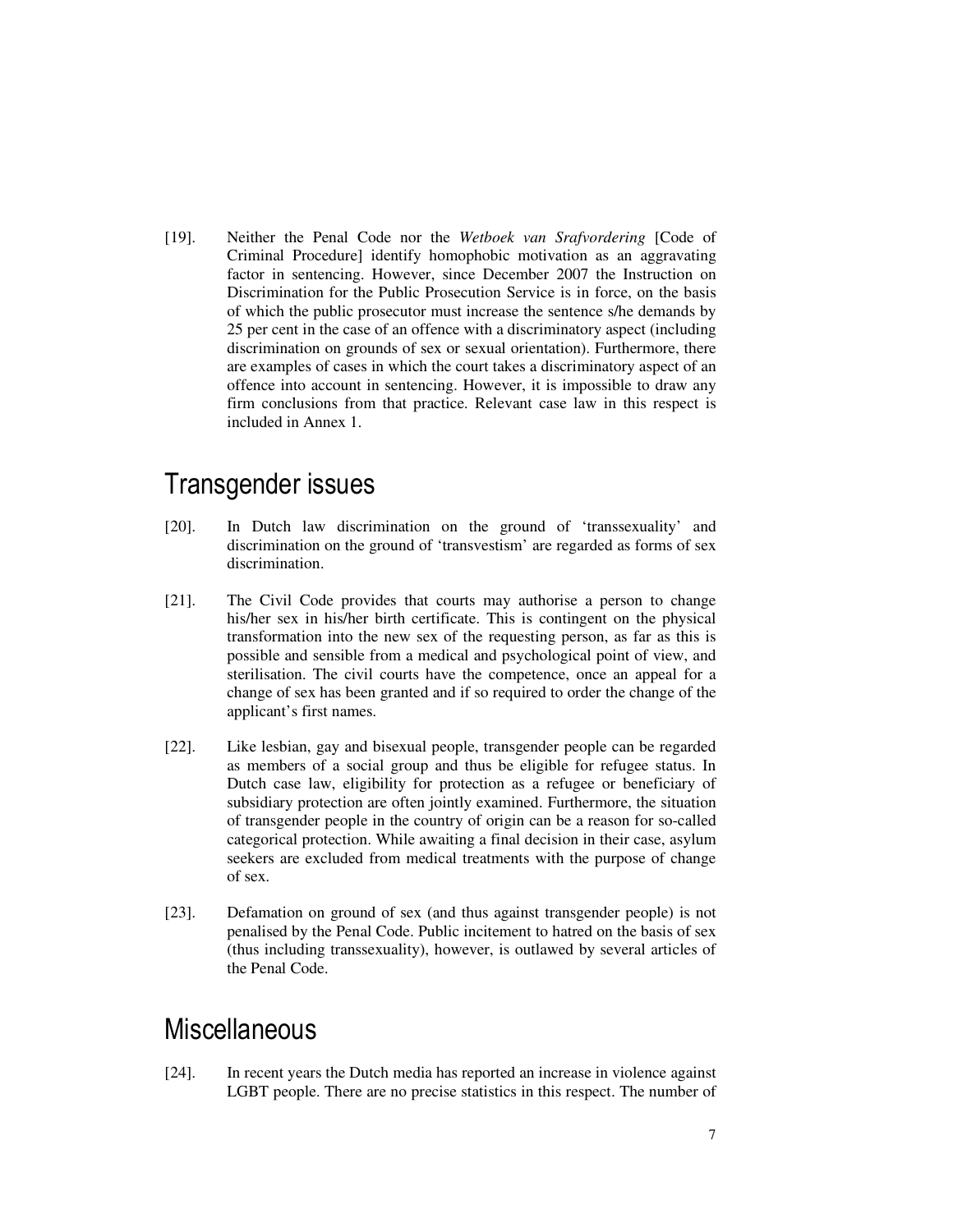incidents of homophobic discrimination reported to anti-discrimination offices rose in the period 2002-2005. However, it is not possible to draw any firm conclusions, since not all victims may report their case, and at the same time a higher number of reports may be result from increased publicity.

#### Good practices

- [25]. One of the most important achievements in tackling discrimination on grounds of sexual orientation in Dutch law is the gender neutrality of marriage, most parental rights, registered partnership and rules on *de facto* cohabitation.
- [26]. The Equal Treatment Commission has developed a highly sophisticated case law and it may be regarded as one of leading bodies in this field in Europe.
- [27]. Since 1988 the Dutch government has periodically issued a policy paper on 'homosexual emancipation policy' (*homo emancipatiebeleid*).
- [28]. The police have set up a gay network which represents the interests of lesbian, gay and bisexual people within and outside the police. A special telephone number is available for victims of homophobic offences.
- [29]. The police and the Public Prosecution Service have developed systems to improve the registration of offences and crimes with a discriminatory aspect. The systems provide for the option to specify the grounds of discrimination involved.
- [30]. Teaching packages in order to make homosexuality the subject of discussion in secondary education were developed and were warmly welcomed by local government.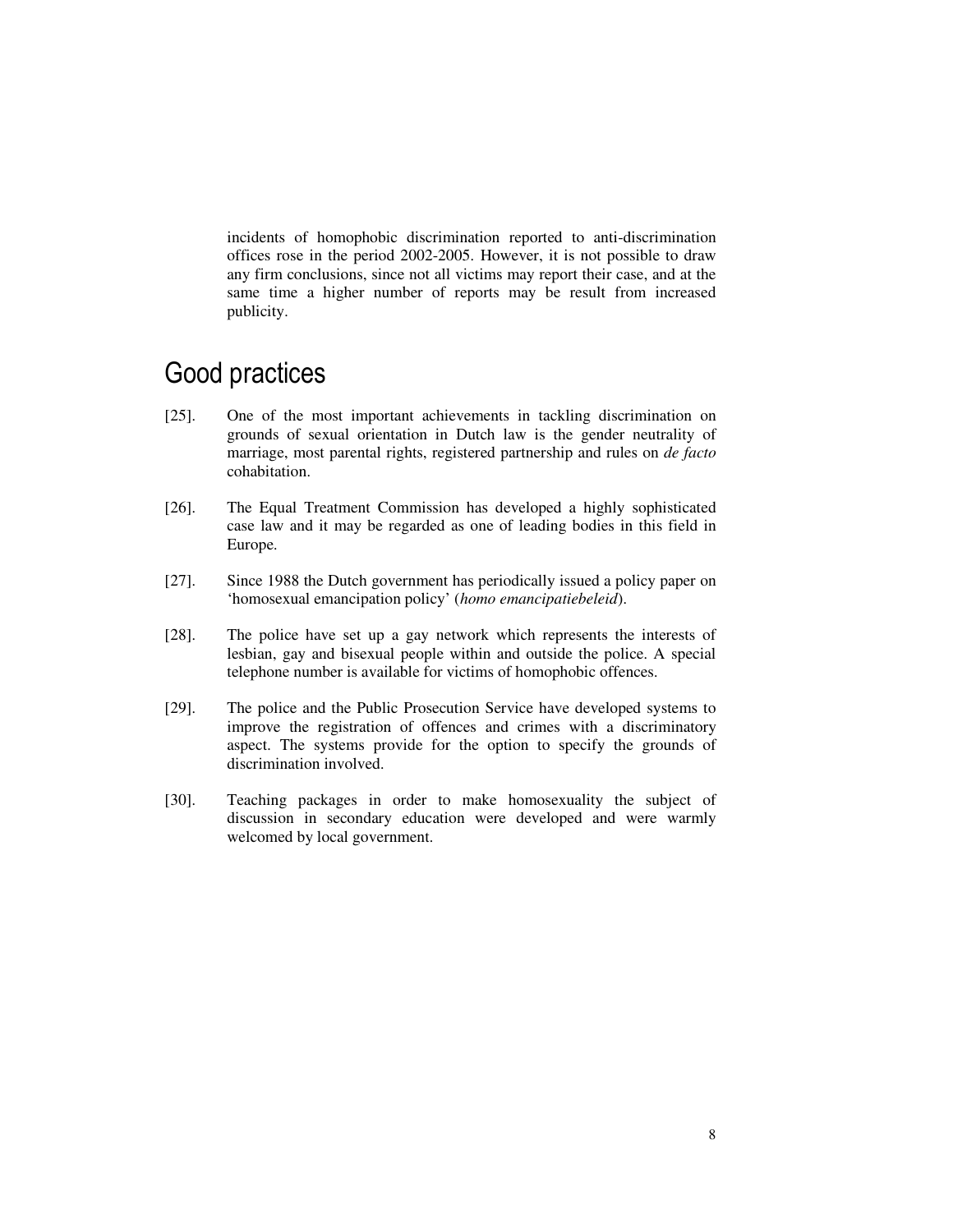# Implementation of Employment Directive 2000/78/EC<sup>1</sup>

#### A.1. Main features of implementation

- [31]. In the Netherlands, the principles of equality and non-discrimination are firmly enshrined in various realms of the law. Of particular importance are the *Grondwet* [Constitution], private and public employment law, criminal law and specific additional statutory non-discrimination acts. Family law is of obvious significance as well, since Dutch law provides for a registered partnership and civil marriage for both same-sex and different-sex couples. Moreover, since the Netherlands' constitutional system adheres to a 'monist theory' of international law, international equality guarantees binding upon the Netherlands automatically filter into the national legal system (provided in Articles 93 and 94 of the Constitution).<sup>2</sup> In this connection it may be noted that the Netherlands is one of few EU Member States which ratified Protocol 12 to the European Convention on Human Rights (ECHR).
- [32]. The Dutch Constitution (1983) contains a non-discrimination clause (second sentence of Article 1): *Discrimination on grounds of religion, belief, political opinion, race or sex or on any other grounds whatsoever shall not be permitted*. 3 The wish in Parliament also to cover antihomosexual discrimination was the main reason for inserting the words 'or any other grounds whatsoever'.<sup>4</sup> As confirmed in case law the 'other grounds' do indeed include sexual orientation.<sup>5</sup>

<sup>1</sup> The authors of this report wish to acknowledge with gratitude Kees Waaldijk for his contribution to this report.

<sup>2</sup> R. Holtmaat (2007)*, Netherlands country report on the measures to combat discrimination 2006*, for the European Network of Legal Experts in the non-discrimination field, p. 2.

<sup>3</sup> Article 1, sentence 2, *Grondwet* [Constitution]: *'Discriminatie wegens godsdienst, levensovertuiging, politieke gezindheid, ras, geslacht of op welke grond dan ook, is niet toegestaan.'* In force since 17.02.1983 (*Staatsblad* (1983), nr. 70).

<sup>4</sup> See C. Waaldijk (1986/1987), 'Constitutional Protection Against Discrimination of Homosexuals', in: *Journal of Homosexuality*, Vol. 13-2/3, p. 59-60.

<sup>5</sup> *Gerechtshof Amsterdam* [Amsterdam Court of Appeal], 10.12.1987, *NJCM-Bulletin* 1989, 305 at 315 (NJCM is the Dutch section of the International Commission of Jurists). See C. Waaldijk, 'The Netherlands', in: C.Waaldijk and M. Bonini-Baraldi (eds.) (2004), *Combating sexual orientation discrimination in employment: legislation in fifteen EU Member States*, Report of the European Group of Experts on Combating Sexual Orientation Discrimination, Leiden: Universiteit Leiden, p. 342, online at www.emmeijers.nl/experts and at www.eu.int/comm/antidiscrimination.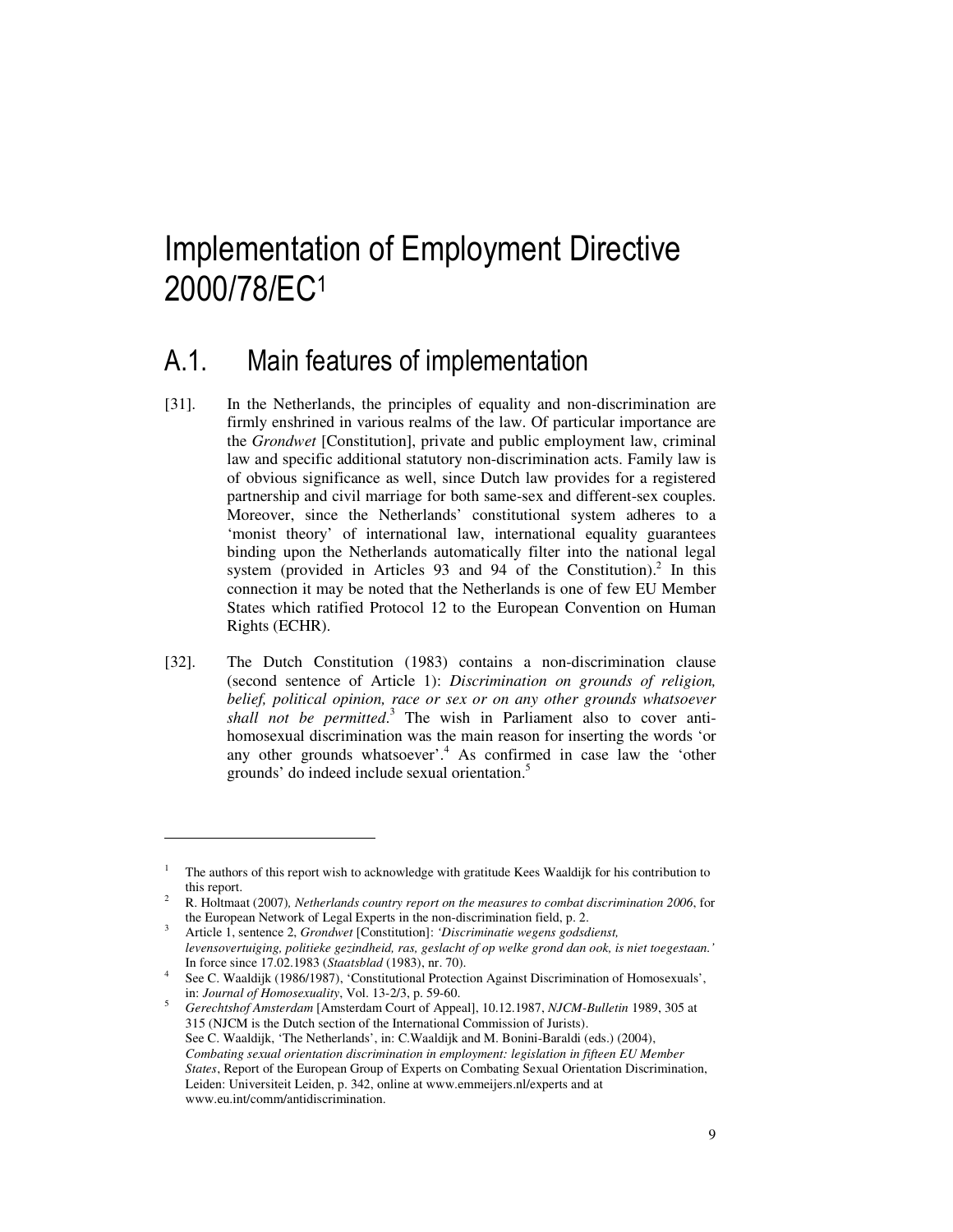- [33]. Article 429 *quater* of the *Wetboek van Strafrecht* [Penal Code] makes it a criminal offence to 'discriminate against persons on the grounds of their race, religion, beliefs, sex or heterosexual or homosexual orientation', but only if a person does this in the execution of a 'profession, business or official capacity'.<sup>6</sup> Most employers fall under one of these three categories. For the purposes of this provision, Article 90 *quater* of the Code defines *discrimination* as 'any form of distinction or any act of exclusion, restriction or preference that intends or may result in the destruction or infringement of the equal exercise, enjoyment or recognition of human rights and fundamental freedoms in the political, economic, social or cultural field, or in any other area of society'.
- [34]. Furthermore, the ground of sexual orientation is covered by the *Algemene Wet Gelijke Behandeling* [General Equal Treatment Act (GETA)] of 1994.<sup>8</sup> In 2004, the 1994 Act was amended and complemented by the *EG-Implementatiewet Awgb* [EC Implementation Act (GETA)].<sup>9</sup>
- [35]. The GETA outlaws any (direct or indirect) 'distinction between people on the grounds of religion, belief, political opinion, race, sex, nationality, heterosexual or homosexual orientation or civil status' (Article 1), in the field of employment (Article 5), in the field of the liberal professions (Article 6), by organisations of employees, employers or professionals (Article 6a) and in providing goods or services, in concluding, implementing or terminating agreements thereon and in providing educational or careers guidance (Article 7). $^{10}$
- [36]. In contrast to EC law or any other realm of Dutch anti-discrimination law, the GETA is centred around the concept of distinction (*onderscheid*) in lieu of discrimination (*discriminatie*). The difference between the two concepts is that 'distinction' is a 'neutral' and 'discrimination' a 'pejorative' notion. The usage of the correct terminology was the subject of discussion during

<sup>6</sup> The full text of Article 429 *quater* of the *Wetboek van Strafrecht* [Penal Code] is: *'Hij die in de uitoefening van een ambt, beroep of bedrijf personen discrimineert wegens hun ras, hun godsdienst, hun levensovertuiging, hun geslacht of hun hetero- of homoseksuele gerichtheid wordt gestraft met hechtenis van ten hoogste twee maanden of geldboete van de derde categorie.'*.

<sup>7</sup> The full text of Article 90 *quater* of the Penal Code is: *'Onder discriminatie of discrimineren wordt verstaan elke vorm van onderscheid, elke uitsluiting, beperking of voorkeur, die ten doel heeft of ten gevolge kan hebben dat de erkenning, het genot of de uitoefening op voet van gelijkheid van de rechten van de mens en de fundamentele vrijheden op politiek, economisch, sociaal of cultureel terrein of op andere terreinen van het maatschappelijk leven, wordt teniet gedaan of aangetast'.* See Waaldijk, 2004, p. 345.

<sup>8</sup> *Staatsblad* [Law gazette] (1994)*,* 230.

<sup>9</sup> *Staatsblad* [Law gazette] (2004), 119.

<sup>10</sup> Waaldijk, 2004, pp. 345-346. Article 7 also covers the provision of any goods and services that are *not* related to employment.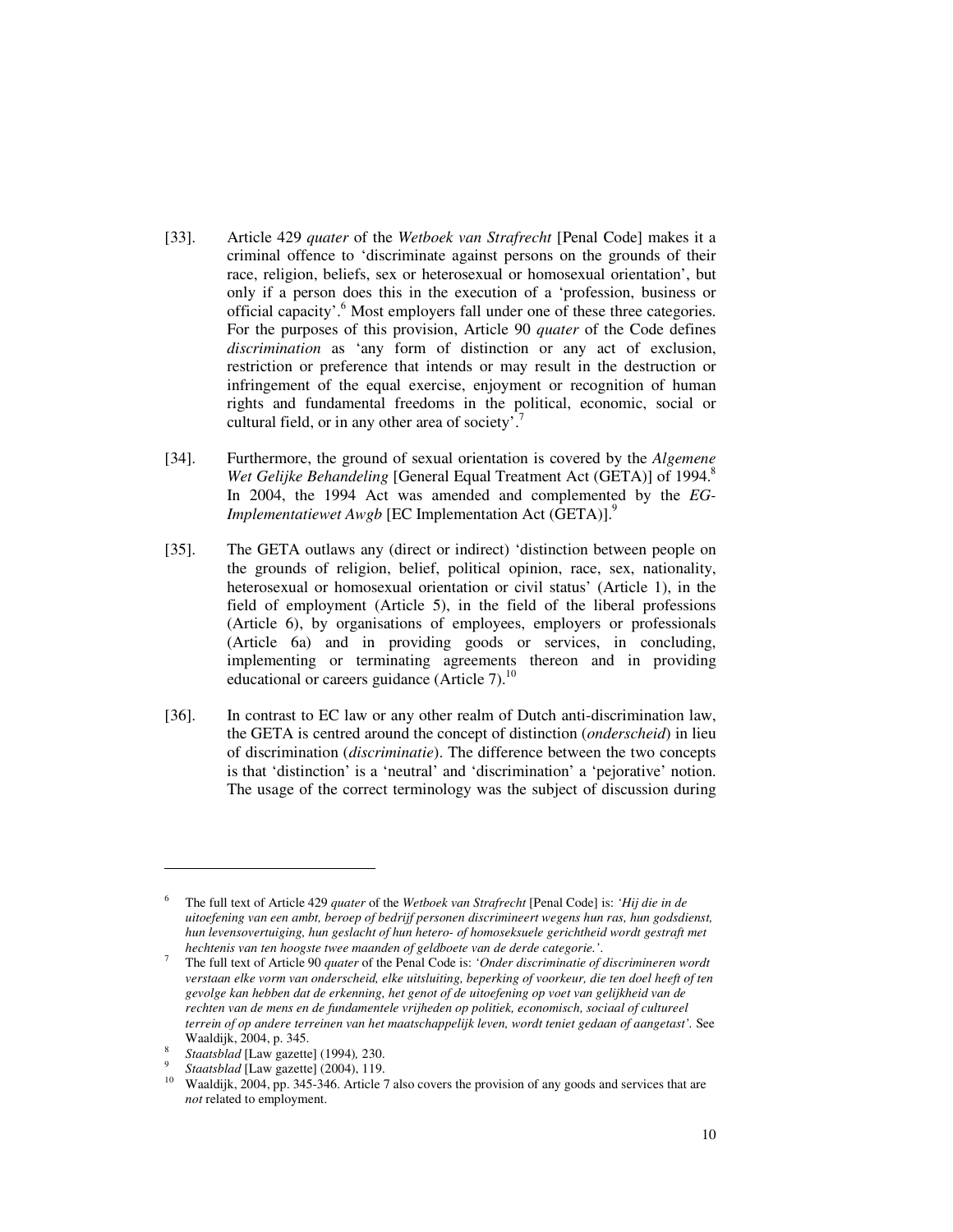the implementation of Directives 2000/43/EC and 2000/78/EC and remains a subject of discussion.<sup>11</sup>

- [37]. The GETA employs the terminology 'hetero- or homosexual orientation'*,*  to refer to the terminology (in English) used by Directive 2000/78/EC i.e., 'sexual orientation'. The Dutch Government opted for the term *'gerichtheid'* (orientation) rather than *'voorkeur'* (preference), as the term 'orientation' expresses better that not only individual emotions are covered, but also concrete expressions thereof. Another major reason for the Government's preference for the term 'hetero- or homosexual orientation' over 'preference' or simply 'sexual orientation' was that the latter term could possibly include 'paedophile orientation'.<sup>12</sup> 'Bisexual orientation' is covered by the notion 'hetero- or homosexual orientation'. Discrimination on the ground of 'transsexuality' and 'transvestism' is regarded as a form of sex discrimination.<sup>13</sup>
- [38]. Article 1(b) of the GETA defines 'direct distinction' as 'distinction between persons on the grounds of religion, belief, political opinion, race, sex, nationality, heterosexual or homosexual orientation or civil status'.<sup>14</sup> Article 1(c) of the GETA defines 'indirect distinction' as any 'distinction on the grounds of other characteristics or behaviours than those referred to in Article  $1(b)$  that results in a direct distinction'.<sup>15</sup>
- [39]. The GETA does not provide for specific court procedures. Normal procedures of civil or administrative law can be used to enforce the equal treatment standards.<sup>16</sup> All of these procedures lead to a legally binding decision. In practice, in most cases the equality norm is enforced through a

<sup>11</sup> See R. Holtmaat (2006), 'Discriminatie of onderscheid' *in*: M. L. M. Hertogh, P. J. J. Zoontjens (eds.)**,** *Gelijke behandeling: principes en praktijken Evaluatieonderzoek Algemene wet gelijke behandeling*, Wolf Legal Publishers, Nijmegen, pp. 15-45.

<sup>12</sup> Holtmaat, 2007, p. 16.

<sup>13</sup> For transsexualism see *Gerechtshof Leeuwarden* [Leeuwarden Court of Appeal], 13.01.1995, *NJ*  1995 nr. 243 and e.g. ETC Opinions 1998-12 and 2000-73. For transvestism, see ETC 15.11.2007, Opinion 2007-201.

<sup>14</sup> Article 1(b) of the GETA reads as follows: *'In deze wet en de daarop berustende bepalingen wordt verstaan onder: (…) (b) onderscheid: onderscheid tussen personen op grond van godsdienst, levensovertuiging, politieke gezindheid, ras, geslacht, nationaliteit, hetero- of homoseksuele gerichtheid of burgerlijke staat'.*

<sup>15</sup> Article 1(c) of the GETA reads as follows: *'In deze wet en de daarop berustende bepalingen wordt verstaan onder: (…) (c) indirect onderscheid: onderscheid op grond van andere hoedanigheden of gedragingen dan die bedoeld in onderdeel b, dat direct onderscheid tot gevolg heeft'.*

<sup>&</sup>lt;sup>16</sup> Jurisdiction in conflicts arising from private law employment contracts lies with the *Kantongerechten* [district courts], mostly without any higher appeal. Jurisdiction over conflicts of public employment lies with the administrative chambers of the *Rechtbanken* [regional courts], with an appeal to the *Centrale Raad van Beroep* [Central Appeals Court]. Conflicts about access to public or private employment can be brought before the regional courts. An employment contract may be terminated by court or by the employer with permission of the Centre for Work and Income. This Centre specifically pays attention to possible discriminatory applications for authorisation to dismiss an employee.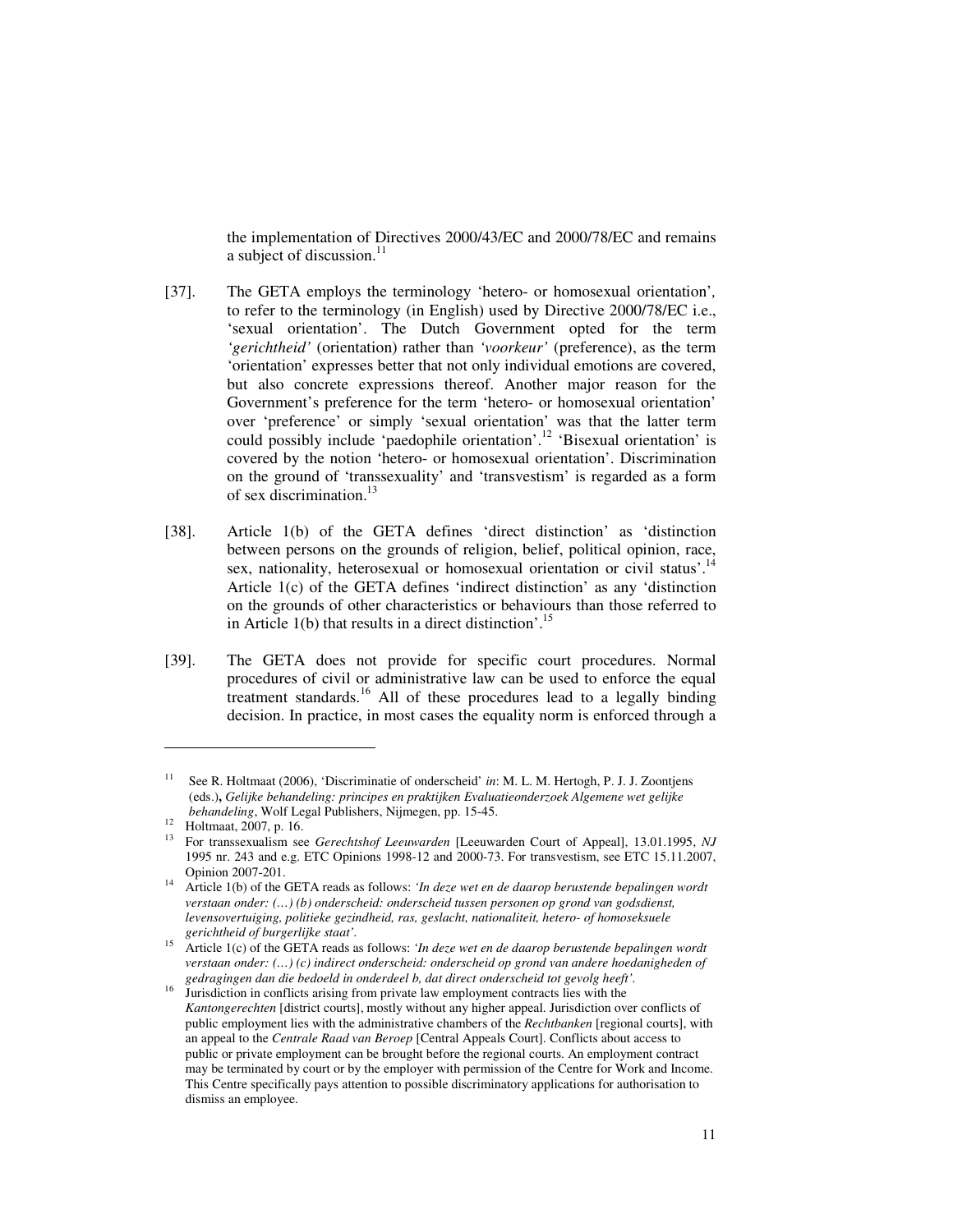procedure before the *Commissie Gelijke Behandeling* [Equal Treatment Commission (ETC)], the officially designated equality body. Compared to civil and administrative court procedures, this is a low threshold procedure. This means inter alia that no legal representation is required and that no fees need to be paid. On the other hand, the opinions of the ETC are nonbinding.<sup>17</sup>

#### A.1.1. Scope of the GETA

- [40]. Article 5(1) of the GETA prohibits unlawful distinctions in the context of employment. No unlawful distinctions shall be made with regard to the following areas: (a) public advertising of employment and procedures leading to the filling of vacancies; (b) the services of an employment agency (inserted by the 2004 EC Implementation Act); (c) the commencement or termination of an employment relationship; (d) the appointment and dismissal of civil servants; (e) terms and conditions of employment; (f) permission for staff to receive education or training during or prior to the employment relationship; (g) promotions; and (h) working conditions (inserted by the EC Implementation Act). Article 6 of the GETA covers the liberal professions (*het vrije beroep*) and Article 6a (added by the Implementation Act) covers membership and involvement in organisations of employees, employers or professionals and benefits attached to these.<sup>18</sup>
- [41]. Article 7 of the GETA renders the prohibition of making a distinction on the ground of sexual orientation applicable to (in brief): (a) the supply of or permission for access to goods or services which also includes all forms of education, including higher education; $19$  (b) the provision of career orientation and guidance (*loopbaanoriëntatie*); and (c) advice or information regarding the choice of an educational establishment or career. It is furthermore specified in Article 7 that the Act only applies to the above-mentioned areas if the alleged discriminatory acts are committed: (a) in the course of running a business or exercising a profession; (b) by the public services; (c) by institutions which are active in the field of housing, social services, health care, cultural affairs or education; or (d) by private persons not engaged in running a business or exercising a profession in so

<sup>17</sup> R. Holtmaat (2007), 'Summary' in: *Netherlands country report on the measures to combat discrimination 2006*, for the European Network of Legal Experts in the non-discrimination field, p. 5. See also Chapter A.2. below.

<sup>18</sup> Waaldijk, 2004, pp. 354-355.

<sup>&</sup>lt;sup>19</sup> The material scope of the GETA covers the entire field of education. It thus offers a wider protection than Directives 2000/43/EC and 2000/78/EC.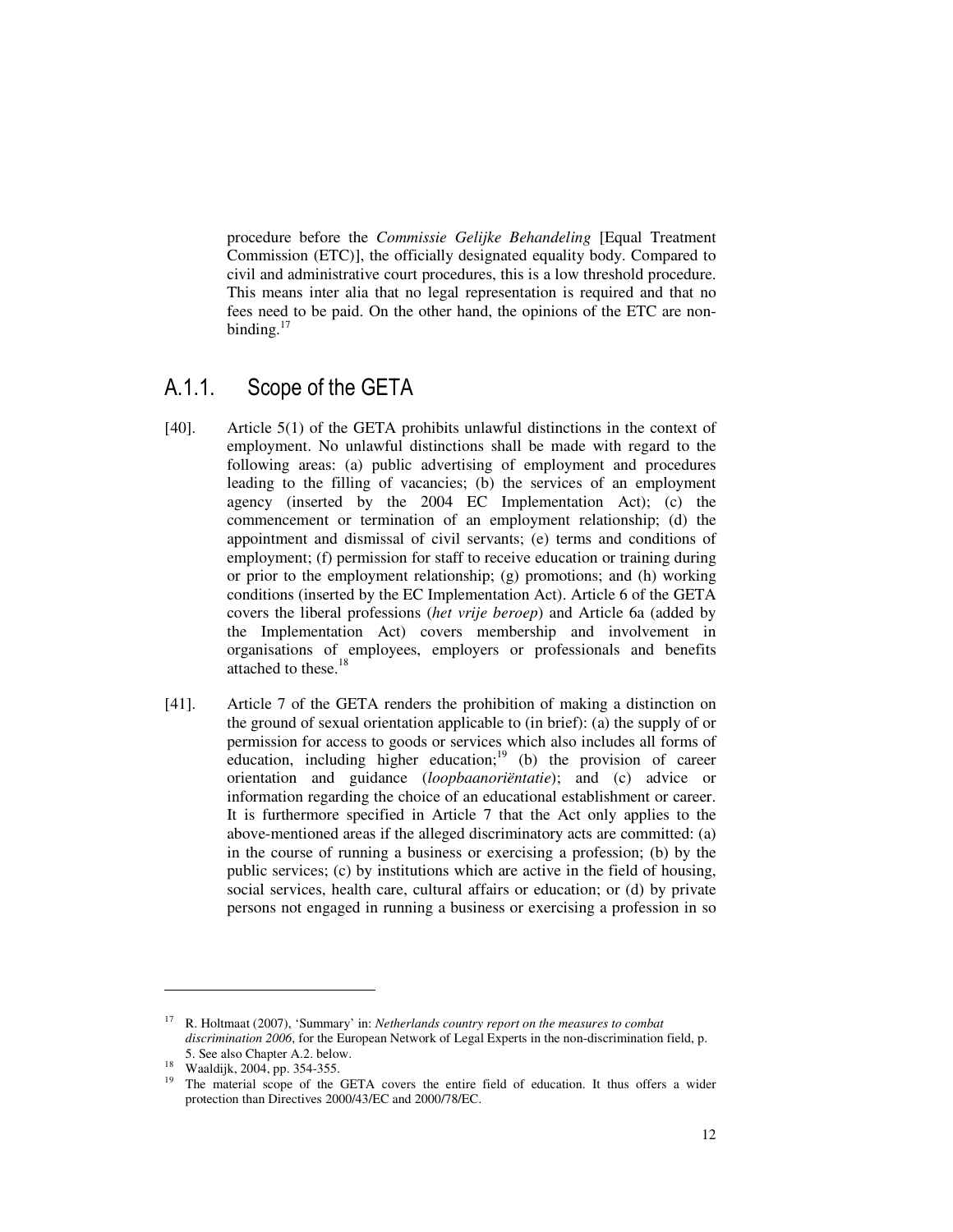far as the offer is made publicly.<sup>20</sup> Unilateral governmental decisions and acts do not fall under the scope of Article  $7<sup>21</sup>$ 

- [42]. The EC Implementation Act GETA of 2004 has extended the GETA to the fields of social protection, social security and social advantages, but the new prohibition (Article 7a) is limited to distinctions on the ground of race. For other grounds such as sexual orientation, this field will remain subject only to the constitutional and international prohibitions of discrimination.<sup>22</sup>
- [43]. The GETA does not apply to legal relations within religious communities, independent sections or associations thereof and within other associations run on a spiritual basis and excludes the application of equal treatment norms to 'ministers of religion" (priests, ministers, imams, et cetera). These are considered to be internal affairs of these (religious) organisations. The rationale for this lies in the principle of *freedom of religion* and in the *division between state and church*. 23
- [44]. Article 5(3) provides that the prohibition of employment discrimination does not cover 'requirements which, in view of the private character of the employment relationship, may reasonably be imposed on the employment relationship'.<sup>24</sup>

#### A.1.2. Justifications

- [45]. The GETA contains a 'closed' system of justification grounds for direct discrimination: justifications for unequal treatment are explicitly and exhaustively listed within this Act.<sup>25</sup> For cases of indirect discrimination the GETA provides for an open system of justification grounds.
- [46]. In the context of the exceptions of Article 5(2) of the GETA institutions founded on religious principles or on political principles or schools founded on the basis of religious denomination may impose requirements on the occupancy of a post which, in view of the organisation's purpose, are necessary to live up to its founding principles.<sup>26</sup> The Dutch text suggests that requirements other than a particular religion or belief may be established. That suggestion also follows from the stipulation that 'these

<sup>&</sup>lt;sup>20</sup> Holtmaat, 2007, p. 39.

<sup>21</sup> J. H. Gerards and A. W. Heringa (2003), *Wetgeving Gelijke Behandeling*, Deventer: Kluwer, pp. 72-73, with references to ETC case law.

<sup>&</sup>lt;sup>22</sup> Waaldijk, 2004, p. 348.

<sup>&</sup>lt;sup>23</sup> See Article 3 GETA. Holtmaat, 2007, p. 45.<br><sup>24</sup> Article 5(3) GETA reads as follows: *Het* ass

<sup>24</sup> Article 5(3) GETA reads as follows: *'Het eerste lid is niet van toepassing op eisen, die, gelet op het privé-karakter van de werkverhouding in redelijkheid aan een werkverhouding kunnen worden gesteld'.*

 $^{25}$  Holtmaat, 2007, p. 43.

<sup>26</sup> Holtmaat, 2007, p. 44.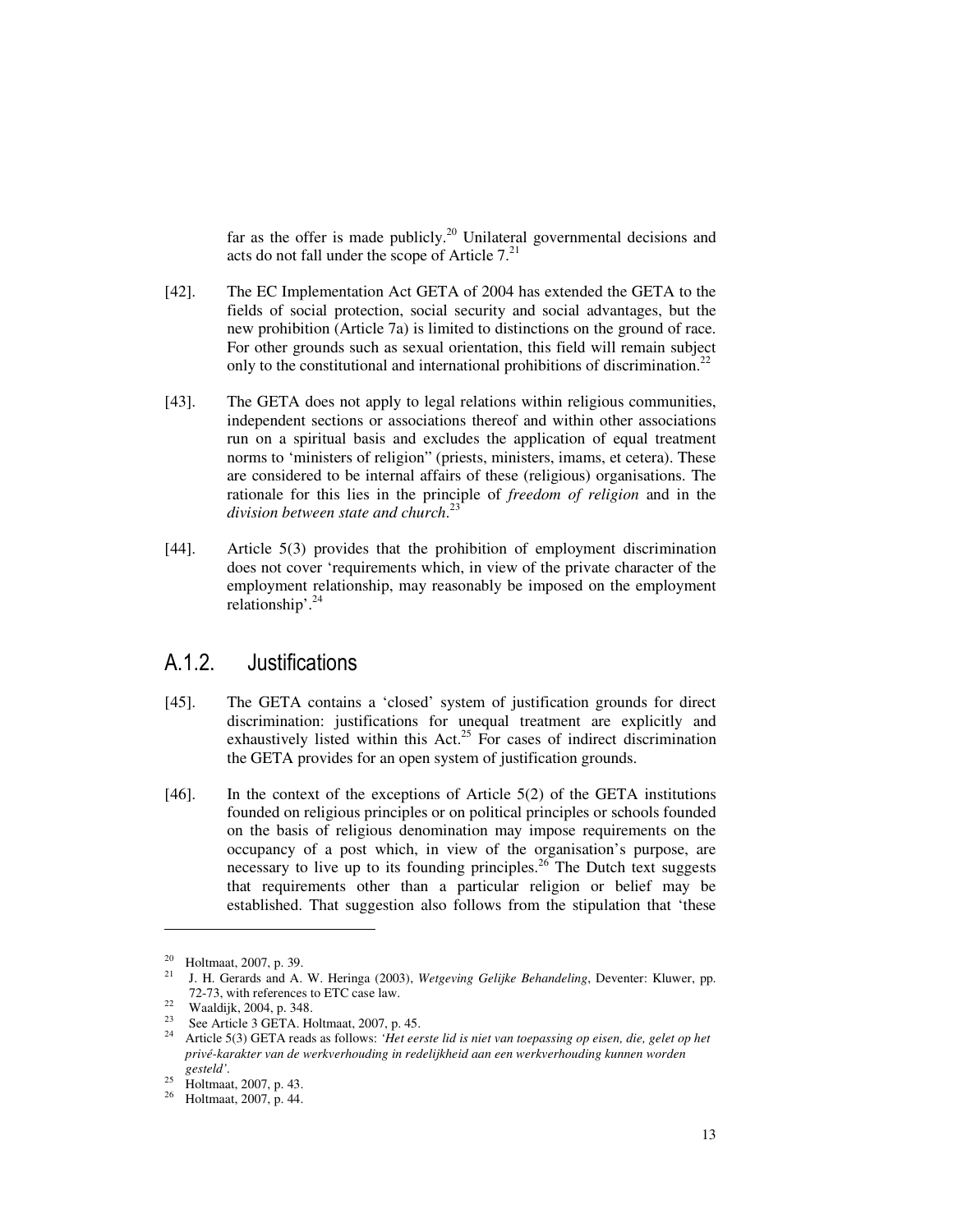requirements may not lead to a distinction based on *the sole fact of* political opinion, race, sex, nationality, heterosexual or homosexual orientation or civil status'.<sup>27</sup> The requirements that are set on this ground need to be closely linked to the nature and content of the job. This means that only functions that are related to the 'mission' of the organisation can be exempted from the equal treatment norm. (i.e. the exception is not applicable when it concerns a gardener for a church.) It is also a requirement that the organisation applies a consistent policy in this respect.<sup>28</sup>

[47]. In essence, the 'sole fact' construction has played an important role with regard to the question of whether a Christian school may lawfully refuse to employ cohabitating homosexuals in a teaching position. It is stated clearly in the Parliamentary Documents that the 'sole fact' that a person is homosexual, may *in se* not lead to the refusal to hire such a person or to dismiss him/her.<sup>29</sup> However, this may be different if 'additional circumstances'<sup>30</sup> are taken into account.<sup>31</sup> The Directive's wording in Article 4(2) seems not to allow the sexual orientation of a person to play any role, since only the religion or belief of the person concerned may be taken into account on grounds of the ethos of the organisation. Examples given by the government during the parliamentary discussions and ETC Opinions regarding 'additional circumstances' are all related to behaviour or circumstances that have a relationship with the religious ethos of the organisation.<sup>32</sup>

#### A.1.3. Existing gaps in implementation

[48]. In the context of the implementation of Directives 2000/43 and 2000/78/EC it is presumed that the Dutch legislator has in some regards fallen short of EU requirements.<sup>33</sup> The European Commission shares this opinion and has very recently delivered the Netherlands a reasoned opinion on the basis of

<sup>27</sup> Waaldijk, 2004, pp. 364-365.

<sup>&</sup>lt;sup>28</sup> See ETC Opinion 1996-118 for an explanation of the criteria.

<sup>29</sup> *Parliamentary Documents Dutch Upper Chamber of the States-General*, 1992-1993, 22 014, nr. 212c, p. 10-11.

<sup>&</sup>lt;sup>30</sup> In the Parliamentary comments, the example is given of a teacher in social studies at a denominational school. This teacher is homosexual and cohabits with a same-sex partner. According to the example, the teacher may reasonably be expected to elaborate in his classes upon the concept of 'marriage'. See Parliamentary Documents 1990-1991 Memorandum in Reply, p. 41.

<sup>31</sup> Explanatory Memorandum to the GETA, *Parliamentary Documents Dutch Second Chamber of the States-General*, 1990-1991, 22 014, nr. 3, p. 18-19. See also ETC Opinion 1996-39 and 1999-38 and J. H. Gerards and A. W. Heringa (2003), *Wetgeving Gelijke Behandeling*, Deventer: Kluwer, p. 105.

<sup>&</sup>lt;sup>32</sup> In a recent opinion the ETC interpreted the term 'additional circumstances' restrictively. ETC

<sup>15.06.2007,</sup> Opinion 2007-100. <sup>33</sup> 'Summary' in Holtmaat, 2007, p. 2.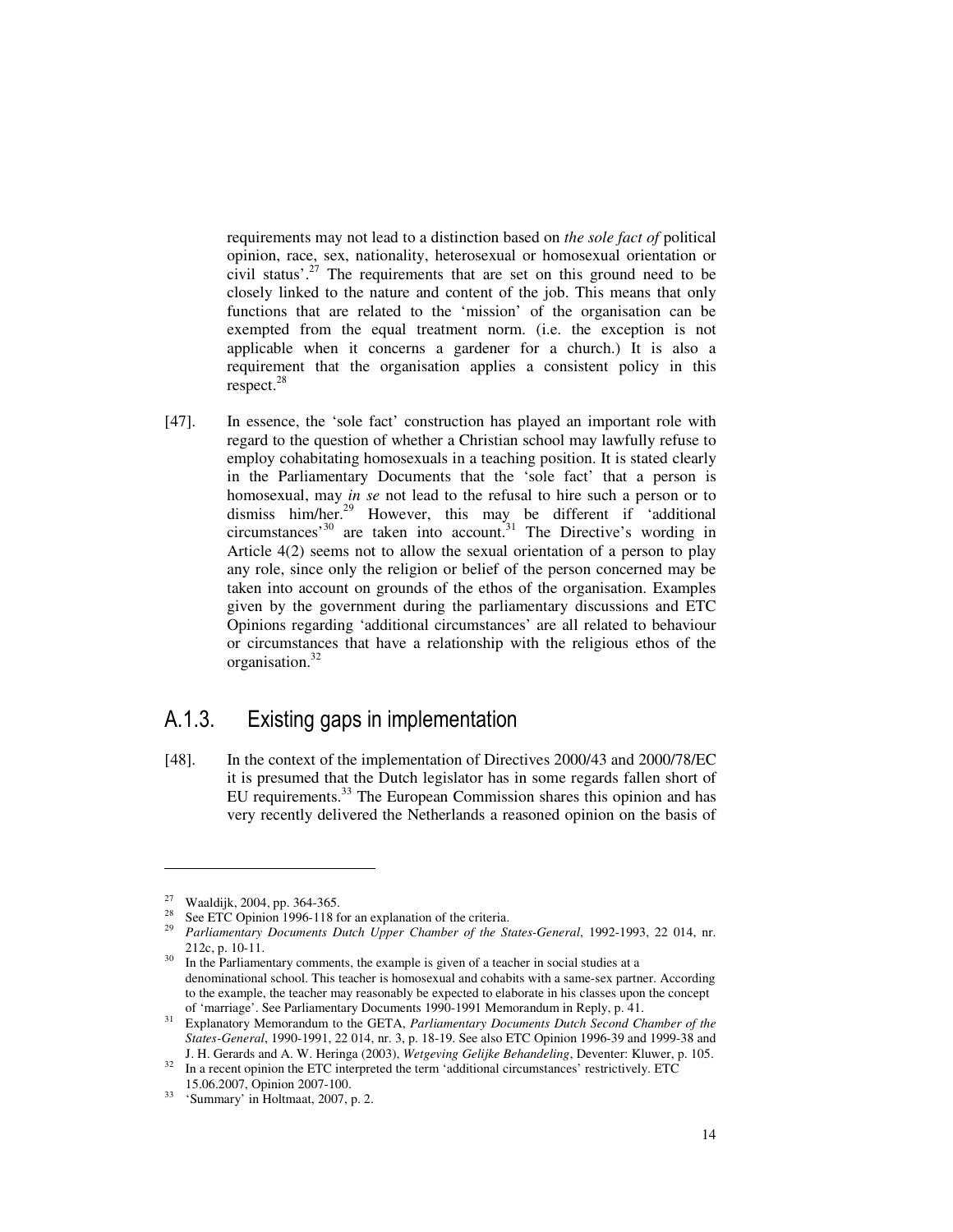Article 226 of the EC Treaty for failure to fulfil the obligations of Directive 2000/78/EC.<sup>34</sup>

- [49]. A first possible gap in the implementation of the Employment Directive concerns the definition of indirect discrimination. In the GETA this definition is limited to apparently neutral provisions and practices that make some distinction on other grounds than those prohibited; provisions and practices that make no distinction at all fall outside this definition, which therefore can be regarded as being not fully in accordance with Article  $2(2b)$  of the Directive.<sup>35</sup>
- [50]. Secondly, the internal affairs of churches and other spiritual congregations and the profession of priests, rabbis, imams etc. are completely exempted from the provisions of the GETA (Article 3, GETA). This *unconditional* exemption of harassment and other forms of discrimination is argued to be incompatible with Articles  $2(5)$ ,  $4(1)$  and  $4(2)$  of the Directive.<sup>36</sup> Other experts conclude that Article 3 of the GETA is in line with the exceptions that are possible under the EC Directives. $37$
- [51]. Furthermore, there are conditional exemptions for organisations based on religion or belief (Article 5(2), GETA). Insofar as these exemptions leave some scope for discrimination on grounds other than religion or belief, they can be regarded as incompatible with Article  $4(2)$  of the Directive.<sup>38</sup>
- [52]. Conditional exceptions exist not only for organisations based on religion or belief, but also for political organisations. It has been argued that it has not been demonstrated that these exceptions are necessary for the protection of the freedom of association as meant in Article  $2(5)$  of the Directive.<sup>39</sup>

<sup>&</sup>lt;sup>34</sup> Opinion European Commission (*Ingebrekestelling*) of 31.01.2008, no. 2006/2444, C(2008)0115.

Waaldijk, 2004, pp. 352 and 373.

<sup>36</sup> Waaldijk, 2004, p. 373 and Opinion EC (*Ingebrekestelling*) of 31.01.2008, no. 2006/2444, C(2008)0115, p. 5.

<sup>&</sup>lt;sup>37</sup> B. P. Vermeulen, 'Kerkgenootschap en geestelijk ambt', in: M. L. M. Hertogh, P. J. J. Zoontjens (eds.) (2006)**,** *Gelijke behandeling: principes en praktijken Evaluatieonderzoek Algemene wet gelijke behandeling*, Nijmegen: Wolf Legal Publishers, pp. 247-248.

<sup>&</sup>lt;sup>38</sup> Waaldijk, 2004, p. 373. See also Holtmaat, 2007, p. 47, arguing that the sole fact construction is compatible with the Directive.

<sup>39</sup> Waaldijk, 2004, p. 373. See also, however, P. J. J. Zoontjes, 'Gelijkheid, verenigingsvrijheid en privacy', *in*: M.L.M. Hertogh, P.J.J. Zoontjens (eds) (2006)**,** *Gelijke behandeling: principes en praktijken Evaluatieonderzoek Algemene wet gelijke behandeling*, Nijmegen: Wolf Legal Publishers, pp. 175-216. The latter author concludes that Articles 5 and 7 GETA are compatible with European law.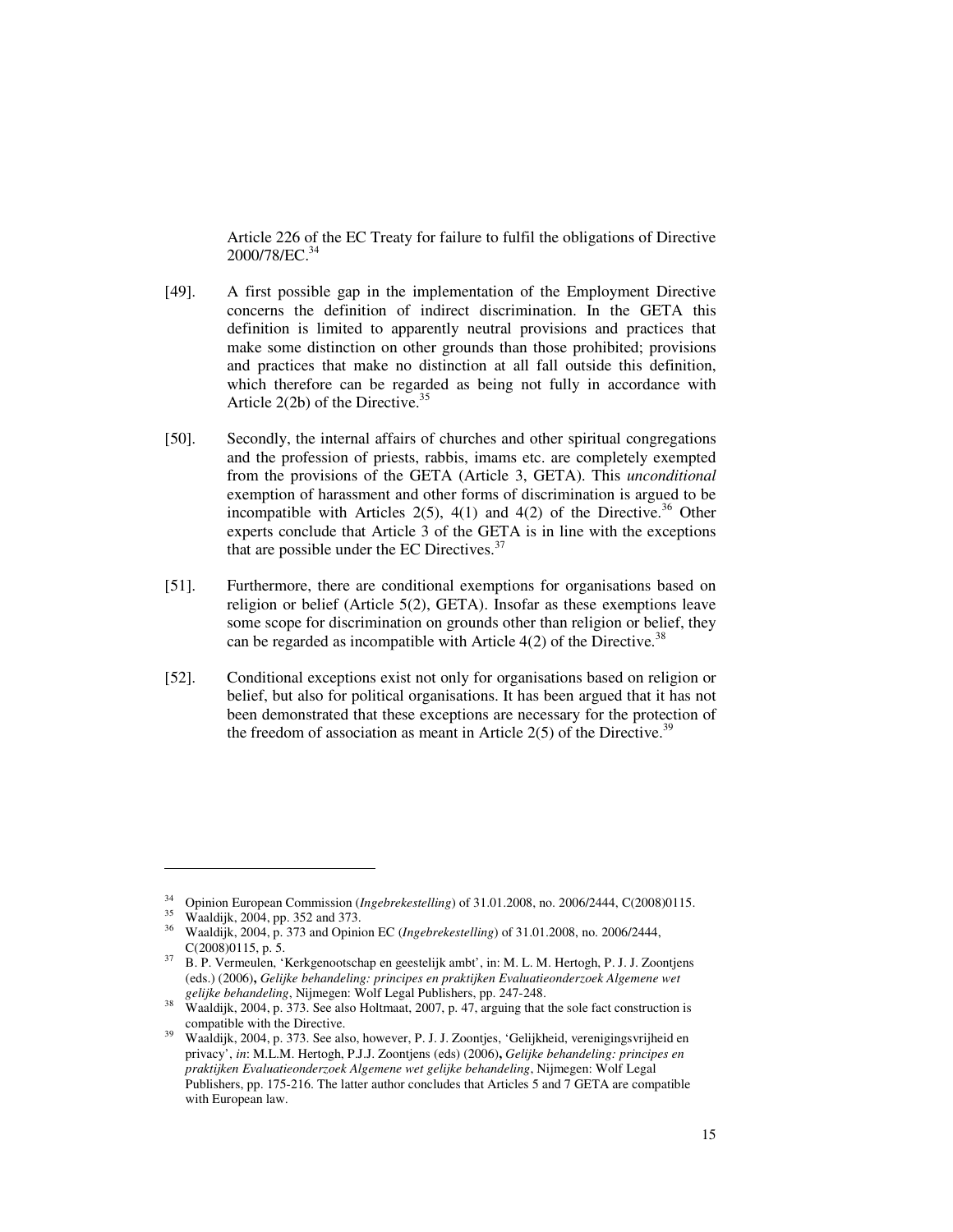- [53]. Furthermore, the exception of Article 5(3) of the GETA regarding the private character of the employment relationship can be considered to be too wide compared to Article  $4(1)$  of Directive 2000/78/EC.<sup>40</sup>
- [54]. As is pointed out in Chapter A.2.3. Sanctions (below), one may conclude that the Directive's requirement that sanctions be 'effective', 'dissuasive' and 'proportionate' seems not to be met by the Dutch legislation.
- [55]. In Dutch law positive action schemes are to a certain extent only possible with respect to sex, race and disability and not with respect to sexual orientation, while the text of Article 7 of Directive 2000/78/EC extends to all grounds of discrimination, including sexual orientation.
- [56]. A further possible gap in implementation concerns harassment. Before the implementation of Directives 2000/43 and 2000/78/EC, 'harassment' was not defined as a concept in Dutch equal treatment legislation. Postimplementation, 'harassment' is explicitly defined as a form of 'distinction' which can never be justified. The current definition of 'harassment' in the GETA requires that an applicant establishes: (1) that the harassment is 'ground-related' **and** (2) that it has the purpose or effect of violating the person's dignity **and** (3) that it has the purpose or effect of creating an intimidating, hostile, degrading, humiliating or offensive environment. In all, this test is stricter than that adopted by the Dutch Equal Treatment Commission in its pre-implementation case law. Hence, the Dutch approach falls short of the *non-regression clause* in Article 8(2) of the Employment Equality Directive.<sup>41</sup>
- [57]. In a recent study Professor Holtmaat observed that in other respects the Dutch legislator has gone beyond what is strictly required by the Directives. For instance, the protection against discrimination on the grounds of sexual orientation also applies in the area of goods and services.<sup>42</sup>

<sup>40</sup> See Opinion EC (*Ingebrekestelling*) of 31.01.2008, no. 2006/2444, C(2008)0115, pp. 4-5. See also P. J. J. Zoontjes, 'Eenzijdig overheidshandelen', in: M. L. M. Hertogh, P. J. J. Zoontjens (eds) (2006)**,** *Gelijke behandeling: principes en praktijken Evaluatieonderzoek Algemene wet gelijke behandeling*, Nijmegen: Wolf Legal Publishers, pp. 115-174.

<sup>41</sup> 'Summary' in Holtmaat, 2007, p. 3.

<sup>42</sup> 'Summary' in Holtmaat, 2007, p. 2.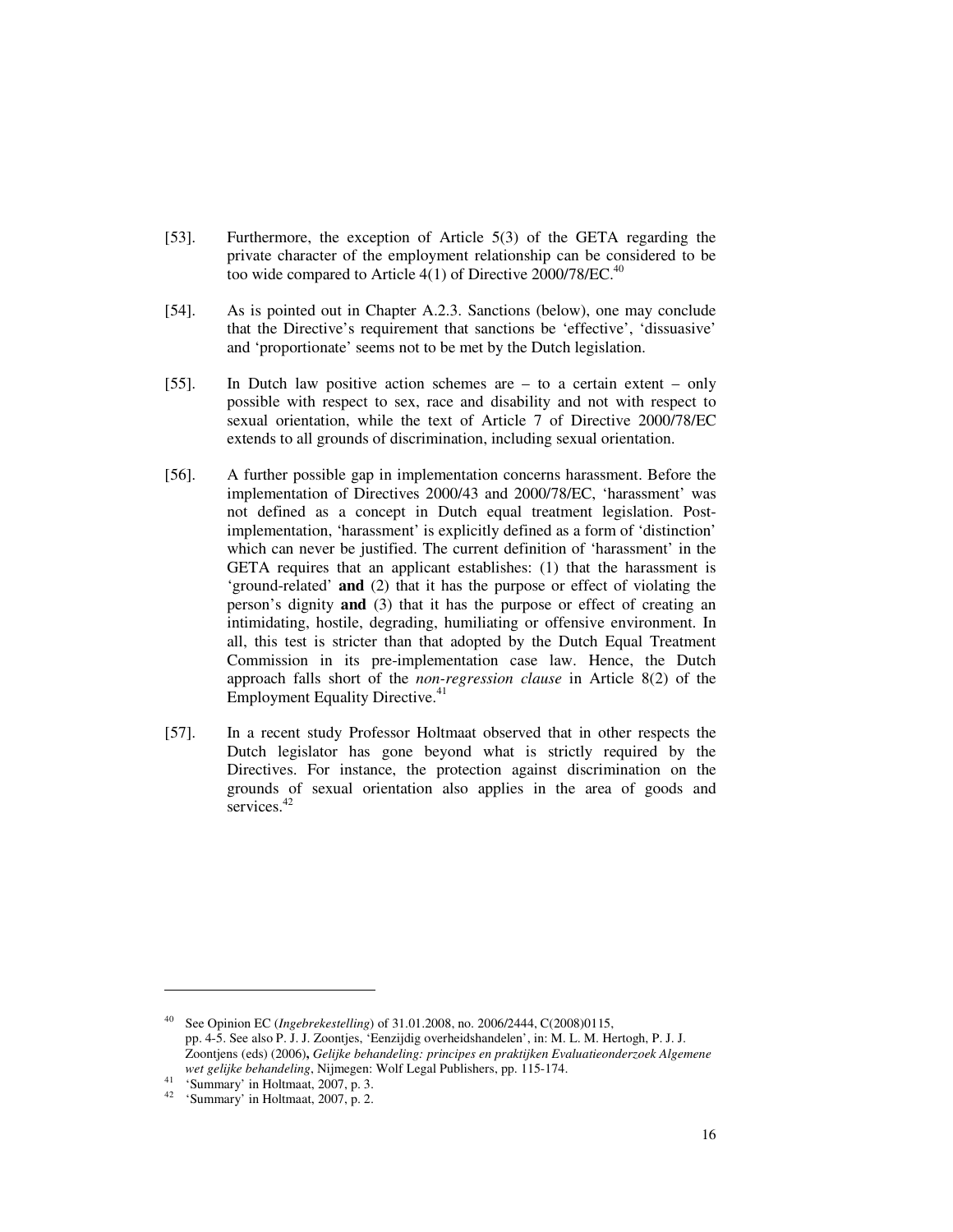### A.2. The Equal Treatment Commission

#### A.2.1. Mandate of the ETC

- [58]. The Equal Treatment Commission (ETC) is a semi-judicial independent body whose case law is *non-binding* but nevertheless authoritative.<sup>43</sup> If the ETC finds discrimination to have occurred, the aggrieved victim may go before a court to ask for this opinion to be 'enforced' in order to obtain damages.
- [59]. The ETC can hear and investigate cases on the basis of a written request from: (a) someone who thinks that a prohibited distinction is being or has been made to his or her disadvantage; (b) natural or legal persons who want to know whether they themselves are making a prohibited distinction; (c) a court or other adjudicator who has to decide on an allegation of prohibited distinction; (d) a works council or employee participation body which thinks that a prohibited distinction is being made in the relevant company or organisation; or (e) an association or foundation promoting the interests of persons protected by the Act.<sup>44</sup>
- [60]. Besides this, the ETC may conduct an investigation on its own initiative. 'All parties involved in any investigation by the ETC are under the duty to provide the ETC with all requested information. A failure to do so may result in criminal law proceedings.<sup>45</sup>
- [61]. The mandate of the ETC covers conducting surveys and issuing reports and recommendations as well. In short, the ETC (in contrast to the courts) operates both reactively and proactively in order to give full effect to the principles of equality and non-discrimination.<sup>46</sup>
- [62]. The mandate of the ETC does *not* cover the task of assisting victims of discrimination. This latter function is seen as contradictory to the main task of the ETC, which is to hear and investigate cases of (alleged) discriminatory practices or behaviour.<sup>47</sup>

<sup>43</sup> 'Summary' in Holtmaat, 2007, p. 5.

<sup>44</sup> Waaldijk, 2004, p. 368.

<sup>45</sup> 'Summary' in Holtmaat, 2007, p. 5.

<sup>46</sup> 'Summary' in Holtmaat, 2007, pp. 5-6.

<sup>&</sup>lt;sup>47</sup> 'Summary' in Holtmaat, 2007, p. 5. Since January 2005, by way of experiment, the ETC can refer parties to an external mediator. During this experiment the ETC is financing mediation in disputes that fall within the scope of the ETC. See www.cgb.nl.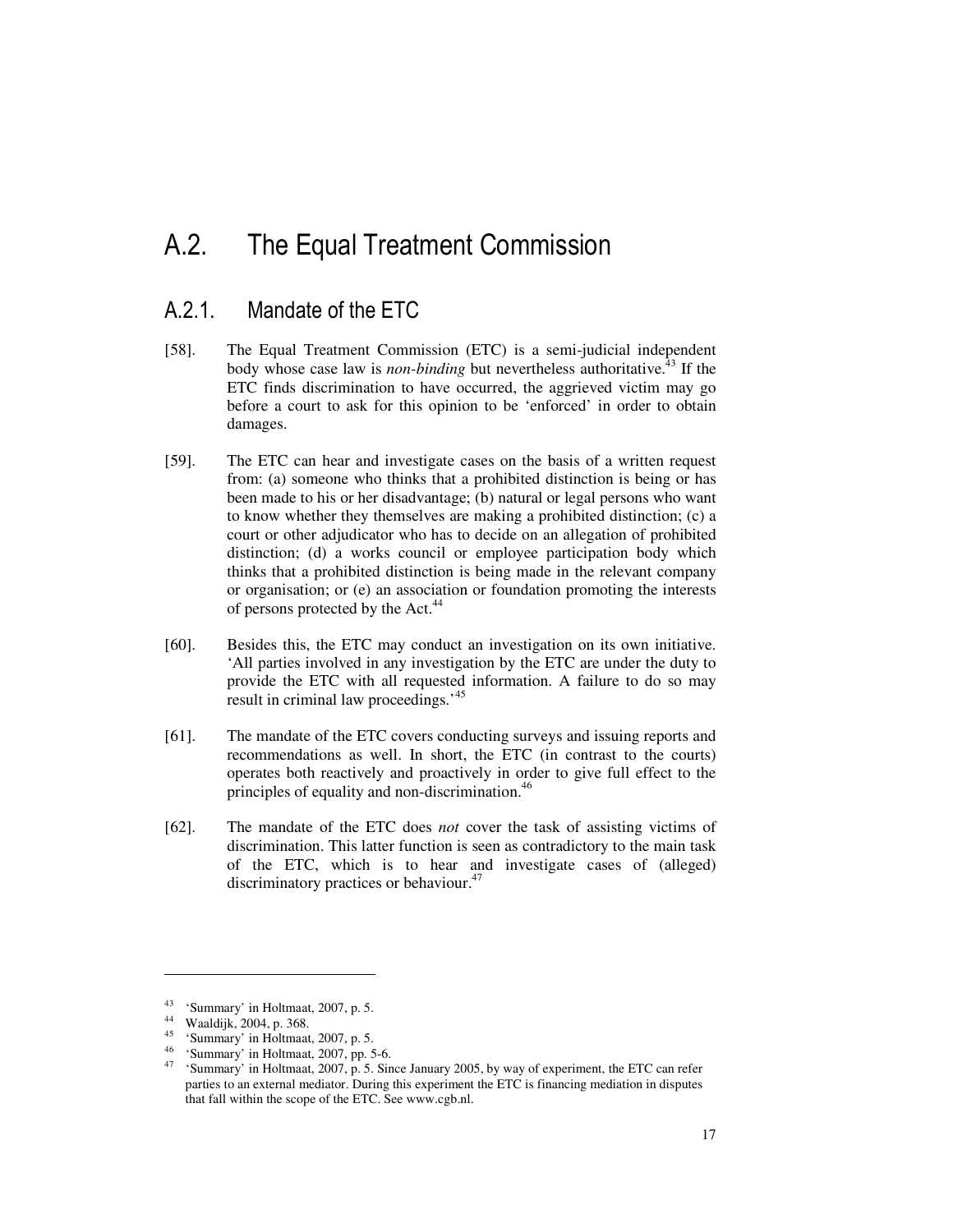#### A.2.2. The procedure before the ETC

[63]. No legal representation in cases before the ETC is required. Both under the ordinary civil and administrative law procedures and the ETC procedure, organisations (NGOs and other associations) have legal standing.<sup>48</sup> (See Chapter A.3. Civil society organisations). Moreover, the procedure before the ETC is free of charge.

#### A.3. Sanctions

- [64]. Sanctions in case of discrimination are applied by the courts. According to Article 8(1) of the GETA, discriminatory dismissals and victimisation dismissals are 'voidable' (*vernietigbaar*).<sup>49</sup> This applies with regard to both public and private employment. The employee can ask the court to invalidate the termination of the contract and can thereupon claim wages. S/he can also claim to be reinstated in the job. Alternatively, s/he can claim compensation for pecuniary damages under the sanctions of general administrative, contract or tort law. Contractual provisions which are in conflict with the GETA shall be null and void (Article 9, GETA).<sup>50</sup>
- [65]. In addition to these specific and general voiding provisions, the general sanctions of administrative law (in the case of public employment), of contract law (in the case of private employment) and of tort law (in the case of discriminatory denial of access to employment, harassment and provision of goods and services) apply. These include payment of damages and court orders under a *dwangsom* [*astreinte*].<sup>51</sup>
- [66]. One expert maintained that 'Dutch courts are very restrictive in granting damages that are not strictly material damages (e.g. wages not paid). Immaterial damages (e.g. hurt feelings) will be only minimally compensated for.<sup>52</sup>
- [67]. Article 429 *quater* of the Penal Code threatens with imprisonment of up to two months or a fine of up to 4,500 Euro anyone who (in an official capacity, in a profession or in a business) discriminates on the ground of sexual orientation.

<sup>&</sup>lt;sup>48</sup> 'Summary' in Holtmaat, 2007, p. 5.<br><sup>49</sup> The term 'woideble' (vermistichers)

<sup>49</sup> The term 'voidable' (*vernietigbaar*) means that it is not automatically void but that this may be established during a court procedure.

 $^{50}$  Holtmaat, 2007, p. 61.

Waaldijk, 2004, p. 369.

<sup>52</sup> Holtmaat, 2007, p. 62.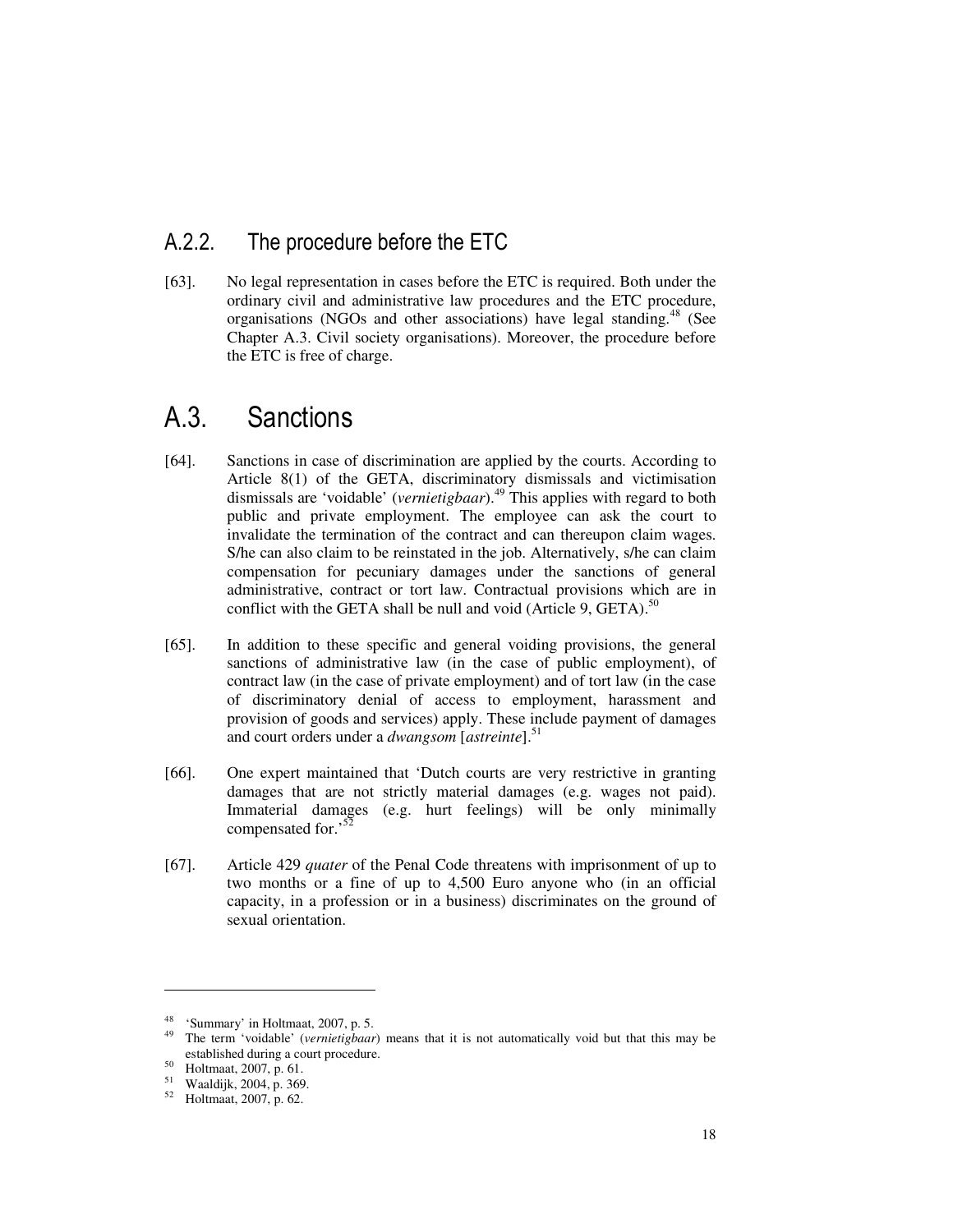- [68]. Articles 13(2), 13(3) and 15 of the GETA mention some additional sanctions. Sanctions under these articles are initiated by the ETC, not by the courts. Under Article 13(2), the ETC may make recommendations (in an Opinion) to the party found to have made an unlawful distinction. Under Article 13(3) the ETC may also forward its findings in an Opinion to the Ministers concerned and to organisations of employers, employees, professionals, public servants, consumers of goods and services and to relevant consultative bodies. Under Article 15(1) the ETC may bring legal action with a view to obtaining a judicial ruling that conduct contrary to the relevant equal treatment legislation is unlawful, requesting that such conduct be prohibited or eliciting an order that the consequences of such conduct be rectified.<sup>53</sup> This power must be regarded in light of the fact that the ETC's Opinions are not binding. The ETC, however, has never made use of this possibility.<sup>54</sup>
- [69]. Doubts have been expressed as to whether the range of sanctions available under the equal treatment legislation is in conformity with the requirement that sanctions be 'effective, proportionate and dissuasive'.<sup>55</sup> One problem is that the ETC cannot impose sanctions. Discriminatory acts or discriminatory termination of a contract are not automatically void, but need to be contested in court. Another problem is that the equal treatment legislation itself hardly mentions any sanctions. Victims have to know which sanctions normal civil law and administrative law contains. Therefore, it has been proposed in legal doctrine to include the sanctions (that are available under civil and administrative law) in the GETA in order to clarify this point for both the victims and perpetrators of discrimination.<sup>56</sup>

#### A.4. Civil society organisations

[70]. Under Article 3:305a and 3:305b of the Dutch *Burgerlijk Wetboek* [Civil Code] and Article 1:2(3) of the *Algemene wet bestuursrecht* [General Act on Administrative Law] a certain type of group action is possible. Organisations can take legal action in court, provided that they are an association or foundation with full legal powers according to the law, and

<sup>53</sup> Holtmaat, 2007, p. 61.

<sup>54</sup> Holtmaat, 2007. See Chapter A.3. for the role of organisations in the procedure before the ETC.

<sup>&</sup>lt;sup>55</sup> Holtmaat, 2007, p. 61 and Waaldijk, 2004, p. 369 referring to R. Holtmaat, 'Uit de Keuken van de Europese Unie: de Gelijkebehandelingsrichtlijnen op grond van Artikel 13 EG Verdrag', in: T. Loenen *et al.* (eds.) (2001), *Gelijke Behandeling: Oordelen en Commentaar 2000,* Deventer: Kluwer, pp. 105-124, and I. P. Asscher-Vonk, '"Sancties" & Conclusie Juridische Analyse', in: I. P. Asscher-Vonk and C. A. Groenendijk (eds.) (1999) *Gelijke Behandeling Regels en Realiteit,* Den Haag: SDU, pp. 202-234 and pp. 301-319.

<sup>56</sup> See e.g. Asscher-Vonk 1999, p. 233.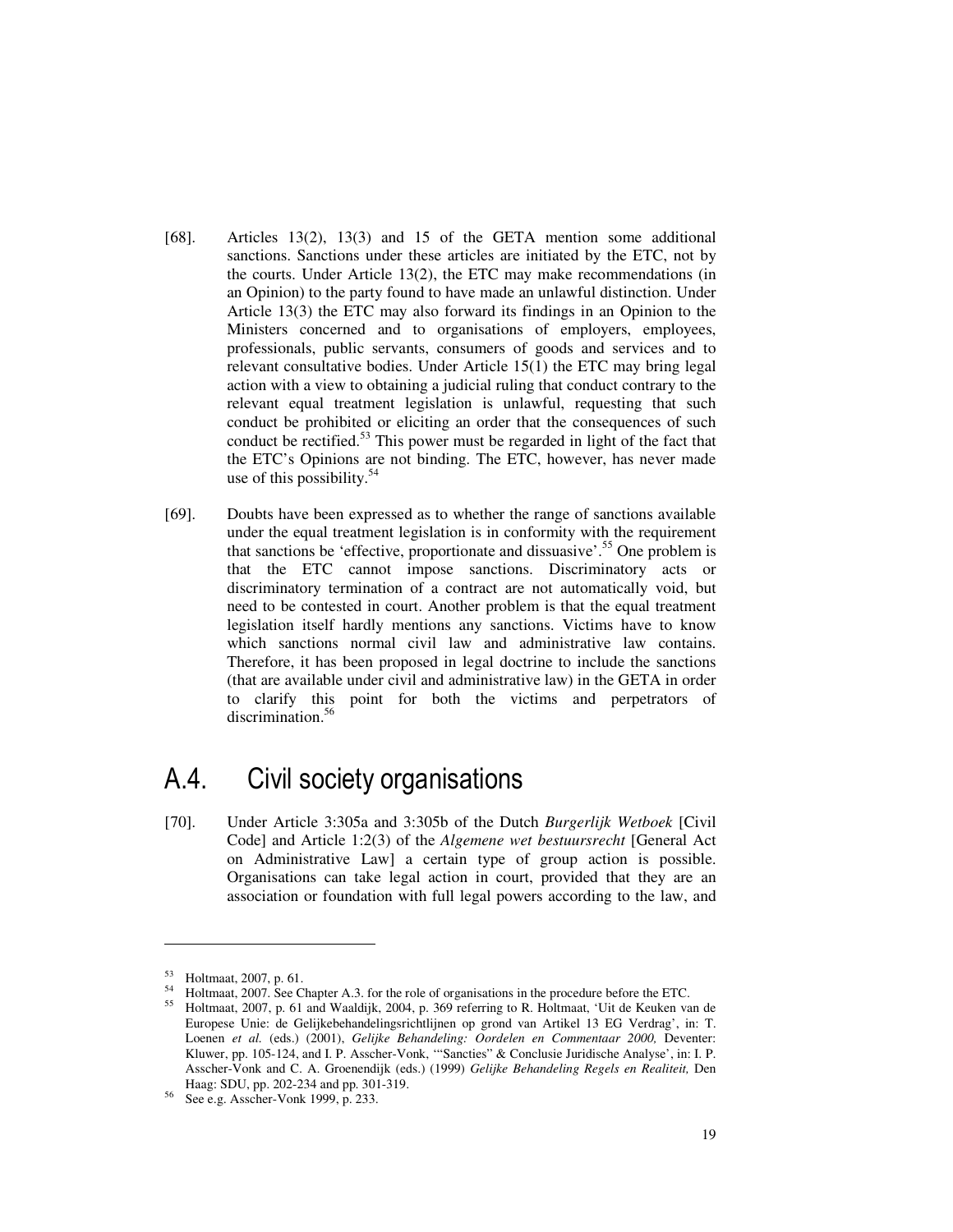provided that their statutory goals cover this particular interest.<sup>57</sup> From time to time they offer support to individuals starting their own procedure.

- [71]. When organisations bring a claim on their own behalf, they do not need to represent a concrete victim; even when the claim they file relates to discrimination against identified or identifiable victims, they do not need the victim's authorisation.
- [72]. Organisations also have the right to ask the ETC to start an investigation. The interest group must again have full legal powers (it must be an association or foundation according to the law) and it must follow from its statutes that it represents the interests of those whose protection is the objective of the statutory equality acts. (Article 12(2)(e) of the GETA).<sup>5</sup>
- [73]. Several gay and lesbian interest groups have been recognised as having standing. In the LGBT context they were the following: *Stichting Landelijk Koördinatiepunt Groepen Kerk en Homoseksualiteit* [the national coordinating foundation on church and homosexuality]; *Nederlandse Vereniging tot Integratie van Homoseksualiteit COC te Amsterdam* [Dutch Association for the Integration of Homosexuality COC in Amsterdam]; *Nederlandse vereniging tot integratie van homoseksualiteit COC Zwolle* [Dutch Association for the Integration of Homosexuality COC in Zwolle]; *Stichting Bureau Discriminatiezaken Den Haag* [The Hague Antidiscrimination Bureau] and *Stichting Meldpunt Discriminatie Amsterdam* [Amsterdam Anti-discrimination Bureau].<sup>59</sup>
- [74]. There are other institutions in the Netherlands that are partly subsidised by the government and that do have the task of assisting victims of discrimination, such as the National Bureau on Combating Racism Art.1 and the local Anti-Discrimination Bureaus. They are not formally designated bodies in the sense of Article 13 of the Racial Equality Directive, but they do have this function in practice. $60$

#### A.5. Case law

[75]. The first reported Dutch case law on dismissals on grounds of sexual orientation (in the sense of an individual characteristic or having a same-

 $^{57}$  Holtmaat, 2007, pp. 59-60.<br> $^{58}$  Holtmaat, 2007, p. 60.

 $^{58}$  Holtmaat, 2007, p. 60.

<sup>59</sup> ETC 19.12.1997, opinion 97-135; ETC 15.12.1998, opinion 98-137; ETC 27.04.1999, opinion 199- 36; ETC 15.03.2002, opinion 02-24 and ETC 08.03.2007, opinion 2007-36; ETC 15.06.2007, opinion 2007-100.

<sup>60</sup> 'Summary' in Holtmaat, 2007, p. 5.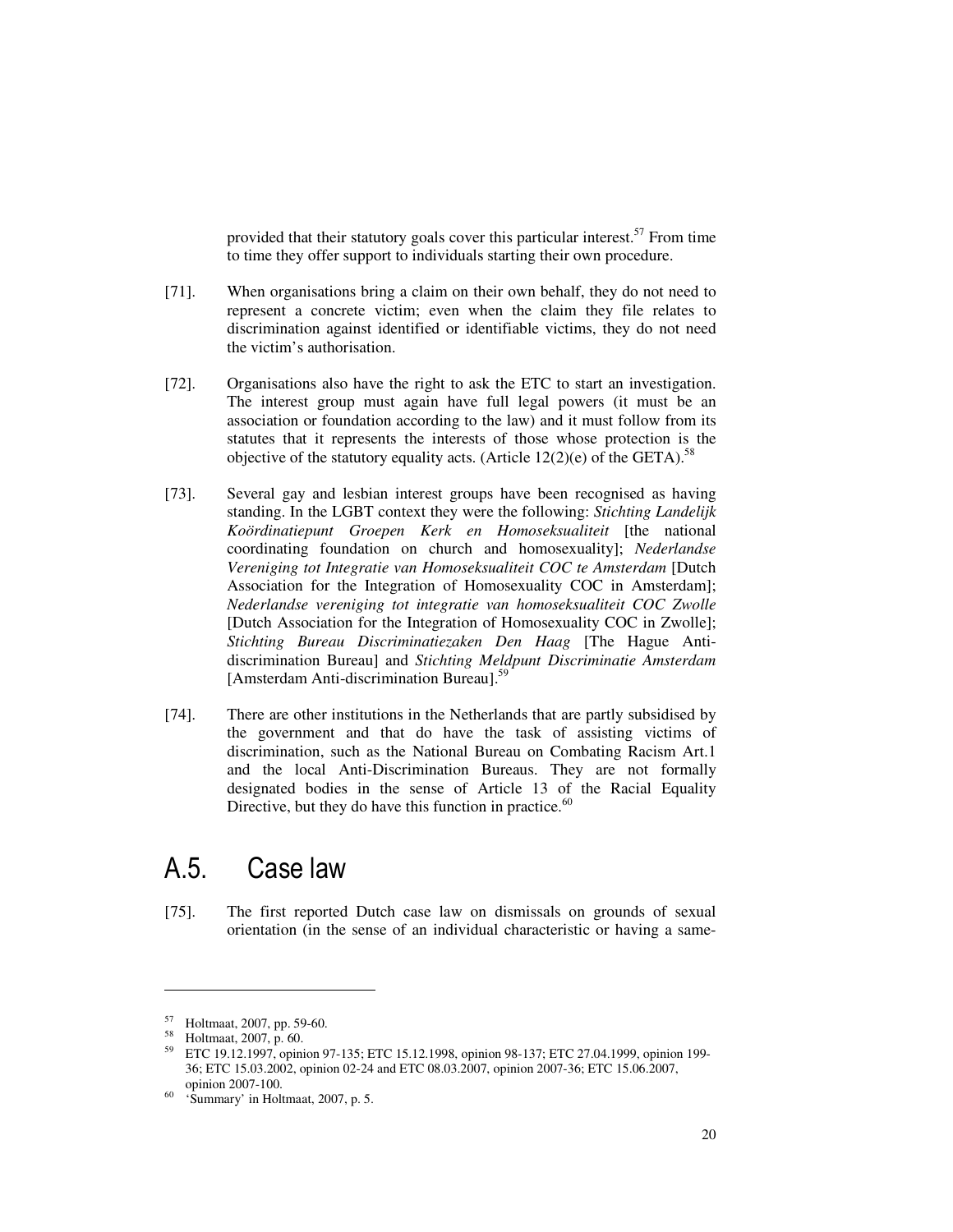sex relationship) dates from  $1950<sup>61</sup>$  In these early cases, however, the court did not consider the dismissal to be contrary to any written or unwritten rule.

- [76]. In two cases that were decided in the 1980s (so before the antidiscrimination legislation of 1994 came into force) the courts avoided saying anything about the acceptability of the alleged sexual orientation discrimination. Both cases dealt with the non-renewal of a temporary employment contract for teachers in Catholic education who were very open about their lesbian and gay orientation. In the first case the court did not consider the school bound to give reasons for the non-renewal; in the second case the court did not consider it relevant that the employer based their decision not to renew the contract on the fact that the teacher openly lived in a homosexual relationship. $62$
- [77]. The first positive decision from a Dutch court about a claim of sexual orientation discrimination in employment was given in 1982 (so even before the constitutional prohibition of discrimination came into force in 1983).<sup>63</sup> The case was brought by a gay man who had been discharged from the military on the grounds of 'unsuitability because of illness'. In fact, the military authorities had relied heavily on the man's homosexuality in concluding that he was 'ill'. The court ruled that 'unsuitability because of illness' may not be derived from the sole fact of homosexual orientation.<sup>64</sup>
- [78]. From the 1990s the role of the courts shifted to issues of same-sex partnership and parenting (a trend which had started in the 1970s).<sup>65</sup>
- [79]. The table in Annex 1 contains relevant case law since the adoption of Directive 2000/78/EC, i.e. since 2000.

<sup>61</sup> Rotterdam District Court, 14.11.1950 (*NJ* 1951, 355); Utrecht District Court, 29.07.1955 (*NJ* 1971, nr. 137); Haarlem District Court, 12.04.1957 (*NJ* 1957, nr. 458); *President Rechtbank Arnhem* [President of Arnhem Regional Court], 28 May 1970 (*NJ* 1970, nr. 424); Leeuwarden District Court, 29.02.1972 (*NJ* 1972, nr. 356). The 1955 decision of Utrecht District Court was later challenged before the *Hoge Raad* [Supreme Court] as amounting to a judicial tort for which the State would have to pay compensation; however, on 03.12.1971 the Supreme Court dismissed the action (*NJ* 1971, nr. 137).

<sup>62</sup> President of Den Bosch Regional Court, 16.07.1982 (*NJCM-Bulletin* 1982, 334); Regional Court Maastricht, 21 May 1987 (case 2401/1985, unpublished).

<sup>63</sup> *Centrale Raad van Beroep* [Central Appeals Court], the highest court for cases relating to public employment), 17.06.1982 (*Militair Rechterlijk Tijdschrift,* 1982, 300).

<sup>64</sup> See A. Mattijssen, 'Wie niet waagt, die niet wint. Homodiscriminatie en civielrecht' in: M. Moerings & A. Mattijssen (eds.) (1992), *Homoseksualiteit en recht*, Arnhem: Gouda Quint, p. 21.

<sup>65</sup> Waaldijk, 2004, pp. 346-347.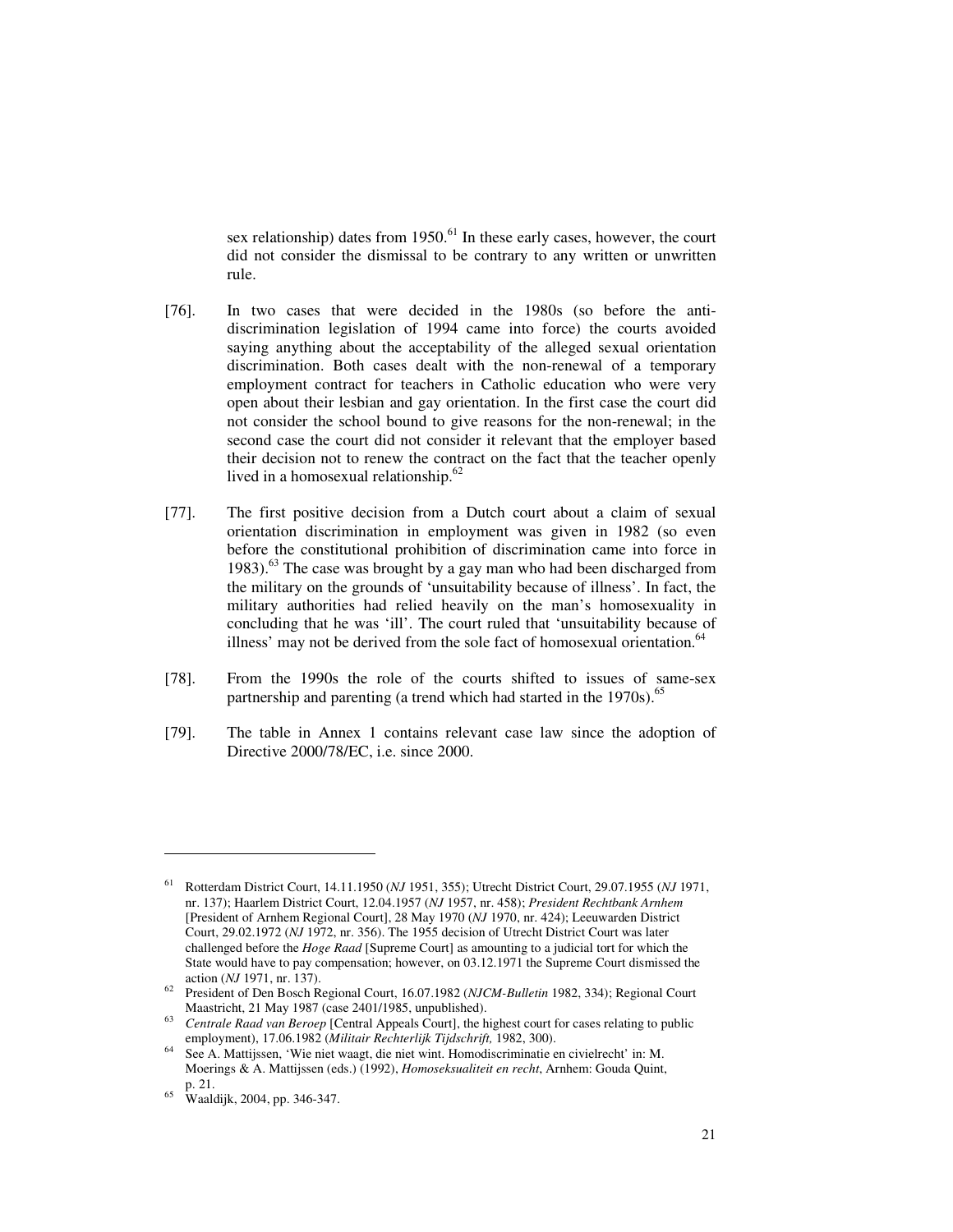# B. Freedom of movement

[80]. When it comes to the legal situation regarding partners of EU citizens in the context of the freedom of movement, Dutch law makes no distinction between LGBT partners and non-LGBT partners. Neither does Dutch law make a distinction between couples comprising two EU citizens and couples comprising an EU citizen and a third country national partner.

#### B.1. EU citizens and third country national LGBT partners

- [81]. Since 1998 Dutch law has provided for a registered partnership for both same-sex and different-sex couples.<sup>66</sup> In addition in 2001 civil marriage was opened up for same-sex couples.<sup>67</sup>
- [82]. Both LGBT partners and non-LGBT partners of EU citizens (either married or registered partners), and their family members, have a right to residence (Article 8.7, *Vreemdelingenbesluit* [Aliens Decree]), implementing Directive 2004/38/EC). Apart from spouses and registered partners, family members are: (a) the blood relative in the direct descending line of the EU citizen or his/her spouse or registered partner, provided the blood relative has not reached the age of 21 or is financed by the spouse or by the registered partner and (b) the blood relative in the direct ascending line who is financed by the EU citizen or by his/her spouse or registered partner (Article 8.7 (2), Aliens Decree).
- [83]. Furthermore family members who are financed by or live with the EU citizen in the country of origin and family members who, due to serious health problems, are in serious need of personal care by the EU citizen, may also have a right to residence on the basis of Article 8.7(3) of the Aliens Decree.
- [84]. In addition, the unmarried and unregistered partner (LGBT or different sex) with whom the EU citizen is in a duly attested stable long-term relationship has a right to residence. The same goes for the minor children of this partner (Article 8.7 (4), Aliens Decree).

<sup>66</sup> *Aanpassingswet geregistreerd partnerschap* [Registered Partnership Adjustment Act] of 17.12.1997 (*Staatsblad* 1997, nr. 660). In force since 01.01.1998.

<sup>67</sup> *Wet openstelling huwelijk* [Act on the Opening Up of Marriage] of 21.12.2000 *Staatsblad* (*Law gazette*) 2001/ 9.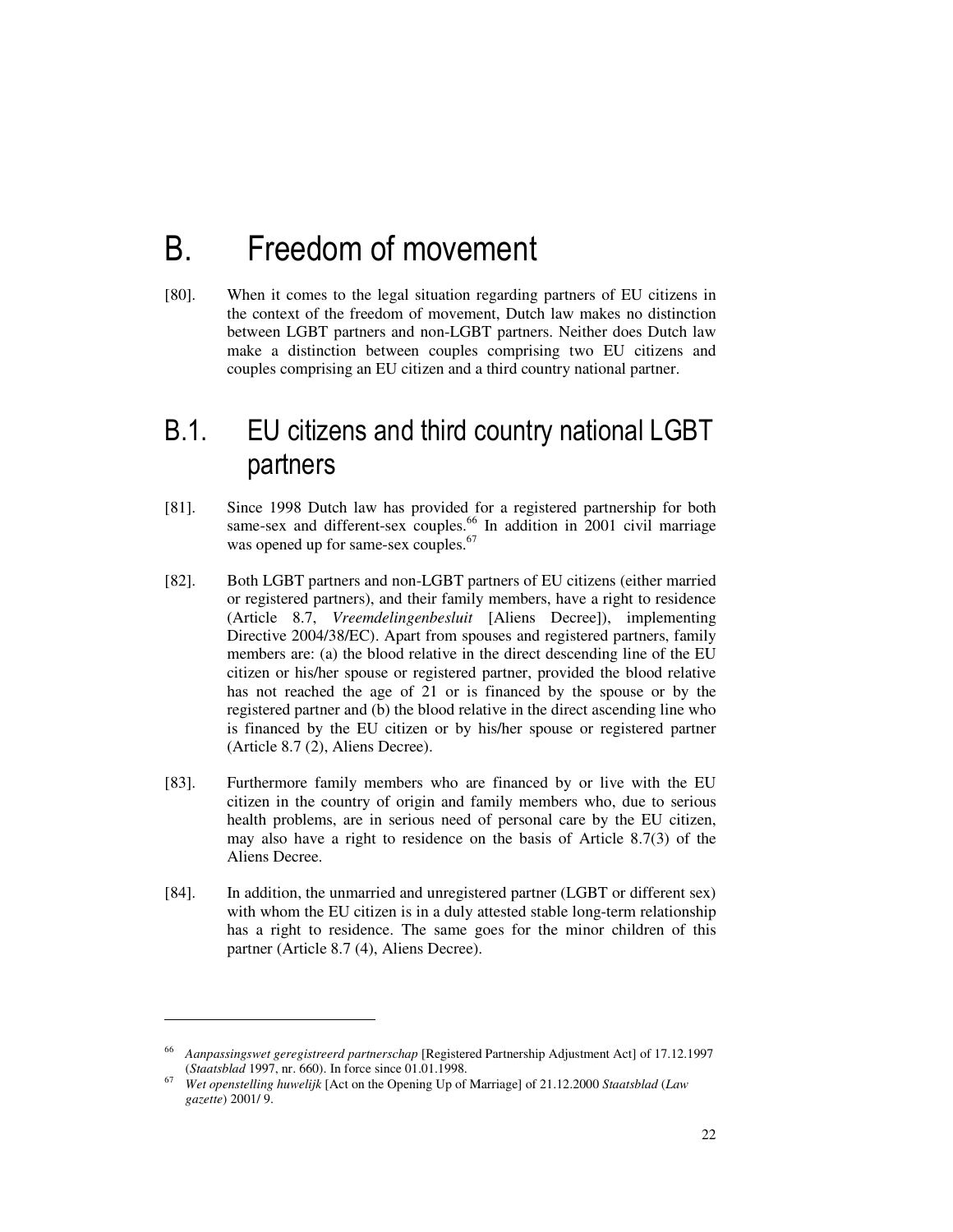## B.2. LGBT partners of Dutch citizens and the freedom of movement and residence in other Member States

- [85]. The Dutch recognition of same-sex marriage and registered partnership *should* lead to the conclusion that this enables LGBT partners of Dutch citizens to benefit from freedom of movement in other Member States. However, daily practice proves that this is not the reality.<sup>68</sup>
- [86]. Recently the *Wetenschappelijk Onderzoeks- en Documentatiecentrum (WODC)* [Scientific Research and Documentation Centre] of the Ministry of Justice, commissioned an evaluation of the *Aanpassingswet geregistreerd partnerschap* [Registered Partnership Adjustment Act] and the *Wet openstelling huwelijk* [Act on the Opening Up of Marriage].<sup>69</sup> The research was carried out by researchers from the University of Utrecht who came to the conclusion that the legal recognition of same-sex marriages and registered partnerships abroad, even within the European Union, is problematic. For example, it was unclear whether the Dutch same-sex marriage and/or same-sex registered partnership would be recognised at all in France and Italy. In other EU Member States, such as Sweden and the United Kingdom, the Dutch same-sex marriage was not recognised as a marriage, but as a registered or civil partnership.<sup>70</sup>

 $\overline{a}$ 

<sup>68</sup> For example, Germany/Verwaltungsgericht Karlsruhe, 09.09.2004 *Aktenzeichen* AZ 2 K 1420/03, available at www.lsvd.de/bund/lpartg/vgkarlsruhe.de, *NIPR* 2005, pp. 138-142. See Annex 1.

<sup>69</sup> K. Boele-Woelki et al. (2007), *Huwelijk of geregistreerd partnerschap?, Evaluatie van de wet openstelling huwelijk en de wet geregistreerd partnerschap*, Deventer: Kluwer.

 $70$  Boele-Woelki et al., 2007, p. 190.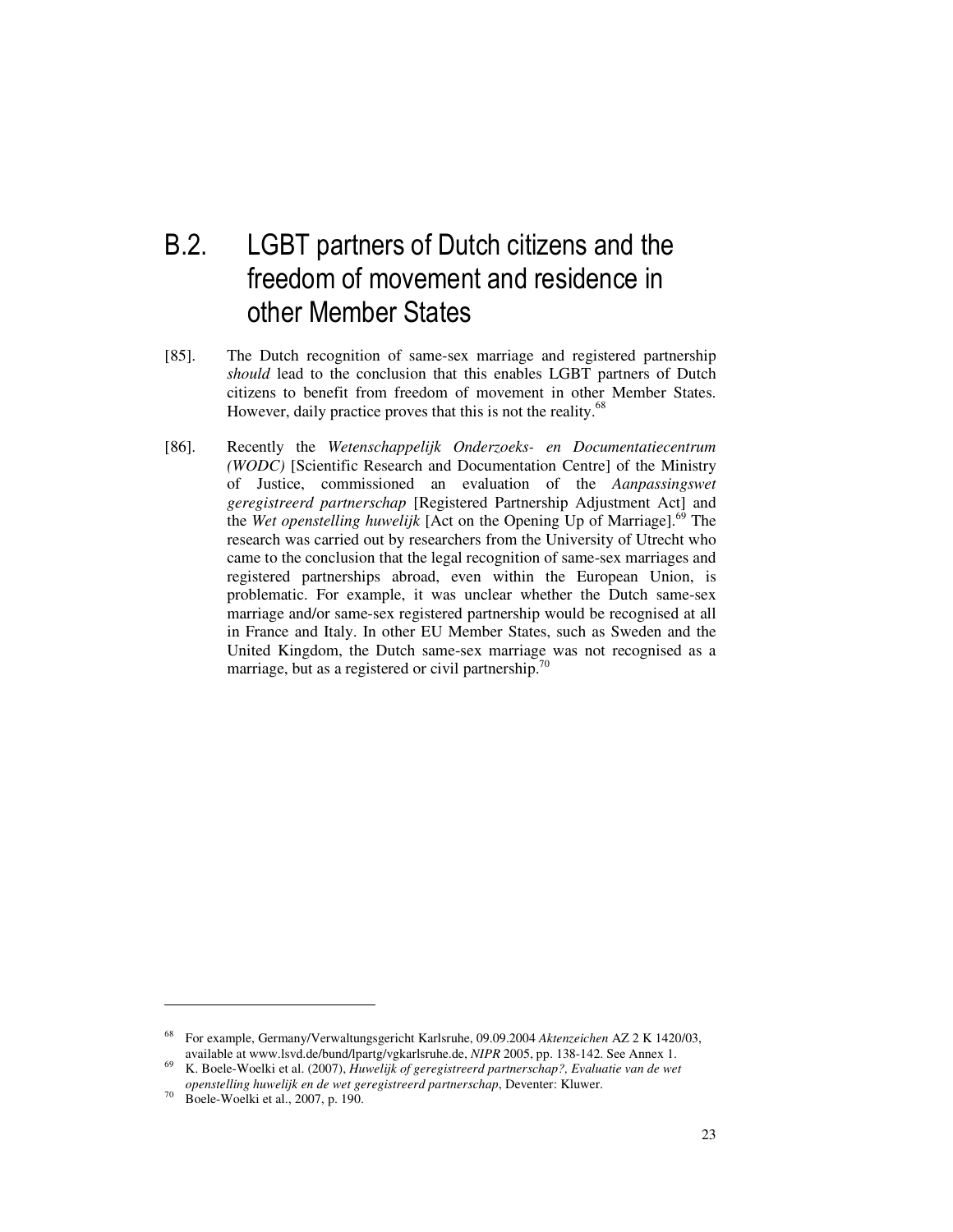# C. Asylum and subsidiary protection

## C.1. Sexual orientation as ground for asylum

- [87]. It is standing policy and standing case law in the Netherlands that the definition of being persecuted for reasons of membership of a particular social group in the sense of Article 1A of the UN Convention relating to the Status of Refugees includes being persecuted for reasons of sexual orientation (*Vreemdelingencirculaire* [Aliens Circular] C1/4.2.10.2).<sup>71</sup> An asylum seeker who is granted refugee status, is eligible for a residence permit for a fixed period (Article 29(1a), Aliens Act). In order to qualify for refugee status the LGBT asylum seeker must have a well-founded fear of persecution due to his/her sexual orientation.<sup>72</sup> The existence of a penalty clause that concerns lesbian, gay and bisexual (LGB) people only is an act of persecution. However, the sole criminalisation of LGB acts or of being an LGB person in a certain country does not automatically lead to the conclusion that an LGBT person coming from that country is a refugee. The criminal sanction must attain a certain gravity in order to justify recognition as a refugee.<sup>73</sup>
- [88]. An LGBT asylum seeker can also rely on Article 29(1b) of the Aliens Act if s/he can show substantial grounds for believing that s/he faces a real risk of being subjected to torture or inhuman or degrading treatment or punishment upon return, in the meaning of Article 3 of the ECHR, Article 7 of the International Covenant on Civil and Political Rights (ICCPR) or (with regard to torture) Article 3 of the Convention Against Torture (CAT).
- [89]. Furthermore, the situation of LGBT people in the country of origin can be a reason for so-called protection for humanitarian reasons. This concerns persons who do not qualify for protection under the UN Convention relating to the Status of Refugees nor qualify for subsidiary protection, but for whom the Minister considers there to be pressing humanitarian reasons that it cannot be required of the asylum seeker to return to his country of origin (Article 29 (1)(c), Aliens Act). Since 18 October 2006 this protection for humanitarian reasons has been applied to Iranian LGBT people.<sup>74</sup> This policy was installed after the Minister had first temporarily suspended all

<sup>71</sup> This policy was the result of a decision by the *Afdeling Rechtspraak Raad van State* [Judicial Division of the Council of State] of 1981: ARRvS, 13.08.1981, no. A-2.1113, *RV* 1981, 5.

<sup>&</sup>lt;sup>72</sup> For specific information on transgender asylum seekers see Chapter G.3 below.<br><sup>73</sup> : Crayophaga Bagianal Court, leastion 's Hartesanbagab, 12,10,2004, AWB 0.

<sup>&#</sup>x27;s-Gravenhage Regional Court, location 's-Hertogenbosch, 12.10.2004, AWB 02/3863, *LJN*: AR6786.

<sup>74</sup> *Vreemdelingencirculaire* [Aliens Circular] C24/12.3.11.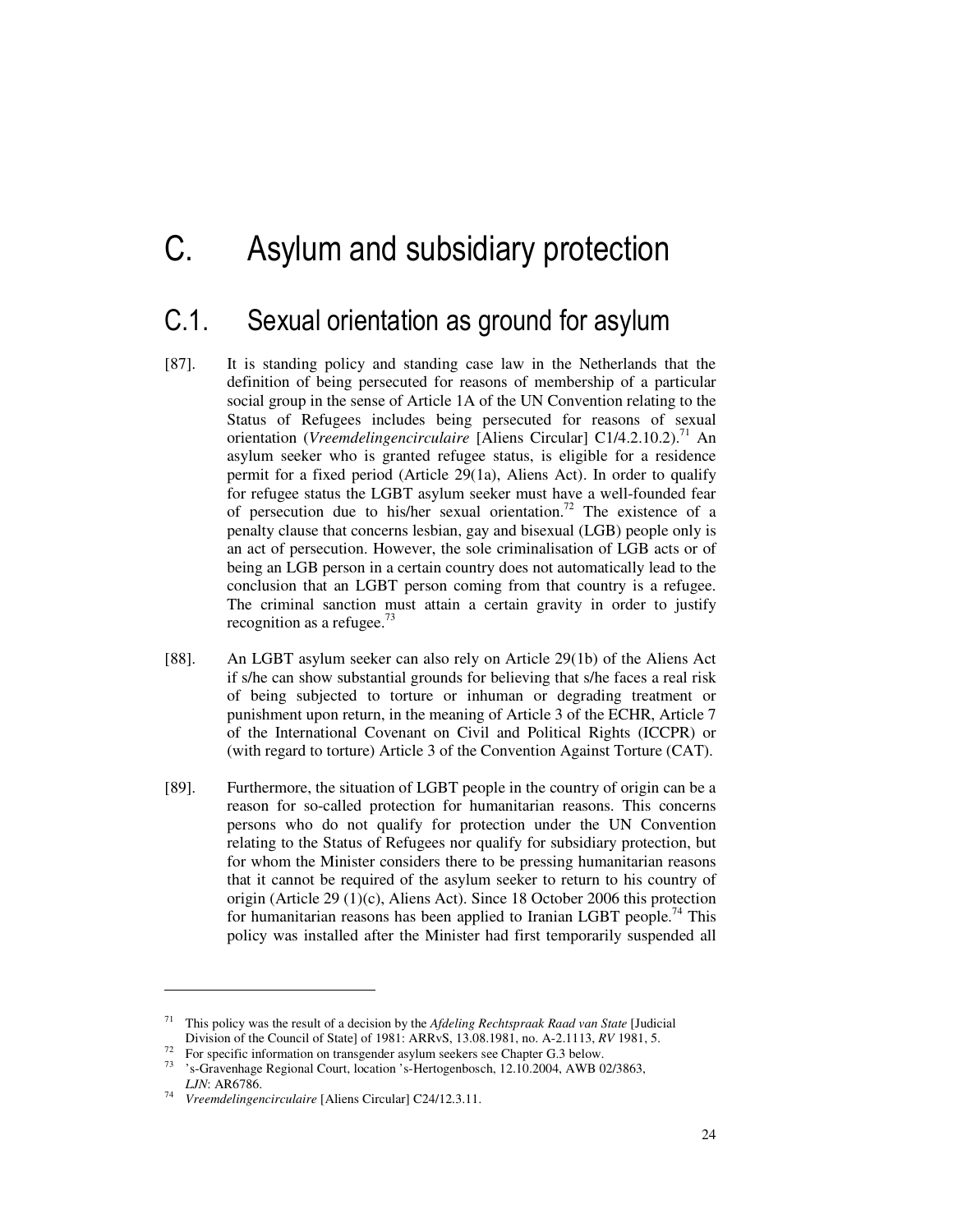expulsions of Iranian homosexual asylum seekers (*besluit- en vertrekmoratorium*).<sup>75</sup>

[90]. LGBT partners and family members of a refugee can also qualify for a *verblijfsvergunning asiel* [residence permit on asylum grounds]. This concerns the spouse or minor child of the refugee who is *de facto* part of the refugee's family as well as the partner or the child of age who has the same nationality as the refugee and who is dependent on the refugee to such an extent that s/he belongs to the refugee's family for that reason (Article 29(1)(e)(f), Aliens Act).

 $\overline{a}$ 

<sup>75</sup> *Besluit instelling besluitmoratorium en vetrekmoratorium homoseksuele asielzoekers Iran*, Ministerial order of 28 September 2005, no. 5368748/05/DVB, online available at: http://www.stab.nl/wettennr04/0345- 003 Besluit instelling besluitmoratorium en vertrekmoratorium homoseksuele asielzoekers Iran .htm.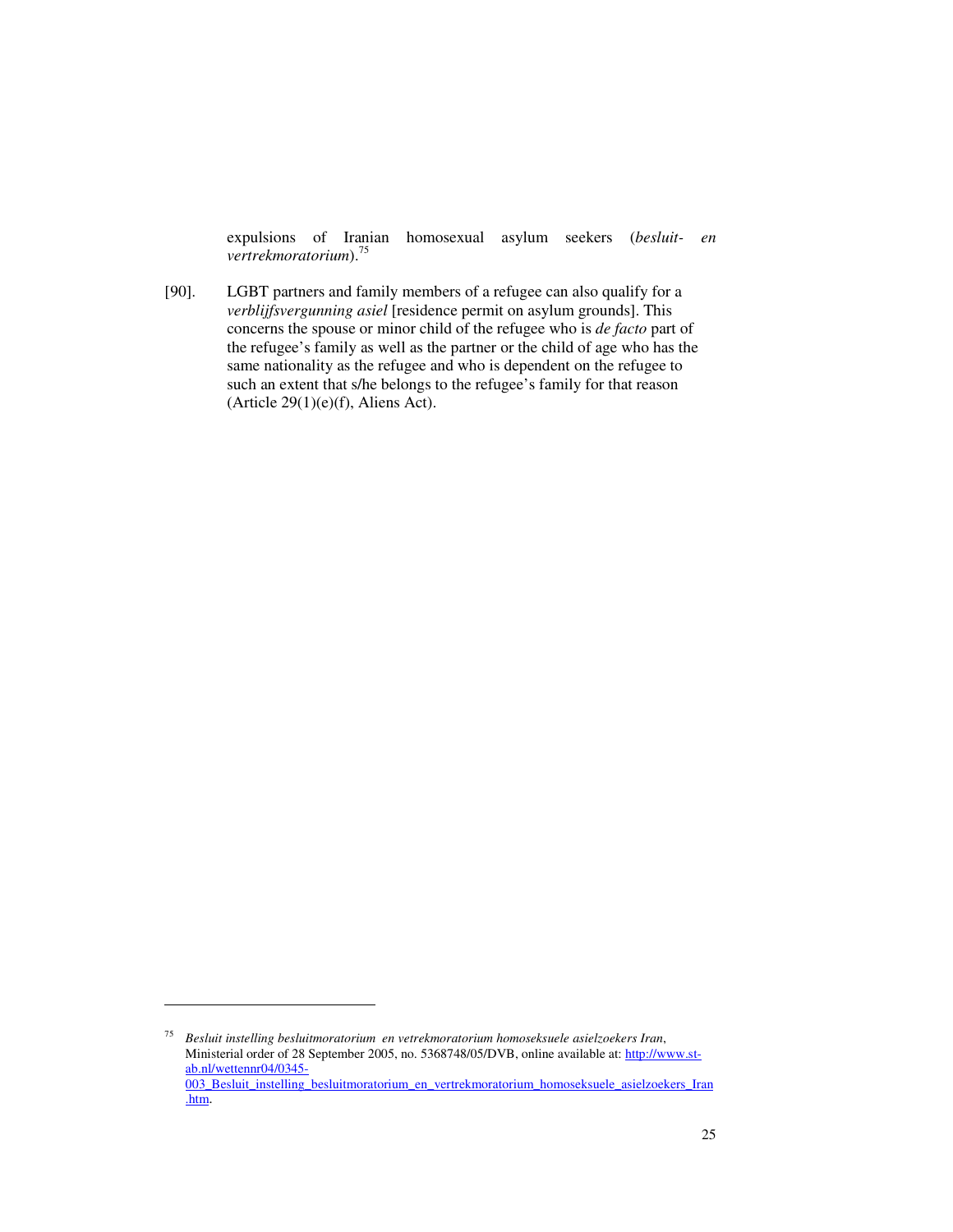# D. Family reunification

[91]. On the basis of Article 3.14 of the Aliens Decree, (non-EU) family members of foreigners with a residence permit have a right to family reunification. The law makes no distinction between LGBT and non-LGBT partners or between their family members. Family members in the sense of this article are: (a) the adult person who is, according to Dutch Private International Law, legitimately married to the foreigner or who is, according to Dutch law, the registered partner of the foreigner and (b) the adult person who has a lasting and exclusive relationship with the foreigner, provided that certain formal requirements are met<sup>76</sup> and (c) the natural or legitimate child of the foreigner who, in the Minister's opinion, is actually a family member of that foreigner and already was so in the country of origin and who comes under the legitimate authority of the foreigner. Thus, Article 4(3) of the Council Directive 2003/86/EC on the right to family reunification is implemented in Dutch law.

<sup>&</sup>lt;sup>76</sup> These requirements apply notably to the situation where a marriage could not be concluded (for instance a situation involving a brother and a sister).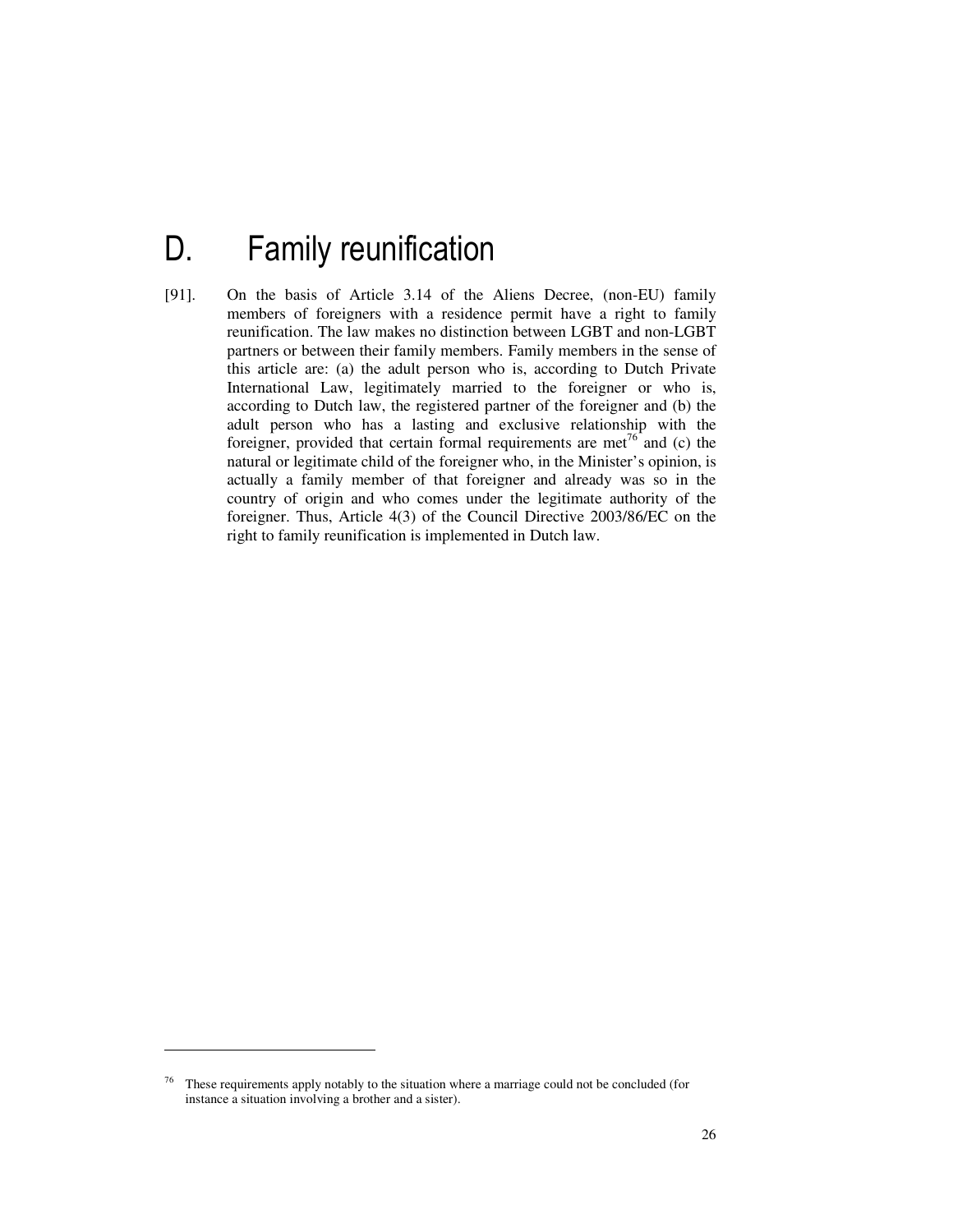# E. Freedom of assembly

[92]. In the Netherlands the right to freedom of assembly is protected in Article 9 of the Dutch Constitution. Moreover, since the Netherlands' constitutional system adheres to a 'monist theory' of international law, Article 11 of the ECHR may be directly applied by national courts (see Chapter A., para. 31 above). The practical consequences of the constitutional right to assembly are covered by the *Wet Openbare Manifestaties* (WOM) [Public Manifestations Act].<sup>77</sup>

### E.1. Regulation of public demonstrations

[93]. There is no obligation to seek permission for a planned gathering for the public expression of a religion or conviction or any other public assembly or demonstration (hereinafter called *demonstration*). In addition there is no obligation to give prior notice of a planned demonstration. In more detail, Article 3(4) WOM prohibits the city council from asking for prior information about the content of a demonstration. However, for security reasons, the city council may adopt byelaws specifying in which situation a prior notice of a demonstration is required (Article 4, WOM). Furthermore, knowledge of the content of the demonstration might be necessary in order to estimate the risk of counter-demonstrations and to determine the size of the police presence required.<sup>78</sup> A preventive ban on a demonstration can only be justified in very exceptional cases of *force majeure,* i.e. cases in which it is expected that maintenance of public order, notwithstanding a substantial police presence and a substantial administrative effort, cannot be guaranteed.<sup>79</sup> The mayor has the power to give participants in a demonstration instructions (Article 6, WOM). S/he also has the power to give the order to end a demonstration immediately (Article 7, WOM).

### E.2. Demonstrations in favour of tolerance of LGBT people in 2000-2007

[94]. For some decades several demonstrations/ manifestations in favour of tolerance of LGBT people have taken place every year in the Netherlands. The most prominent are the We Are Amsterdam Gay Pride (formerly

<sup>77</sup> *Staatsblad* 1988, 157.

<sup>78</sup> J. P. Loof (2007), 'De burgemeester en de demonstratievrijheid. Over beginselen van behoorlijke besluitvorming inzake betogingen', in: *De Gemeentestem*, nr. 7280, pp. 467-481.

<sup>79</sup> For example, Maastricht Regional Court, 22.03.2001, *JB* 2001/104.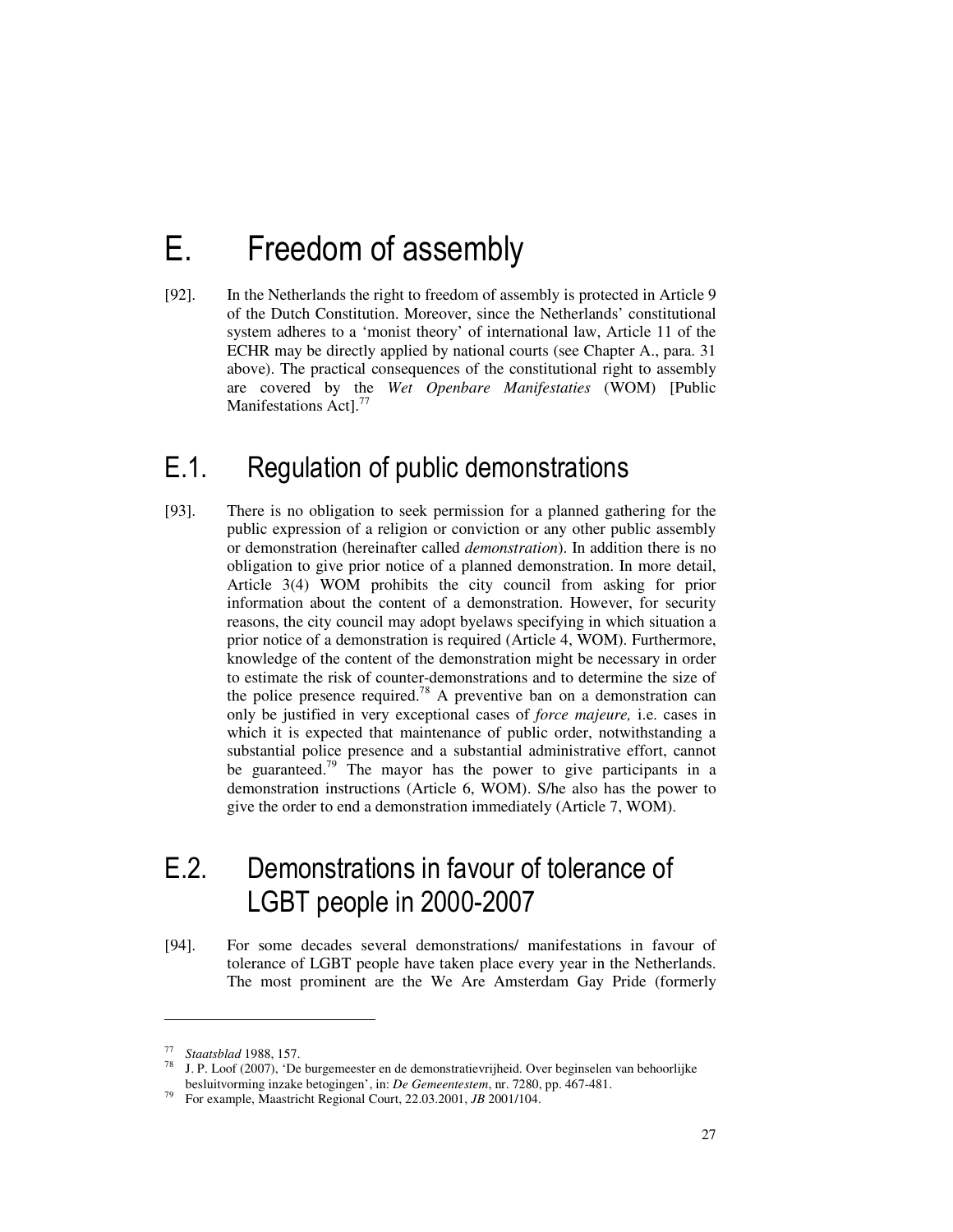known as Gay Pride Amsterdam) and Pink Saturday (*Roze Zaterdag*). The latter has taken place in a different city each year since 1978. Over the years, the protest character of this demonstration has been transformed into a parade with the aim of increasing LGBT tolerance. The number of participants grew from 2,000 in 1978 to 30,000 in 2004.<sup>80</sup> Pink Saturday is nowadays openly supported by the Dutch Queen.<sup>81</sup> Other large-scale demonstrations which aim to increase the tolerance of homosexuality are the Midsummer Canal cultural festival (*MidZomerGracht festival*) <sup>82</sup> in Utrecht and the Pink May Party (*RozeMeifeest*) in Nijmegen.<sup>83</sup>

- [95]. Apart from these demonstrations with a festive atmosphere, each year on 4 May (National Remembrance Day for War Victims), special attention is paid to LGBT people. In the cities of Amsterdam and The Hague special lesbian, gay and bisexual (LGB) remembrance meetings take place at the so-called *homomonumenten* [LGB] monuments].<sup>84</sup> Furthermore, at different locations in the country a wreath remembering LGBT victims is often laid at a Second World War memorial. For the purposes of the table in Annex 2, all these remembrance meetings together will be counted as two meetings per year.
- [96]. In 2007 two demonstrations of a more occasional character took place. In April 2007 COC Nederland, the main NGO active in the field of gay and lesbian rights, organised a demonstration against the so-called '*weigerambtenaren*', civil servants who refuse to marry same-sex couples.<sup>85</sup> In addition, during the week of the International Day against Homophobia, COC Nederland organised a 'Poland Week', to protest against the increasing homophobia in Poland and in support of the Warsaw Pride that was to take place on 19 May 2007. Protest demonstrations were held on 15 May in The Hague in front of the Polish Embassy and on 17 May in Amsterdam in the central square, the Dam.
- [97]. The overview presented in the table in Annex 2 of demonstrations in favour of tolerance of LGBT people is not and does not claim to be exhaustive.

<sup>&</sup>lt;sup>80</sup> http://www.ihlia.nl/algemeen/algemeen\_home/dossier\_roze\_zaterdag, last accessed 25.01.2008.<br><sup>81</sup> : Pro home hrief van Peetrix', in: Treuw 15.00.2007, p. 2.2.

<sup>&</sup>lt;sup>81</sup> 'Pro-homo brief van Beatrix', in: *Trouw* 15.09.2007, p. 2-3.<br><sup>82</sup> See www.midzomergreekt.pl

 $\frac{82}{83}$  See www.midzomergracht.nl.

See www.rozemeifeest.nl.

See www.homomonument.nl.

<sup>85</sup> 'Homomanifestatie tegen weigerambtenaren', at: www.katholieknederland.nl, last accessed 21.01.2008. In the covenant between the coalition partners (CDA, PvdA and CU) it has been agreed that civil servants will be permitted to refuse to conduct a marriage between two people of the same sex should they have conscientious/religious objections, on the condition that gay marriage will still be possible in every village or town hall. The local governments of a number of the major cities (among them Amsterdam and Rotterdam) immediately announced that civil servants who are employed by them will not have the right to refuse to marry gay and lesbian people. Holtmaat, 2007, p. 78.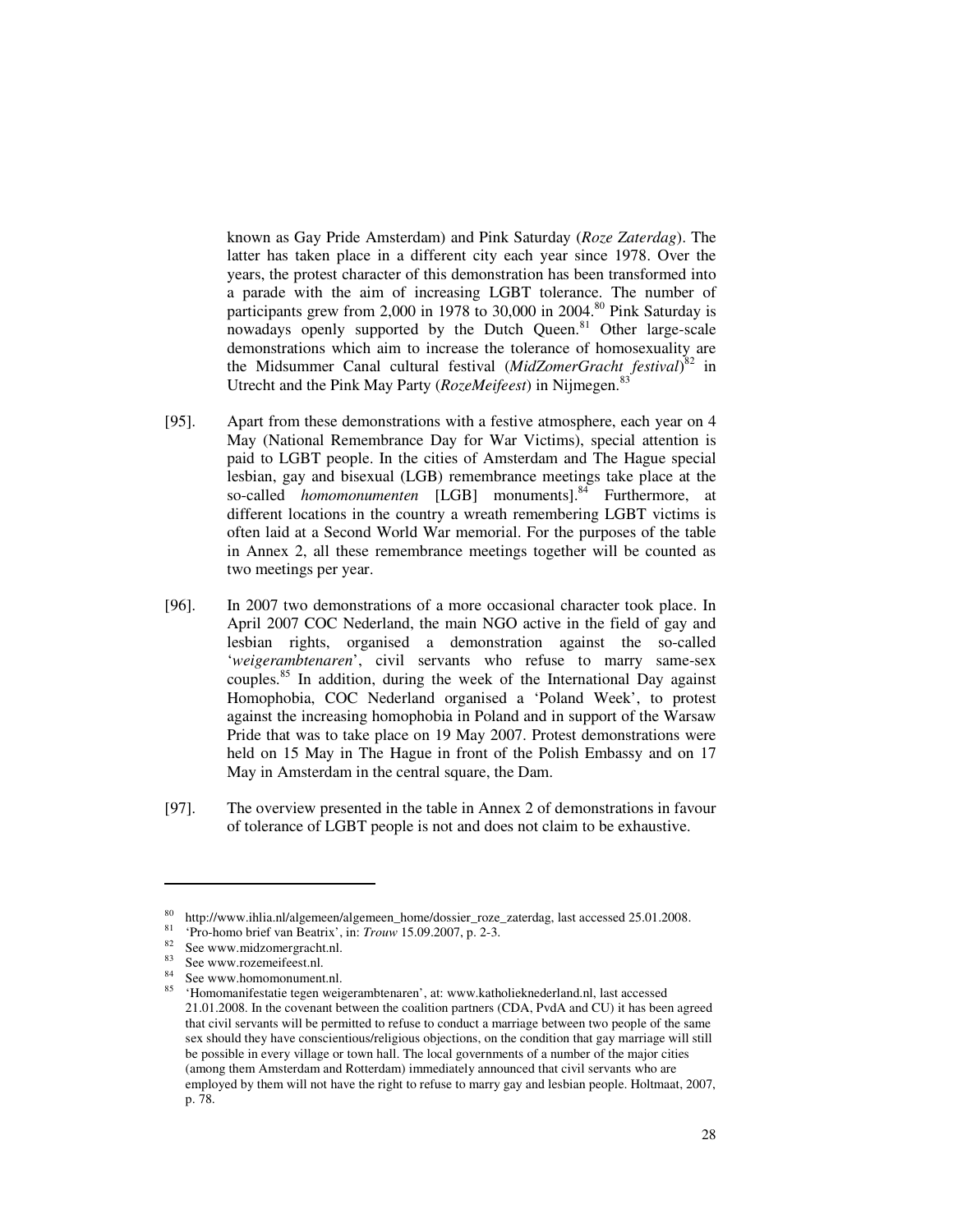## E.3. Demonstrations against tolerance of LGBT people in 2000-2007

[98]. The authors of this report are not aware of any demonstration against tolerance of LGBT people in the Netherlands in the period 2000-2007.

### E.4. Refusals or bans of demonstrations in the **Netherlands**

[99]. Although in the 1970s and 1980s there were private parties claiming in court that a demonstration in favour of tolerance of LGBT people should be banned, $86$  no authorisation for such a demonstration has been refused in recent decades, apart from one minor recent case. In 2007 the city council of Amsterdam refused a licence for the original plans for five festivities, mainly street parties, forming part of We Are Amsterdam Gay Pride. Since not *all* activities of the Gay Pride are regarded as demonstrations within the meaning of the Public Manifestations Act, but rather as a public event, a so-called event licence was required on the basis of Article 2.11 of the general municipal byelaws of the municipality of Amsterdam. The refusal was due to the fact that the Amsterdam Soccer Tournament was due to take place the same week. The police and the city council feared that the city centre of Amsterdam would become overcrowded, which could lead to disturbances.<sup>87</sup>

### E.5. Disturbances at demonstrations in the **Netherlands**

-

[100]. During Pink Saturday in 1982, which took place in Amersfoort, onlookers called the demonstrating LGBT people names and pelted them with stones. The pictures of this violence caused a stir in the country. The disturbances gave cause for local policy and new police policy on LGBT matters. Since that date, the police have a positive obligation to protect LGBT people

<sup>86</sup> Vz. ARRvS (*President of the Judicial Division of the Council of State)* 11.04.1979, *Weekoverzicht RvS*, R.737 and ARRvS 08.01.1981, *Weekoverzicht RvS*, 3.314. In this case Catholic pastors unsuccessfully appealed against a planned demonstration with the aim of protesting against anti-gay statements made by the Bishop of Roermond. See also Vz. ARRvS 27.05.1982, *AB* 1983/62. In this case the court ruled that the refusal by the Mayor of Amersfoort to grant a permit for a third gay demonstration in a row and accompanying encampment was disproportionate.

<sup>87</sup> 'Politiek kiest voor voetbal-hooligans boven homo-feesten', at: www.gay-pride.nl/nieuws, last accessed 21.01.2008.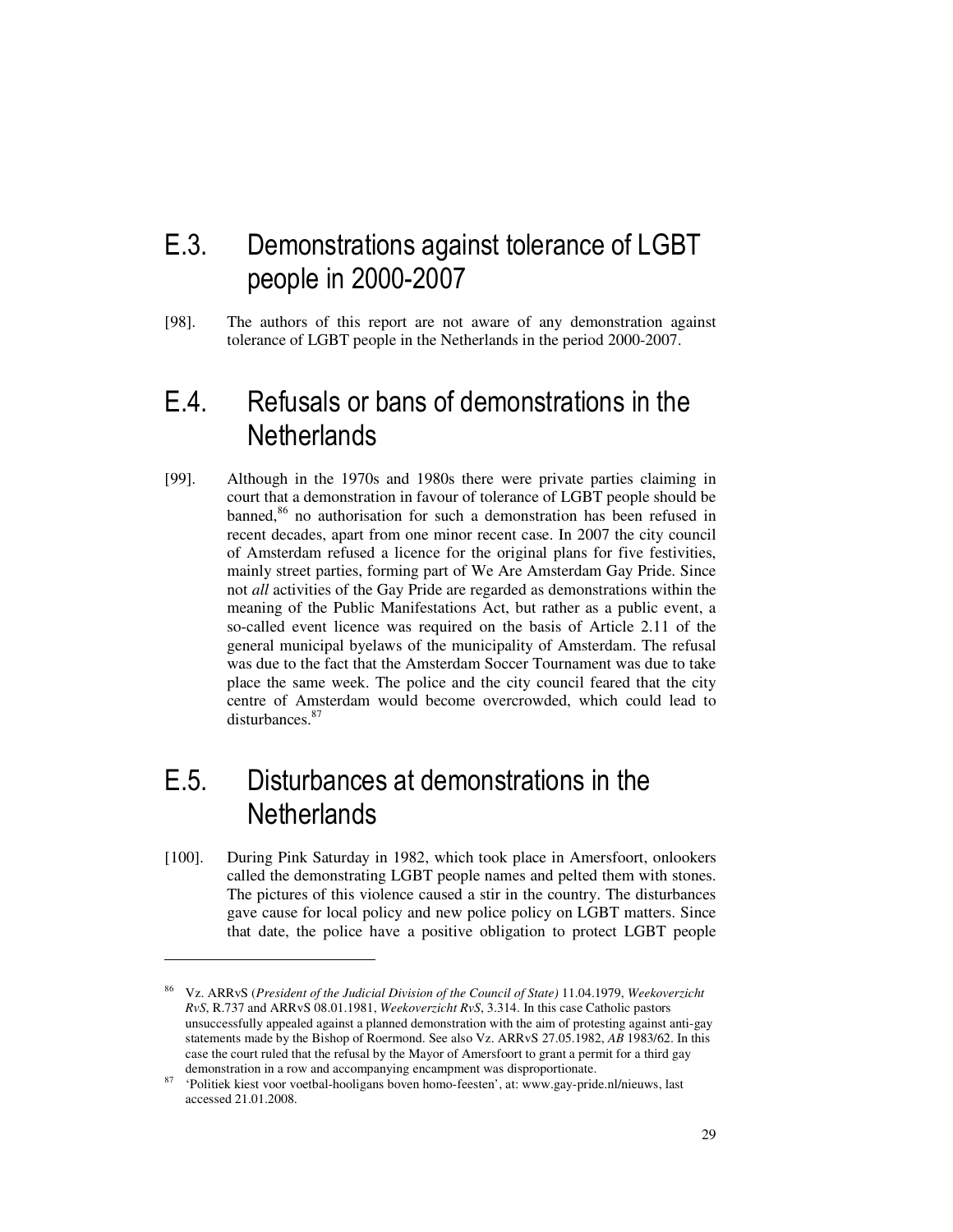from 'queer bashers', instead of banishing LGBT people from gay 'cruising' areas in public places (*homo-ontmoetingsplekken*).<sup>8</sup>

[101]. Since 1982 some isolated disturbances have taken place. Recently, during the We Are Amsterdam Gay Pride of 2007, on two occasions a total of four gay men were violently attacked. The police immediately started a thorough investigation, but so far no prosecution has been instituted.<sup>89</sup> Furthermore, a wreath at the *homo-monument* was destroyed and thrown into the canal. The police arrested two young men for this act of vandalism.<sup>90</sup> Otherwise, the 'homo-netwerk' (*gay network)* of the Amsterdam police did not receive any reports of LGBT-related violence during the 2007 Gay Pride.<sup>91</sup> See Chapter H. Miscellaneous for more information about violence against LGBT people.

<sup>88</sup> http://www.coc.nl/dopage.pl?thema=any&pagina=algemeen&algemeen\_id=171, last accessed 25.01.2008.

<sup>89</sup> 'Homo's mishandeld tijdens Gay-Pride', at: COC website, 06.08.2007, www.coc.nl, last accessed 25.01.2008 and 'Homo's mishandeld tijdens Gay Pride', 06.08.2007, http://www.nu.nl/news/1185174/10/Homo's\_mishandeld\_tijdens\_Gay\_Pride.html, last accessed 25.01.2008.

<sup>90</sup> 'Homohaat leidt tot agressie bij Gay Pride in Amsterdam', in: *Algemeen Dagblad* 07.08.2007, p. 9.

www.politie-amsterdam-amstelland.nl, last accessed 25.01.2008. For more information about this police gay network, see *Chapter I. Good practices.*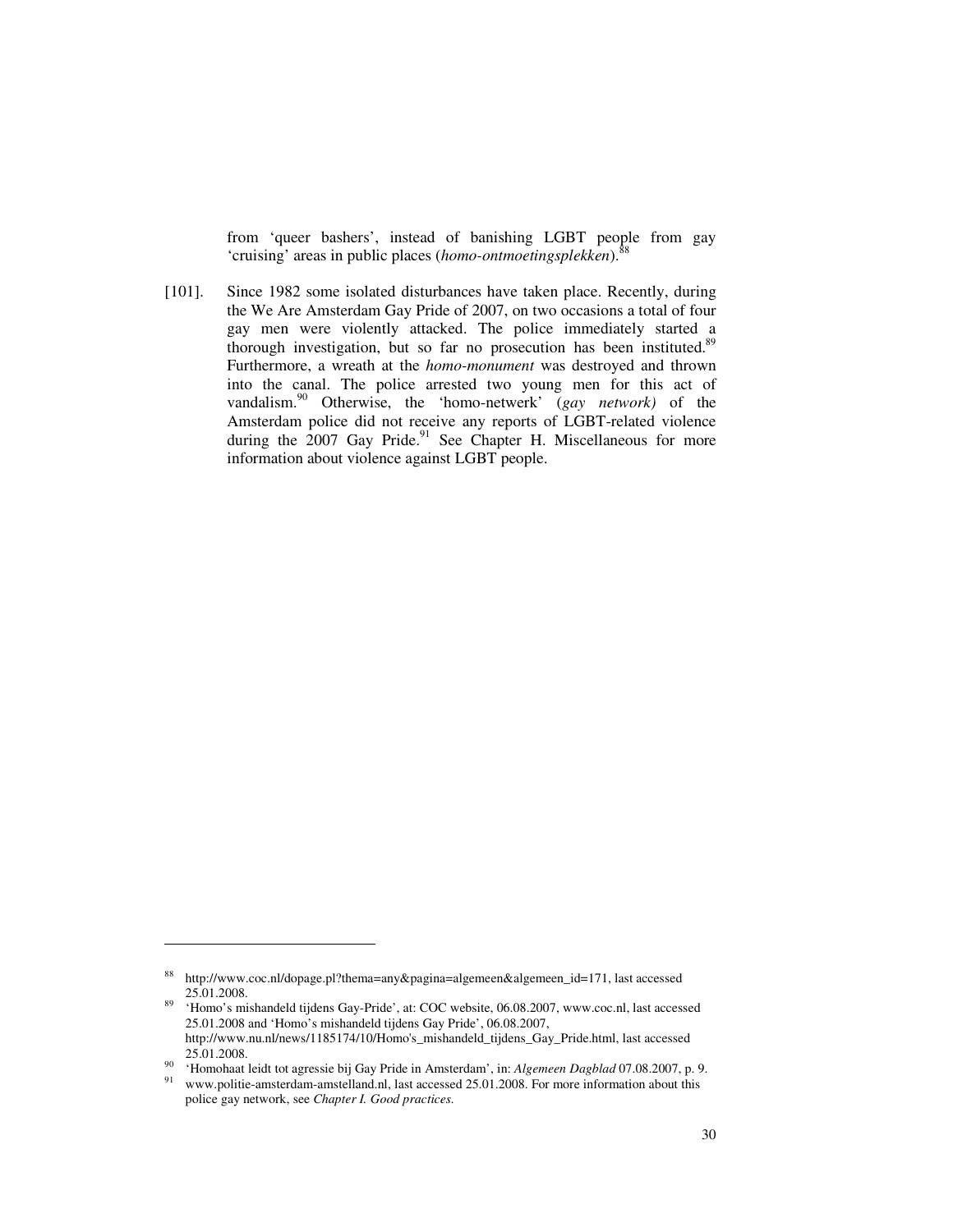# F. Hate speech and criminal law

#### F.1. Hate speech in criminal law

- [102]. Article 137c of the Dutch Penal Code outlaws defamation on grounds of (among others) hetero- or homosexual orientation.
- [103]. The sanction for defamation can be imprisonment of up to one year or a fine of up to 7,400 Euro. If the offence is committed in pursuance of an individual's profession, as habitual practice, or by two or more persons together, the sanction may amount to two years' imprisonment or a fine of 18,500 Euro.
- [104]. Public incitement of hatred, discrimination or violent action against persons on the grounds of his/her hetero- or homosexual orientation is punishable under Article 137d of the Penal Code. The sanctions for this offence are similar to those under Article 137c.
- [105]. On the basis of Article 137e of the Penal Code a person who, for any reason other than that of giving factual information: (1) makes public a statement which s/he knows or should reasonably suspect to be offensive to a group of persons on the grounds of their hetero- or homosexual orientation, or incites hatred of or discrimination against people or violence against their person or property on the grounds of their hetero- or homosexual orientation; or (2) disseminates an object which s/he knows or should reasonably suspect to contain such a defamatory statement or has such in stock for public disclosure or for dissemination, is liable to a term of imprisonment of not more than six months or a fine of 7,400 Euro maximum. If the offence is committed in pursuance of an individual's profession, as habitual practice, or by two or more persons together, the sanction may amount to two years' imprisonment or a fine of 18,500 Euro. If the offence is committed in pursuance of an individual's profession, the offender may be disqualified from the practice of his or her profession.
- [106]. Complicity in activities with the aim of discrimination on the grounds of hetero- or homosexual orientation or financial or any other material support of such discrimination is punishable under Article 137f of the Penal Code with imprisonment of three months maximum or a fine of 3,700 Euro.
- [107]. The tables in Annex 1 give an overview of the most important case law in the field of criminal hate speech.
- [108]. It is also interesting to note in this respect that, in 2007, in response to questions from the Parliamentary Standing Committee on Justice the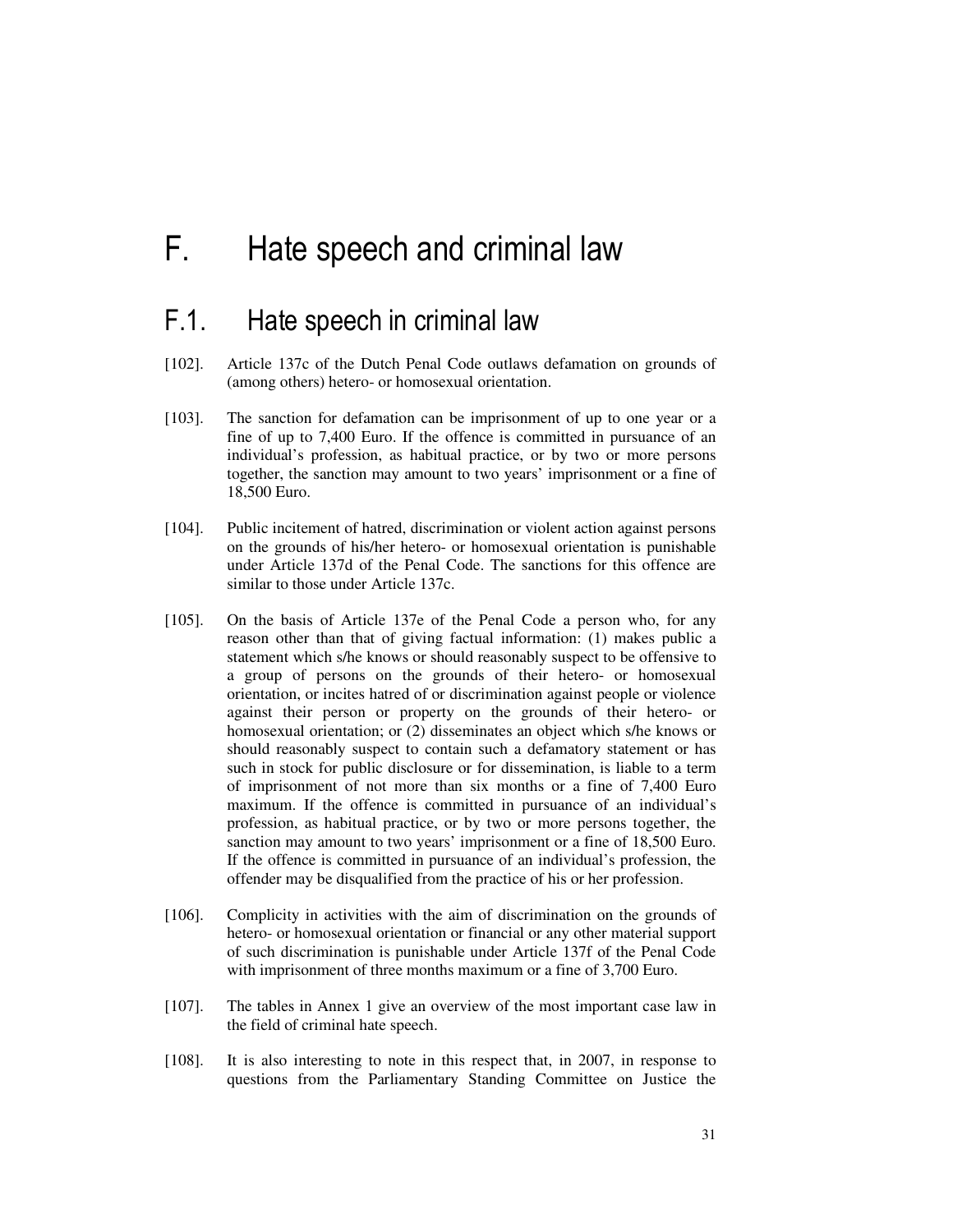Minister of Justice commissioned research on criminal discrimination (*strafbare discriminatie*).<sup>92</sup>

### F.2. Hate speech in civil law

- [109]. Article 6:162 of the Civil Code provides for a civil tort procedure. In the LGBT context, this article has been invoked several times. In 1987 COC Nederland unsuccessfully instituted civil proceedings against a Roman Catholic cardinal on the basis of Article 6:162 of the Civil Code. The court of appeal ruled that, although the cardinal could have chosen his words more carefully, his statement that homosexuality is an abnormality of Creation was not needlessly hurtful.<sup>93</sup>
- [110]. In 1990 civil proceedings were successfully instituted against the married couple, Goeree and Mansschot, who had distributed flyers stating (amongst other things) that AIDS was caused by homosexual conduct and that homosexuals deserved the death penalty.<sup>94</sup>

## F.3. Homophobic motivation as aggravating factor in sentencing

[111]. Neither the Penal Code nor the *Wetboek van Strafvordering* [Code of Criminal Procedure] provide for homophobic motivation as an aggravating factor in sentencing. However, since December 2007 the *Aanwijzing Discriminatie* [Instruction on Discrimination] (2007A010) of the Public Prosecution Service has been in force.<sup>95</sup> On the basis of this instruction, the public prosecutor must increase the sentence s/he demands in his/her closing speech by 25 per cent in the case of an offence with a discriminatory aspect in the sense of Article 137c of the Penal Code. Thus, this instruction also applies to discrimination on grounds of sex or sexual orientation.

<sup>&</sup>lt;sup>92</sup> C. Brants, R. Kool and R. Ringnalda (2007), *Strafbare discriminatie*, Ministery of Justice/ WODC. <sup>93</sup> Amsterdam Court of Appeal, 10.12.1987, *NJCM-Bulletin* 14-3, 1989 (*COC/Kardinaal Simonis*).

See also http://www.ihlia.nl/algemeen/archief/thematische-archieven, last accessed 30.01.2008.

<sup>94</sup> Supreme Court, 02.02.1990, *NJ* 1991/289.

<sup>95</sup> This concerns an instruction on the basis of Article 130(4) of the *Wet Rechterlijke Organisatie* [Act on the Judicial System]. For the text of the instruction, see: http://archief.om.nl/beleid/beleidsregel.php?vv=0&cid=17&rid=348, last accessed 30.01.2008.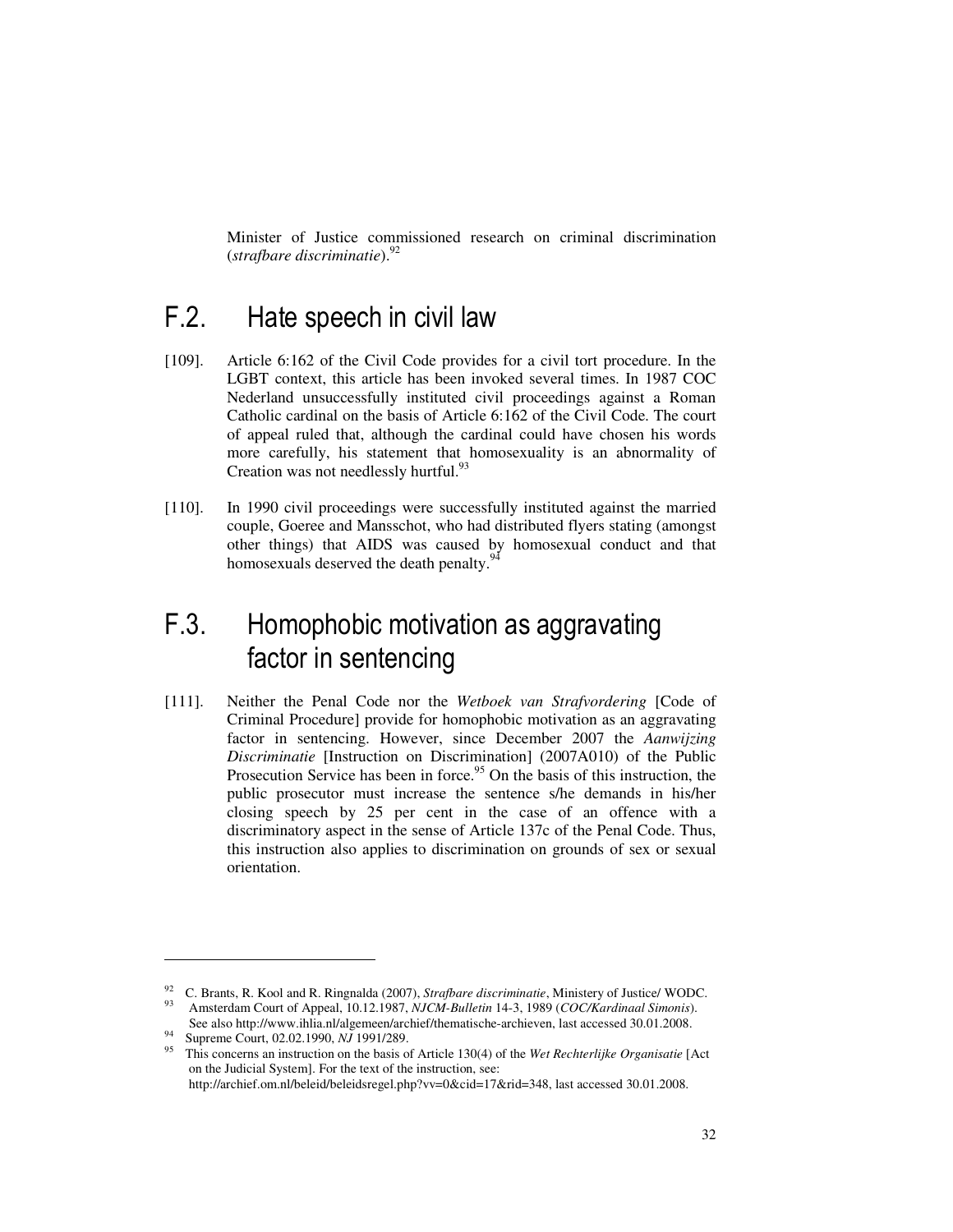[112]. There are examples of cases in which the court takes a discriminatory aspect of an offence into account in sentencing.<sup>96</sup> However, it seems difficult to draw any firm conclusions from this practice, because a discriminatory aspect is often not the only relevant aspect in sentencing. Furthermore, it is often not possible to identify to what extent various elements contributed to the level of final sentence imposed.

<sup>96</sup> 's-Gravenhage Regional Court, 14.04.2006, *LJN* AX9566 and Maastricht RegionalCourt, 08.05.2007, *LJN* BA4620.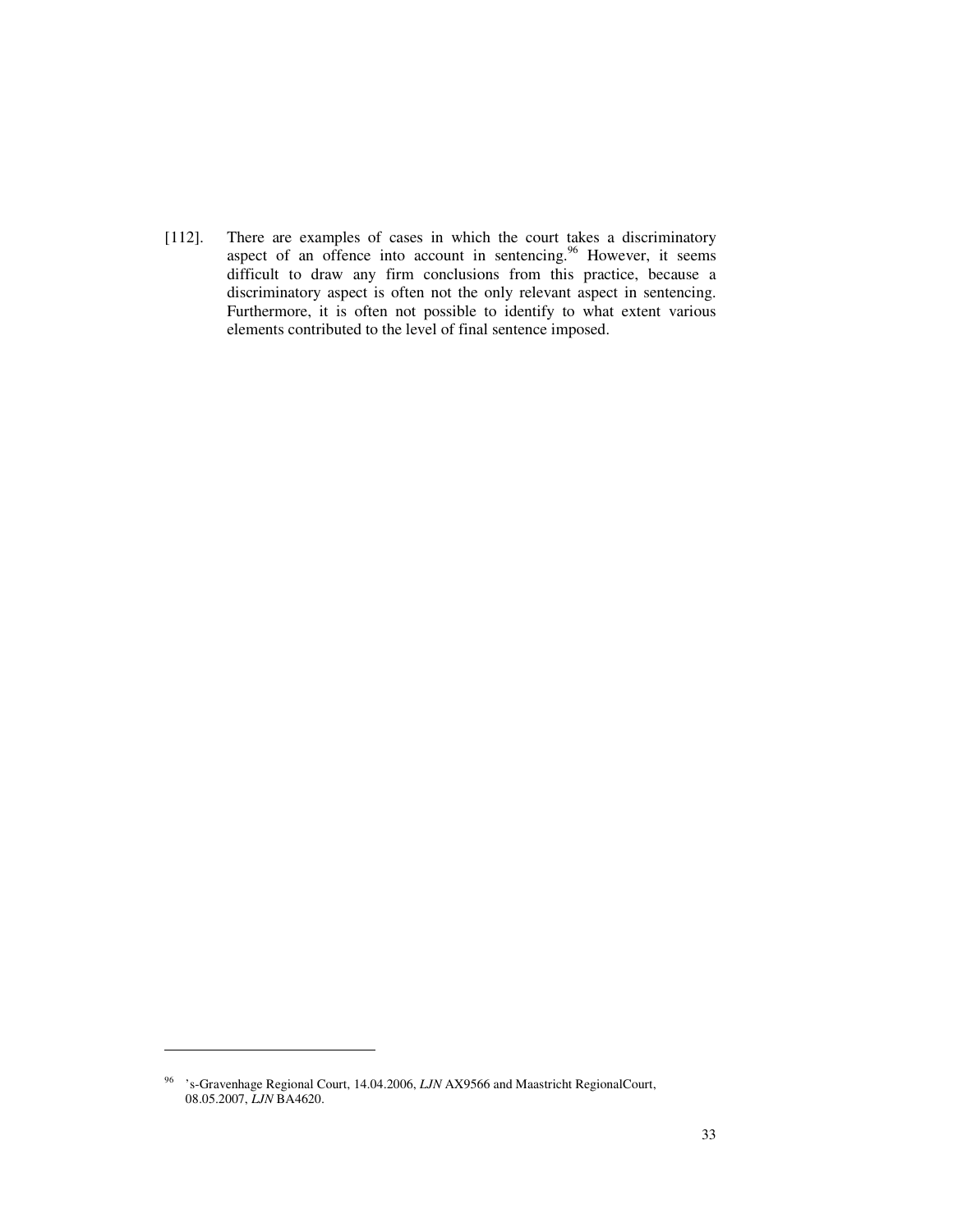# G. Transgender issues

[113]. In Dutch law discrimination on the ground of 'transsexuality' is regarded as a form of sex discrimination. $97$  Moreover, the ETC recently issued an opinion stating that discrimination on the ground of 'transvestism' is also to be regarded as a form sex discrimination.<sup>98</sup>

## G.1. Legislation regarding change of sex

- [114]. Article 1:28 of the Civil Code provides that courts may allow an individual to change his/her sex in his/her birth certificate. For this to be granted it is necessary that the requesting person is, as far as possible and sensible from a medical and psychological point of view, physically transformed into the new sex.<sup>99</sup> Secondly, sterilisation is an express condition for change of sex. Organisations take a firm stand against this which they consider to be a humiliating requirement.<sup>100</sup>
- [115]. Article 1:28a of the Civil Code contains the formal requirements for an appeal for change of sex. The requesting person must submit a copy of his/her birth certificate as well as a medical certificate from an expert appointed by law. The expert must be confident that the person requesting a change of sex has the conviction to belong to the opposite sex on a permanent basis. Furthermore, the expert must inform the court on the medical certificate whether, and if so to what extent, the requesting person has been physically transformed into the opposite sex. In the third place, the expert must declare that the requesting person is no longer capable of begetting or giving birth to a child.
- [116]. Through a judgment in April 2007 the Court of Appeal of 's-Hertogenbosch ruled that the applicant's physical change of sex was not yet sufficiently complete for a change of sex to be granted in his birth certificate within the meaning of Article 1:28 of the Civil Code. The court based its decision upon the finding that hormonal treatments had only started in September 2006 and surgery was yet to take place.<sup>101</sup>

<sup>97</sup> Leeuwarden Court of Appeal, 13.01.1995, *NJ* 1995 nr. 243 and, for example, ETC Opinions 1998- 12 and 2000-73.

<sup>98</sup> ETC 15.11.2007, Opinion 2007-201. See also Annex 1.

<sup>99</sup> See for application of this clause: Den Bosch Court of Appeal 24.04.2007, *LJN*: BA5428.

<sup>100</sup> COC Nederland en MOVISIE, *Beleidsvisie Homo-, lesbisch, biseksueel en transgenderbeleid, Visie van de Nederlandse homobeweging op de in het coalitieakkoord uitgezette lijn*, 01.06.2007; 'Transgenders 'vermist'; emancipatienota laat groep in de kou staan', in: *Spits* 13.11.2007, p. 13.

<sup>101</sup> 's-Hertogenbosch Court of Appeal, 22.05.2005, *LJN*: BA5428.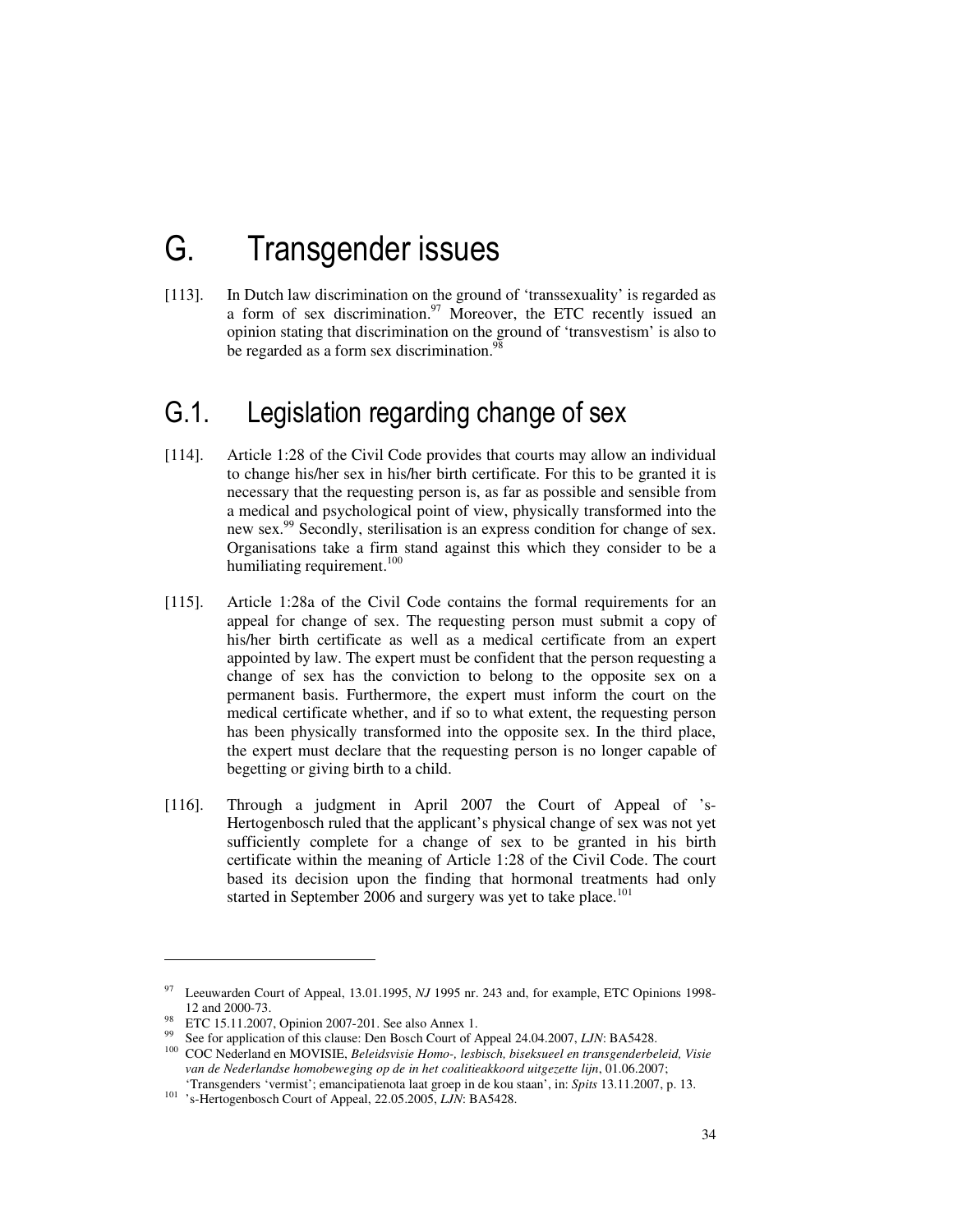[117]. In 2005 an individual who felt inter- or asexual, neither male nor female, requested that his sex be crossed out in his birth certificate. The Supreme Court dismissed this claim in 2007, ruling that it falls within the *margin of appreciation* of national states under Article 8 of the ECHR to require that a person's sex in his/her birth certificate is either male or female and not gender-neutral. According to the court, the general interest outweighed the individual interest in this respect.  $102$ 

### G.2. Legislation regarding change of names

- [118]. The civil courts have the competence, once an appeal for a change of sex has been granted and if so required, to order the change of the applicant's first names (Article 1:28b(2), Civil Code). In this respect, the court has to judge whether the interest for the granting of the request is sufficiently substantial. In addition the requested name must meet the general requirements of the law on first names (Article 1:4, Civil Code).
- [119]. In this respect the following case is interesting. In 2002 a Luxembourg national appealed to the Regional Court of The Hague for a change of sex and names. The request for change of sex was granted under Dutch law. The change of names was problematic due to the fact that the applicant did not have Dutch nationality and, under rules of Dutch Private International Law the applicable law was that of Luxembourg which at the time of procedures did not allow for a change of name in the situation at issue. Nevertheless, referring to the Goodwin judgement of the European Court of Human Rights, the regional court ruled that a change of sex is a change of status within the meaning of Article 1 of the Convention on the recording of surnames and forenames in civil status registers (Istanbul 1958) of the *Commission Internationale de l'Etat Civil (CIEC)* [International Commission on Civil Status (ICCS)] and ordered the change of the applicant's names.<sup>103</sup>

## G.3. Transgender and asylum

[120]. Like lesbian, gay and bisexual people, transgender people can be regarded as members of a social group within the meaning of Article 1A of the UN Convention relating to the Status of Refugees. The fact of belonging to a social group leads to a ground for asylum on the basis of Article 29(1a) of the Aliens Act 2000.

<sup>&</sup>lt;sup>102</sup> Supreme Court, 30.03.2007, *LJN* AZ5686.<br><sup>103</sup> Den Haag Begional Court, 14.10.2002, *LU* 

<sup>103</sup> Den Haag Regional Court, 14.10.2002, *LJN*: AF4586 and R. A. Lawson (2003), 'In de schaduw van Goodwin', in: *NJCM-Bulletin*, pp. 313-317.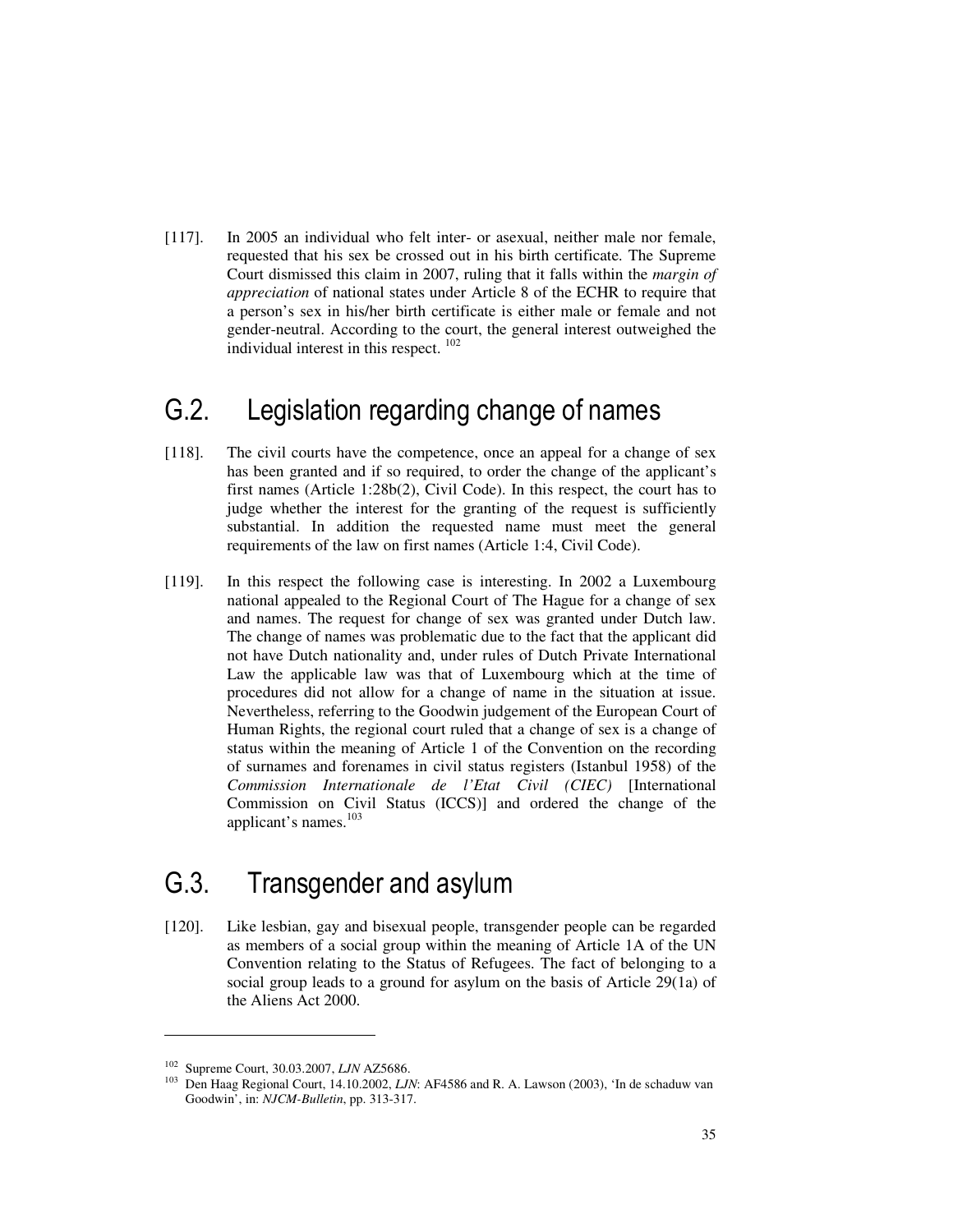- [121]. Furthermore a transgender person can rely on Article 29(1b) of the Aliens Act if s/he can show substantial grounds for believing that s/he faces a real risk of being subjected to torture or inhuman or degrading treatment or punishment upon return, in the meaning of Article 3 of the ECHR, Article 7 of the ICCPR or Article 3 of the CAT. In Dutch case law, eligibility for protection as a refugee or subsidiary protection beneficiary are often jointly examined.<sup>104</sup>
- [122]. The protection for humanitarian reasons that is applied to Iranian LGBT people by the declaration of a moratorium on their deportation (*vertrekmoratorium*) since 18 October 2006, explicitly includes transgender asylum seekers.
- [123]. While awaiting a final decision in their case, asylum seekers are excluded from medical treatments with the purpose of change of sex.<sup>105</sup> The Minister for Public Health and the Amsterdam VU Hospital agreed in 1995 that if an asylum seeker requests change of sex treatment a diagnosis will be made, but no treatment will be started before it is certain that the treatment will be completed in the Netherlands.<sup>106</sup>

#### G.4. Transgender and freedom of assembly

- [124]. The law on freedom of assembly as enunciated under Chapter E Freedom of Assembly applies in the transgender context.
- [125]. The writer of this report is not familiar with demonstrations against tolerance of transgender persons in the period 2000-2007.
- [126]. The most prominent interest group for transgender people is the *Vereniging Landelijke Kontaktgroep Travestie en Transseksualiteit.* Demonstrations/manifestations in favour of tolerance of transgender include the *Transfusion Festival*, which took place on 11 November 2007 in Amsterdam<sup>107</sup>, and the Netherlands Transgender Film Festival (NTGF). The latter has been organised biannually since 2001 and shows film and video productions that contribute to understanding and generate discussions on transgender issues.<sup>108</sup> In addition, on 18 November 2007 a transgender remembrance day was held in Amsterdam to remember all those people

<sup>104</sup> For example, 's-Gravenhage Regional Court, location Amsterdam 22.01.2004, *LJN*: AO3931. <sup>105</sup> Parliamentary Documents of the Dutch Lower Chamber of the States-General 2006-2007, nr 29 484, p. 1.

<sup>106</sup> See www.zra.nl.

<sup>&</sup>lt;sup>107</sup> See www.transfusion.nl, last accessed 28.01.2008.

<sup>108</sup> See www.transgenderfilmfestival.com, last accessed 28.01.2008.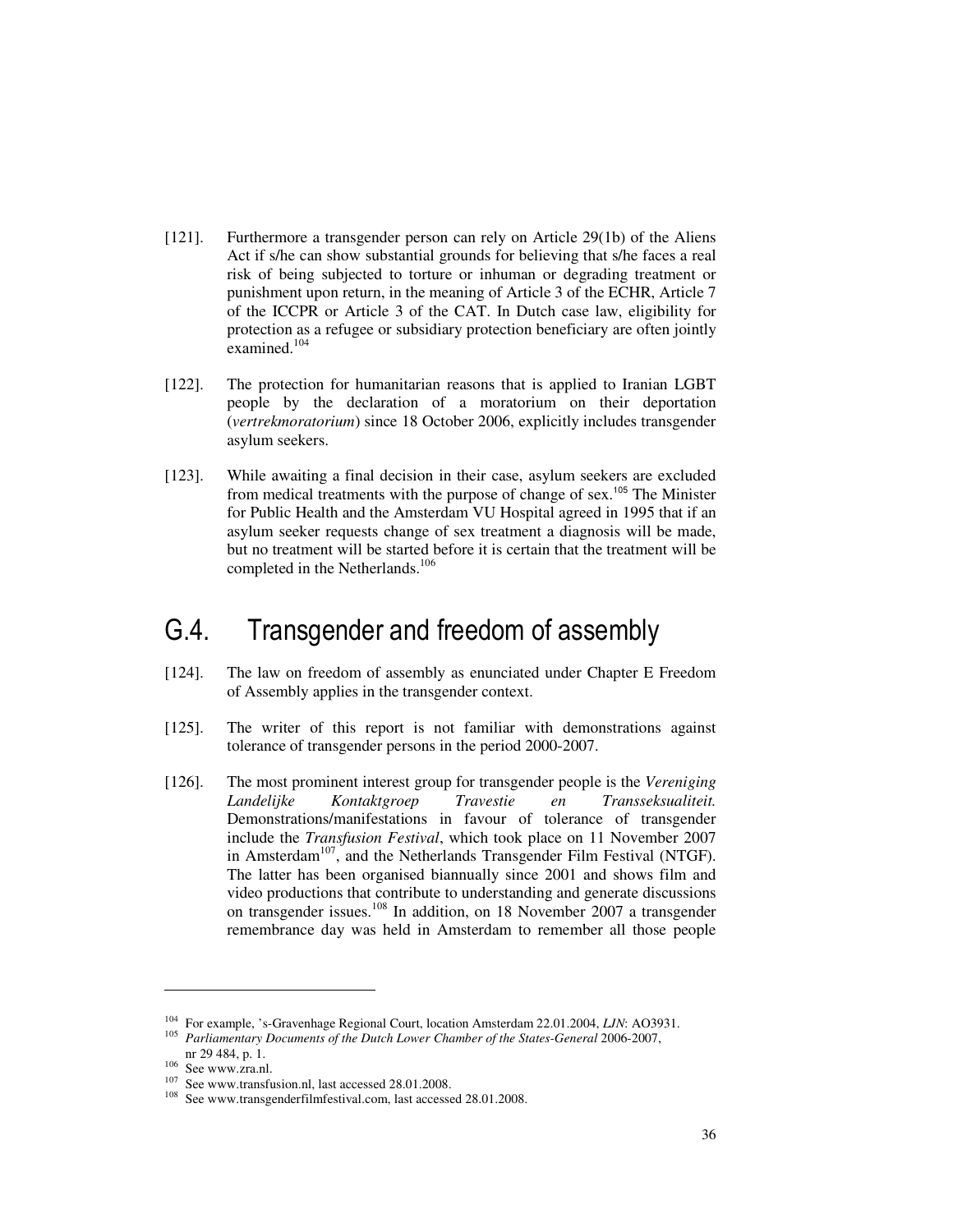who have been violently attacked or murdered because of their being different.<sup>109</sup>

# G.5. Transgender and criminal law

- [127]. Defamation on the grounds of sex is not penalised by the Penal Code. As discrimination on the grounds of transsexuality is regarded as discrimination on the grounds of sex, defamation against transgender people will not be prosecuted on the basis of Article 137c of the Penal Code, as illustrated by the case law discussed below. Public incitement of hatred on the basis of sex (thus including transsexuality), however, is outlawed by Articles 137d, 137e and 137f of the Penal Code.
- [128]. In 1995 a report was made to the police of defamation and incitement of hatred against transsexuals by a Dutch singer who wrote the song *'Hij is een transseksueel'* ['He is a transsexual']. The public prosecutor dropped the case against the writer of the song. An appeal against the nonprosecution before the Court of Appeal was dismissed. The Court ruled that, although the statements in the lyrics of the song were insulting for transsexuals as a group, Article 137c of the Penal Code (the defamation clause) does not include transsexuality as a discrimination ground. With regard to legislative history, the Court considered that the description of the offence was explicitly limited to the grounds mentioned. Furthermore, the Court was of the opinion that the lyrics of the song did not incite hatred (within the meaning of Article 137d) against transsexuals. The author of the song was not prosecuted. $110$

 $\ddot{ }$ 

See the website of the Vereniging Landelijke Kontaktgroep Travestie en Transseksualiteit (the Dutch interest group for transvestism and transsexuality), www.lkgtent.nl, last accessed 23.01.2008 and http://www.gender.org/remember/day, last accessed 28.01.2008.

<sup>110</sup> Leeuwarden Court of Appeal, 13.01.1995, *NJ* 1995/243.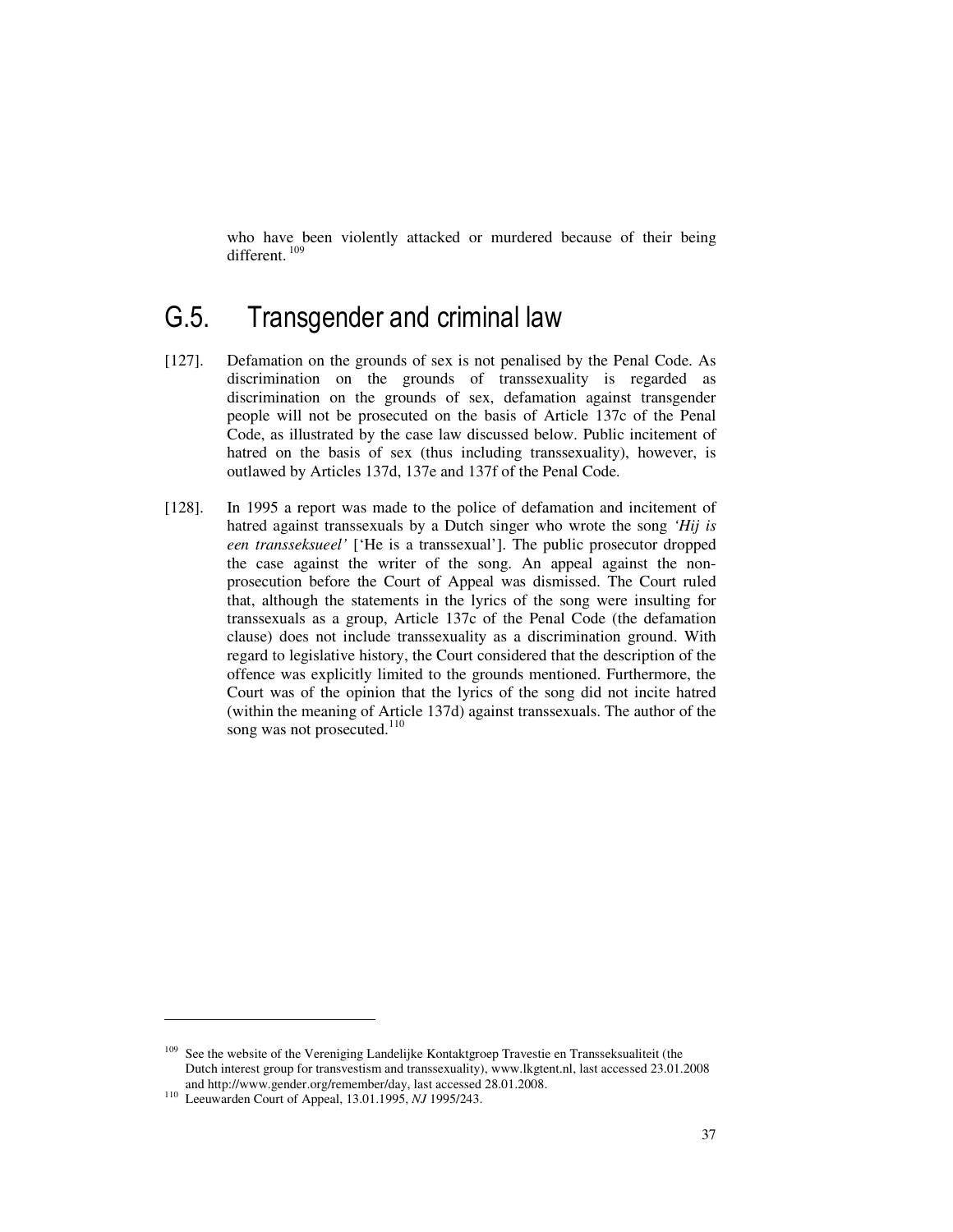# H. Miscellaneous

## H.1. Violence against LGBT people

- [129]. In recent years the Dutch media has reported an increase in violence against LGBT people. There were some incidents that attracted great (international) media attention, including the assault of a gay American tourist attending the Dutch Queen's Day party in 2005 and the violent attacks on gay visitors to the 2007 We Are Amsterdam Gay Pride (see Chapter E.5. Disturbances at demonstrations in the Netherlands). These news reports create the impression that physical, homophobic violence has increased in the Netherlands in recent years. This has led to several Parliamentary Questions.<sup>111</sup>
- [130]. However, there are no precise figures for violent attacks on LGBT people in the Netherlands. In May 2005 the Mayor of Amsterdam estimated the incidents of violence against LGBT people in his city at a minimum of 10- 20 per year. Other sources confirm this estimate.<sup>112</sup>
- [131]. Furthermore it may be noted that the number of incidents of homophobic discrimination reported to anti-discrimination offices has risen from 127 in 2002 (3 per cent of the total number of complaints of discrimination), to 158 in 2005 (4 per cent of the total number of complaints of discrimination).<sup>113</sup> However, it seems difficult to draw firm conclusions from these statistics, since not all victims report their case to the police. On the other hand, greater publicity of the anti-discrimination offices may have led to a higher number of reports.<sup>114</sup>
- [132]. The aforementioned greater media attention towards violence against LGBT people has led to several initiatives by the police which will be explored below in Chapter I. Good practices.

 $\ddot{ }$ 

<sup>111</sup> For example, *Proceedings of the Dutch Lower House of the States-General*, Appendix, 2003-2004, nr.951, pp. 2015-2016; *Proceedings of the Dutch Lower House of the States-General*, Appendix, 2007-2008, nr. 130 (*herdruk*), pp. 279-280; *Proceedings of the Dutch Lower House of the State-General*, Appendix, 2007-2008, nr. 754, pp. 1617-1618.

<sup>112</sup> Gemeente Amsterdam, *Quickscan geweld tegen homoseksuelen*, 13.02.2006, www.eenveiligamsterdam.nl, last accessed 30.01.2008.

<sup>&</sup>lt;sup>113</sup> In 2001, 260 complaints on grounds of sexual orientation (6.7 per cent of all complaints) were filed. This relatively high number can be partly contributed to controversial statements made by imam El-Moumni that year. Emancipatienota 'Gewoon homo zijn', *Parliamentary Papers II* 2007-2008, 27017, no.3, p. 10. and J. de Boom and M. Van San, *Geweld tegen homoseksuelen*, Rotterdam, RISBO, 2006, pp. 28-29.

<sup>114</sup> *Proceedings of the Dutch Lower House of the States-General*, Appendix, 2007-2008, nr. 130 (*herdruk*), pp. 279-280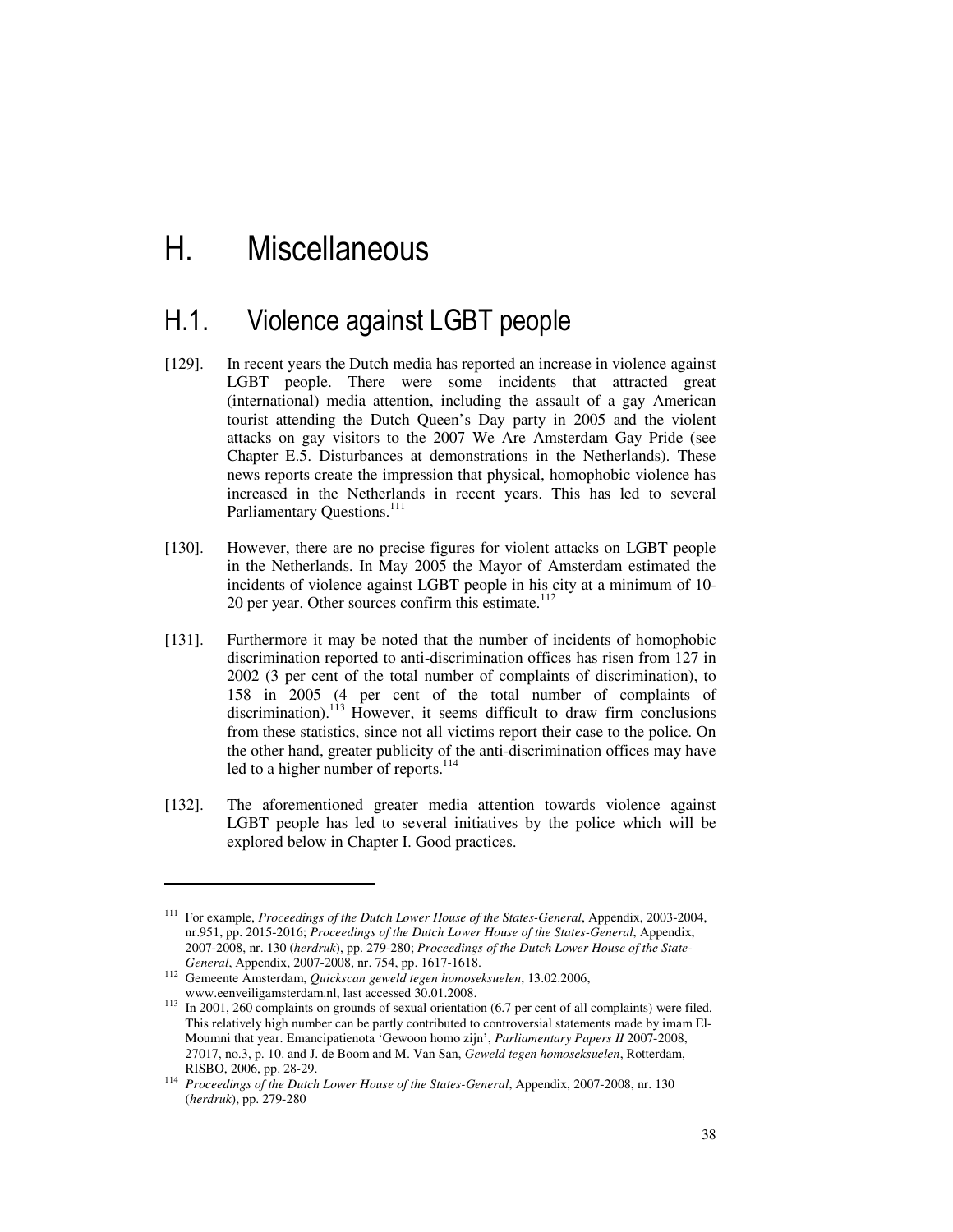[133]. In 2006 the Social and Cultural Planning Bureau (SCP)<sup>115</sup> carried out research into social acceptance of homosexuality in the Netherlands. The researchers concluded that homosexuality is widely accepted, but still needs special attention and policy. Several groups (young people, religious people and immigrants) tend to adopt a negative attitude towards homosexuality. According to the SCP, homosexuality remains a private matter: people expect more 'reserved behaviour' from homosexuals than from heterosexuals in public places.<sup>116</sup>

-

<sup>&</sup>lt;sup>115</sup> The Social and Cultural Planning Office of the Netherlands (SCP) was established by Royal Decree of 30.03.1973. As Coordinating Minister for social and cultural welfare, the Minister for Health, Welfare and Sport is responsible for the policies pursued by the Social and Cultural Planning Office.

<sup>&</sup>lt;sup>116</sup> The English translation of this research was published in 2007: S. Keuzenkamp and D. Bos (2007), *Out in the Netherlands, Acceptance of homosexuality in the Netherlands*, The Hague: The Netherlands Institute for Social Research/ SCP. See Holtmaat, 2006, p. 77.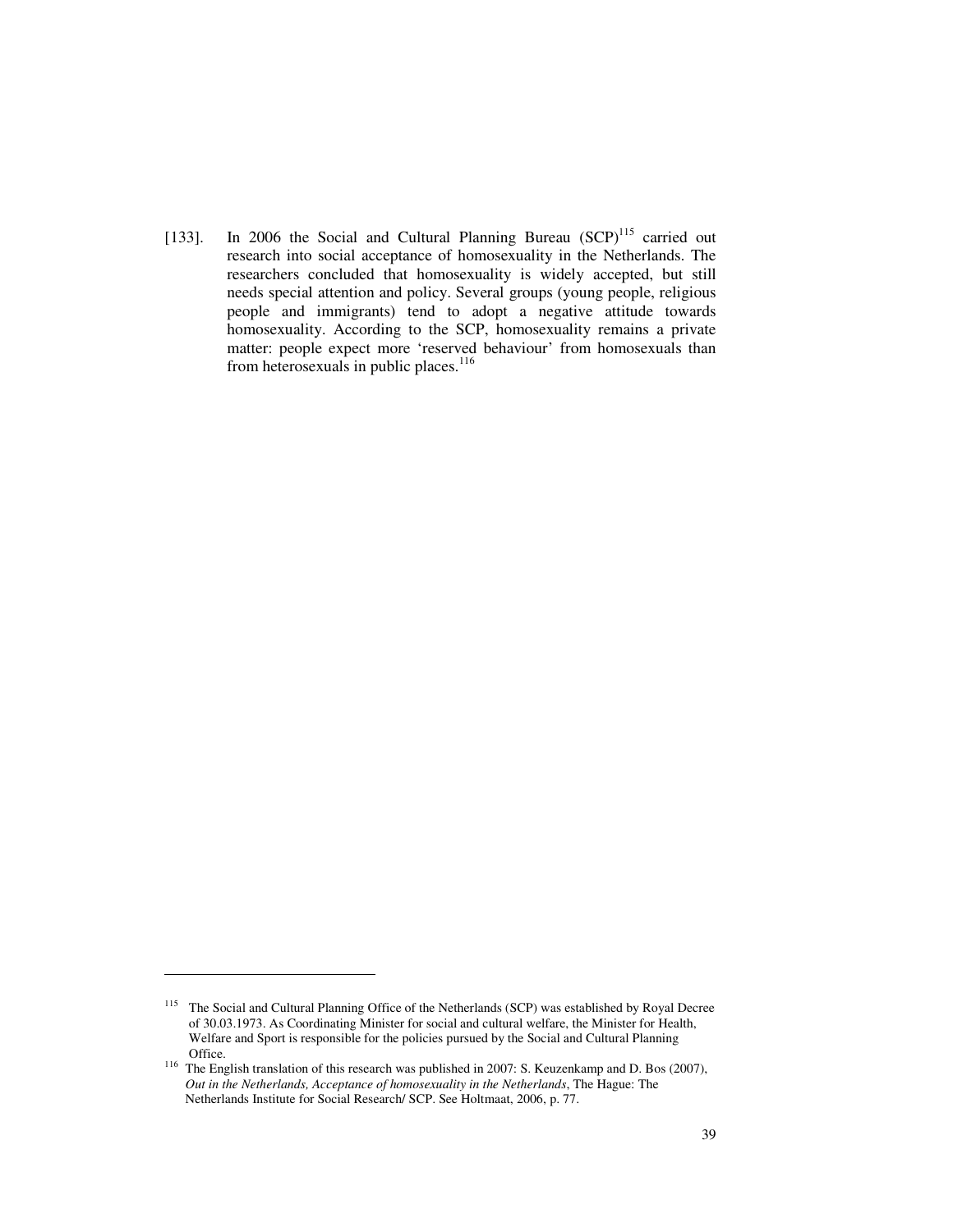# I. Good practices

## I.1. Gender neutrality

[134]. One of the most important achievements in tackling discrimination on grounds of sexual orientation in Dutch law is the gender neutrality of marriage, most parental rights, registered partnership and rules on *de facto* cohabitation. In fact 'same-sex marriage' does not exist in Dutch law; the law simply recognises one type of marriage, open to people (couples) of all gender combinations. The same goes for registered partnership, *de facto* cohabitation and most parental rights. This gender-neutrality indisputably advances the emancipation of LGBT people.

# I.2. The Equal Treatment Commission

[135]. The Dutch Equal Treatment Commission as such, its existence and functioning, can be regarded as good practice. The legal protection against discrimination on grounds of sexual orientation is adequate, extensive and easily accessible. The ETC has developed a highly sophisticated case law and it may be regarded as one of the leading bodies in this field in Europe.

# I.3. General policy on LGBT

-

[136]. In November 2007 the Dutch government issued a policy paper on 'homosexual emancipation policy' (*homo emancipatiebeleid*) for the period 2008-2011.<sup>117</sup> The main purpose of this policy is the advancement of social acceptance of LGBT people in the Netherlands. In the policy paper the government announced that it has five goals for the aforementioned period: (a) to ensure that homosexuality can be a topic of discussion in all population groups; (b) to tackle the problem of violence and harassment against LGBT people; (c) to stimulate the setting up of civil society organisations, at both local and national level; (d) to contribute to an LGBT-friendly environment in schools, in the workplace and in sport; and (d) to fulfil an active role in the international and European field.

<sup>117</sup> Emancipatienota 'Gewoon homo zijn', *Parliamentary Papers II* 2007-2008, 27017, no.3. The first version of this policy paper dates back to 1988: *Overheidsbeleid en homoseksualiteit. Beleidsbrief van het ministerie van wvc, Kamerstuk* 19504 nr. 11. Rijswijk: Sdu.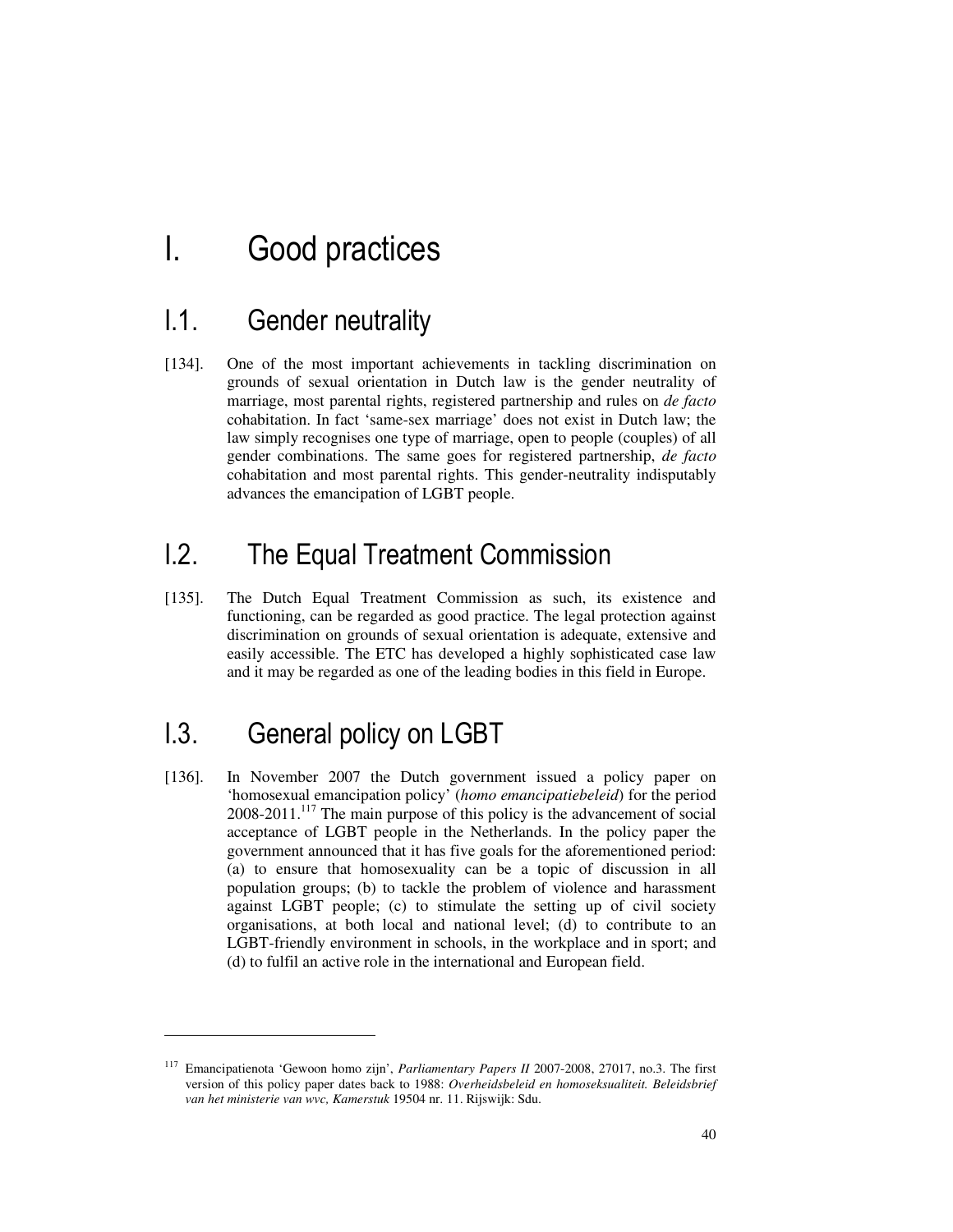## I.4. Police

- [137]. In response to the lack of willingness among homosexuals to report homophobic offences, the police established the *Roze in blauw* [Pink in Blue] network, of which about 70 lesbian, gay and bisexual (LGB) police officers are members. The network represents the interests of LGB people within and outside the police. Victims of homophobic offences can call a specific telephone number to report violence against LGB people. If so desired the police communication rooms bring the victim into contact with a member of the Pink in Blue network to report the offence.<sup>118</sup>
- [138]. In order to get a better overview of the level of homophobic aggression in the Netherlands, the police and the National Expertise Centre for Diversity (LECD) of the Public Prosecution Service developed a system to improve the registration of offences and crimes with a discriminatory aspect. Moreover, the Public Prosecution Service introduced a new information management system that provides for the option to specify the grounds of discrimination involved in an offence or crime. $119$

## I.5. Education

-

- [139]. One of the goals of the policy paper on 'homosexual emancipation policy' is to contribute to an LGBT-friendly environment in schools. Although it is part of the mandate of the Education Inspectorate to ask for a school policy for LGBT students and staff, schools are not legally obliged to pursue a security policy ('veiligheidsbeleid') specifically focused on LGBT people.<sup>120</sup> However, the General Teachers' Union, calls for specific policy on homosexuality in secondary schools.<sup>121</sup>
- [140]. In addition, the organisations, *COC Nederland* and *Art.1*, have developed teaching materials aimed at making homosexuality a subject for discussion in secondary education. These teaching packs were warmly welcomed by local government. For instance, in January 2008 a pilot with the teaching pack '*Spreek je uit!*' ['Speak out!'] started in The Hague and, in the

www.art1.nl; http://www.politie-amsterdam-amstelland.nl/frameset/get.cfm?id=586; M. van San and J. de Boom (2006), *Geweld tegen homoseksuelen*, Rotterdam RISBO Contact Research BV, p. 24.

<sup>119</sup> *Parliamentary Documents of the Dutch Lower House of General-States,* 2007-2008, nr. 130 (herdruk), pp. 279-280.

 $120$  Equal Treatment Commission 27.01.2006, CGB oordeel 2006-13.

<sup>&</sup>lt;sup>121</sup> www.gayandschool.nl and the website of the Dutch General Union of Educational Personnel www.aob.nl, last accessed 31.01.2008.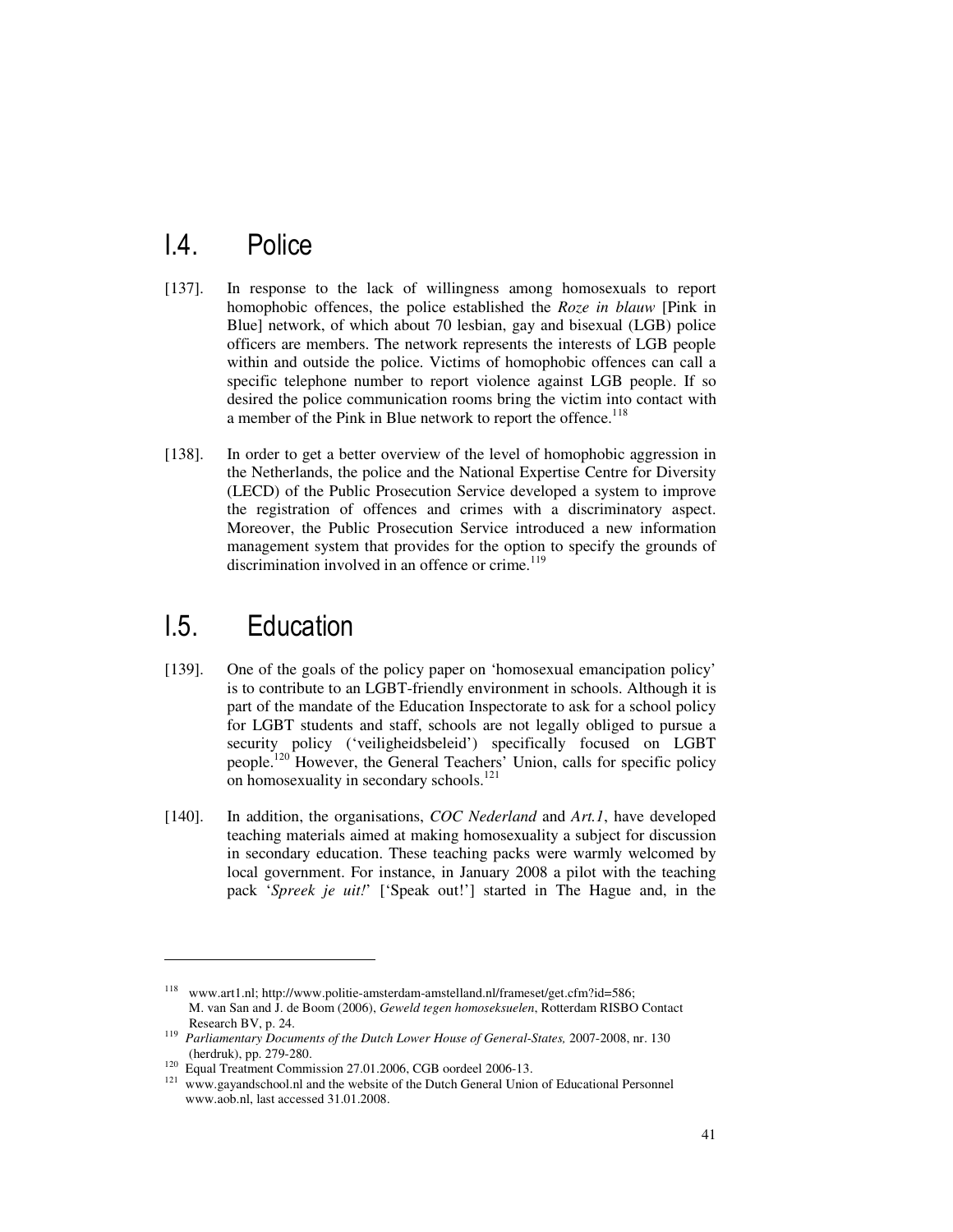province of Limburg, the campaign '*Vrolijke Scholen*' was launched, which aims to inform schools about how to be more gay-friendly.  $122$ 

 $\ddot{ }$ 

<sup>122</sup> www.art1.nl, last accessed 30.01.2008 and www.coc.nl, last accessed 30.01.2008.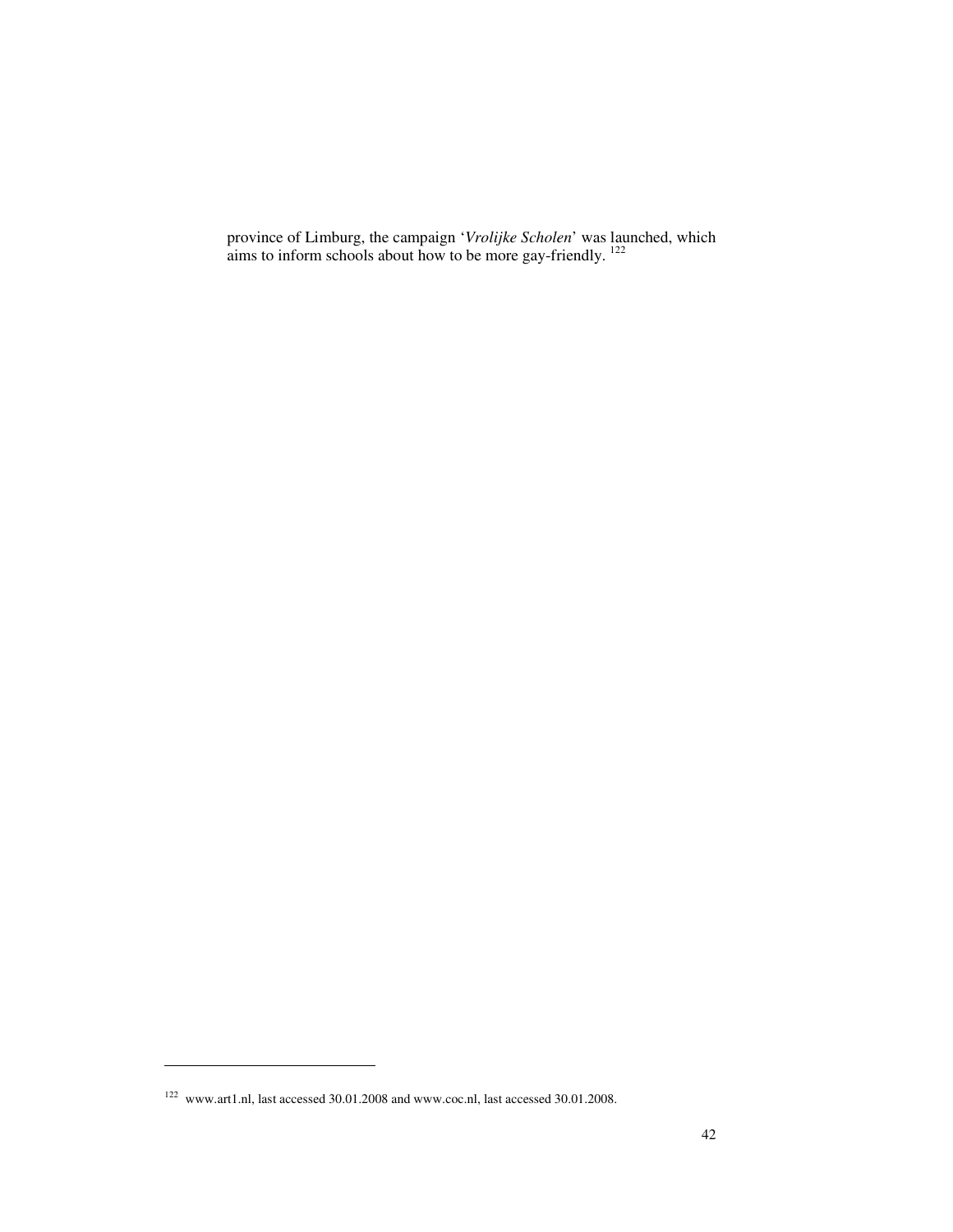# Annex 1 – Case law

| Case title                                                                                                                       | Dismissal of a homosexual employee.                                                                                                                                                                                                                                                                                                                                                                                                                                                                                                                   |
|----------------------------------------------------------------------------------------------------------------------------------|-------------------------------------------------------------------------------------------------------------------------------------------------------------------------------------------------------------------------------------------------------------------------------------------------------------------------------------------------------------------------------------------------------------------------------------------------------------------------------------------------------------------------------------------------------|
| Decision date                                                                                                                    | 12.08.2003                                                                                                                                                                                                                                                                                                                                                                                                                                                                                                                                            |
| Reference details (type and<br>title of court/body; in original<br>language and English [official<br>translation, if available]) | Commissie Gelijke Behandeling [Equal Treatment Commission], Oordeel [opinion] 2003-113.                                                                                                                                                                                                                                                                                                                                                                                                                                                               |
| Key facts of the case<br>$(max. 500 \text{ chars.})$                                                                             | The applicant was appointed by the respondent as an assistant in an accommodation project for people with a<br>serious disability. On the applicant's first working day the project manager received complaints against him from<br>three residents. One of the residents referred to the homosexual orientation of the applicant. On the same day the<br>respondent dismissed the applicant. Subsequently the respondent examined the complaints, which did not result in<br>the finding of concrete objections.                                     |
| Main<br>reasoning/argumentation<br>$(max. 500 \text{ chars.})$                                                                   | The ETC considers there to be a strong suspicion that the homosexual orientation of the applicant was a<br>contributory factor in his dismissal. The respondent did not succeed in refuting this suspicion, as it had not been<br>proven that the reluctant attitude of the residents was based on mere objective reasons. This was even more cogent<br>in respect of the fact that the respondent took action and dismissed the applicant the same day, without providing<br>the applicant the opportunity to react and without any further inquiry. |
| Key issues (concepts,<br>interpretations) clarified by<br>the case (max. 500 chars.)                                             |                                                                                                                                                                                                                                                                                                                                                                                                                                                                                                                                                       |

#### Chapter A, interpretation and/or implementation of Employment Equality Directive 2000/78/EC, case 1

DISCLAIMER: This study has been commissioned as background material for a comparative report on homophobia and discrimination on grounds of sexual orientation by the European Union Agency for Fundamental Rights. The views expressed here do not necessarily reflect the views or the official position of the FRA. The study is made publicly available for information purposes only and does not constitute legal advice or legal opinion.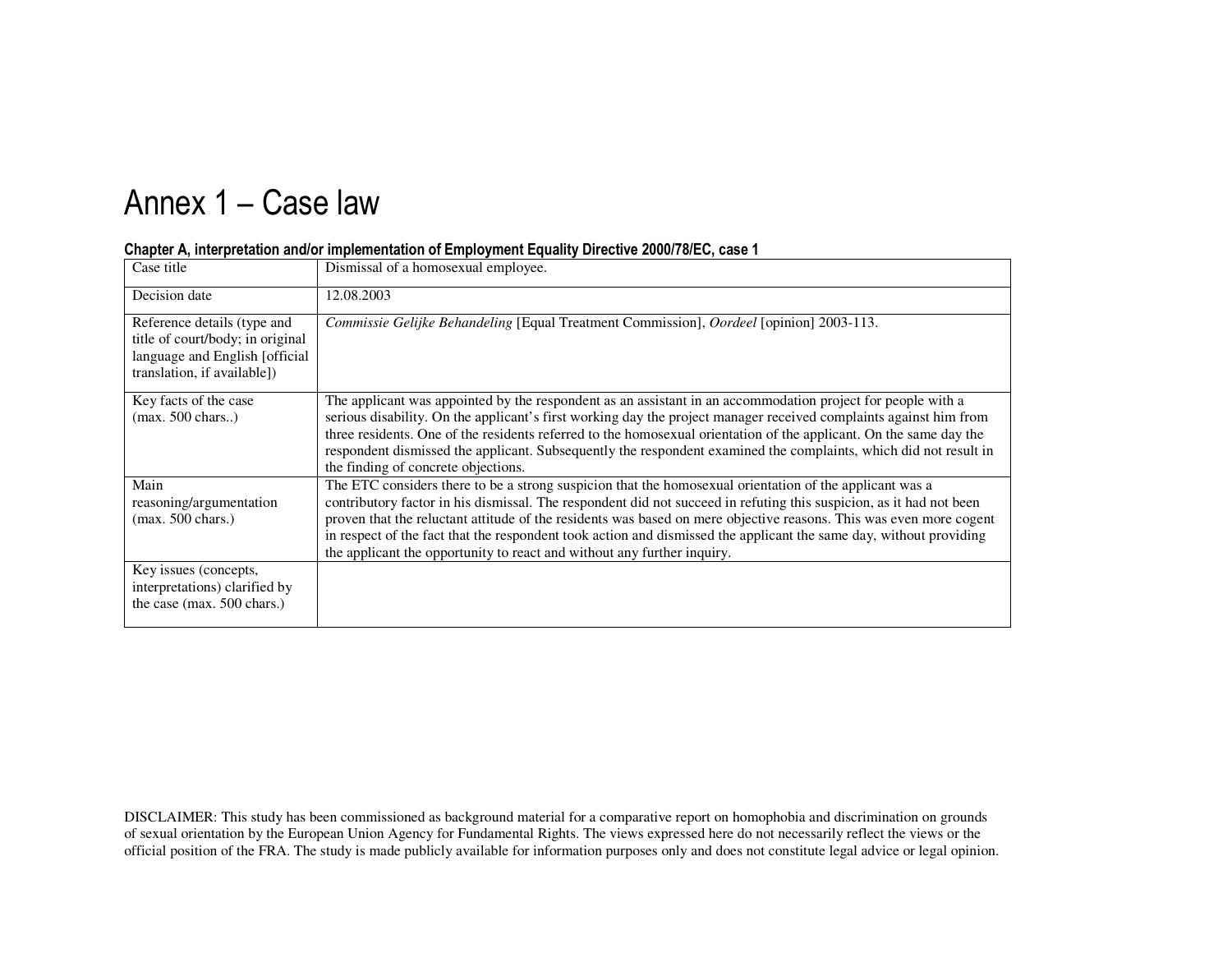| Results (sanctions) and key   | The ETC concluded that the respondent had discriminated against the applicant on the grounds of his sexual |
|-------------------------------|------------------------------------------------------------------------------------------------------------|
| consequences or implications  | orientation.                                                                                               |
| of the case (max. 500 chars.) |                                                                                                            |
|                               |                                                                                                            |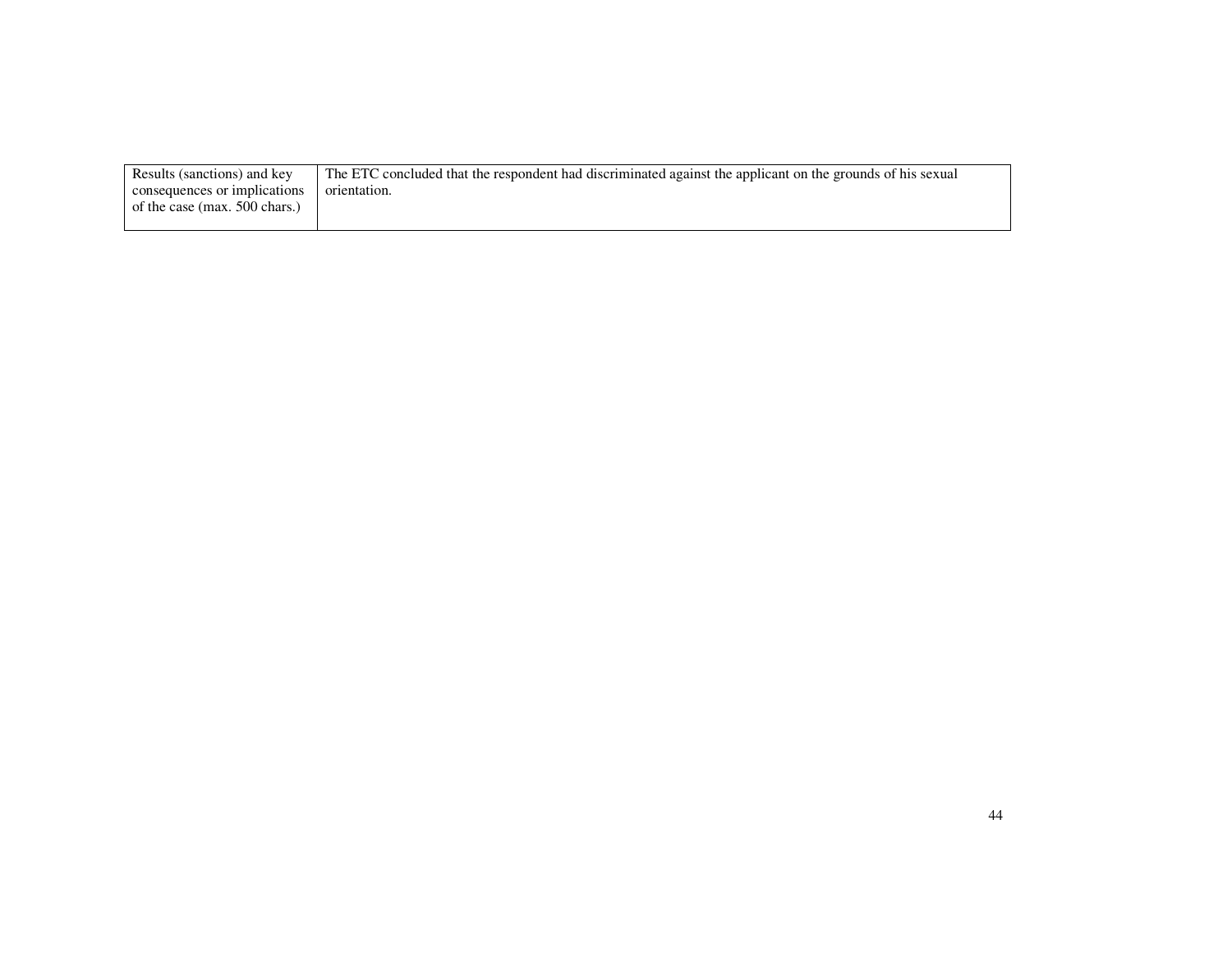| Chapter A, interpretation and/or implementation of Employment Equality Directive 2000/78/EC, case 2 |  |  |  |  |  |  |
|-----------------------------------------------------------------------------------------------------|--|--|--|--|--|--|
|-----------------------------------------------------------------------------------------------------|--|--|--|--|--|--|

| Case title                                                                                                                       | Breaking off negotiations.                                                                                                                                                                                                                                                                                                                                                                                                                                                                                                                                                                                                          |
|----------------------------------------------------------------------------------------------------------------------------------|-------------------------------------------------------------------------------------------------------------------------------------------------------------------------------------------------------------------------------------------------------------------------------------------------------------------------------------------------------------------------------------------------------------------------------------------------------------------------------------------------------------------------------------------------------------------------------------------------------------------------------------|
| Decision date                                                                                                                    | 17.08.2004                                                                                                                                                                                                                                                                                                                                                                                                                                                                                                                                                                                                                          |
| Reference details (type and<br>title of court/body; in original<br>language and English [official<br>translation, if available]) | Commissie Gelijke Behandeling [Equal Treatment Commission], Oordeel [opinion] 2004-104.                                                                                                                                                                                                                                                                                                                                                                                                                                                                                                                                             |
| Key facts of the case<br>$(max. 500 \text{ chars.})$                                                                             | The applicant owned an architectural firm, as did the respondent. The applicant and respondent entered into<br>negotiations on a cooperation agreement. The progress of these negotiations was confirmed in writing. In one of the<br>six meetings that took place, the respondent asked the applicant whether he lived together with a man with whom<br>he had a homosexual relationship. The applicant gave an affirmative answer to this question. A few days later, he<br>received a fax notifying him of the fact that, due to an insufficient basis for trust, the respondent wished to break<br>off negotiations.            |
| Main<br>reasoning/argumentation<br>$(max. 500 \text{ chars.})$                                                                   | The ETC considered that the short time span between the confirmation of his homosexual relationship by the<br>applicant and the breaking off of the negotiations, as well as the fact that the applicant could reasonably have<br>assumed that the respondent was favourable to the cooperation agreement, were good reasons to suspect<br>discrimination on the grounds of sexual orientation. Furthermore, the ETC considered that there can be no<br>correlation between the professional (un)suitability of the applicant and his (non-) openness about his sexual<br>orientation.                                              |
| Key issues (concepts,<br>interpretations) clarified by<br>the case (max. $500$ chars.)                                           | The respondent had argued that the GETA was not applicable (and thus the ETC not competent) as the two firms<br>were to merge. However, the ETC ruled that the motion for a merger, had the negotiations continued, would most<br>probably have resulted in an employment agreement or another type of work relationship, with a certain authority<br>relationship between the respondent and the applicant. Therefore, in the ETC's opinion, the negotiations were to be<br>considered as advertisements for job vacancies and procedures leading to the filling of vacancies within the<br>meaning of Article $5(1)$ of the GETA. |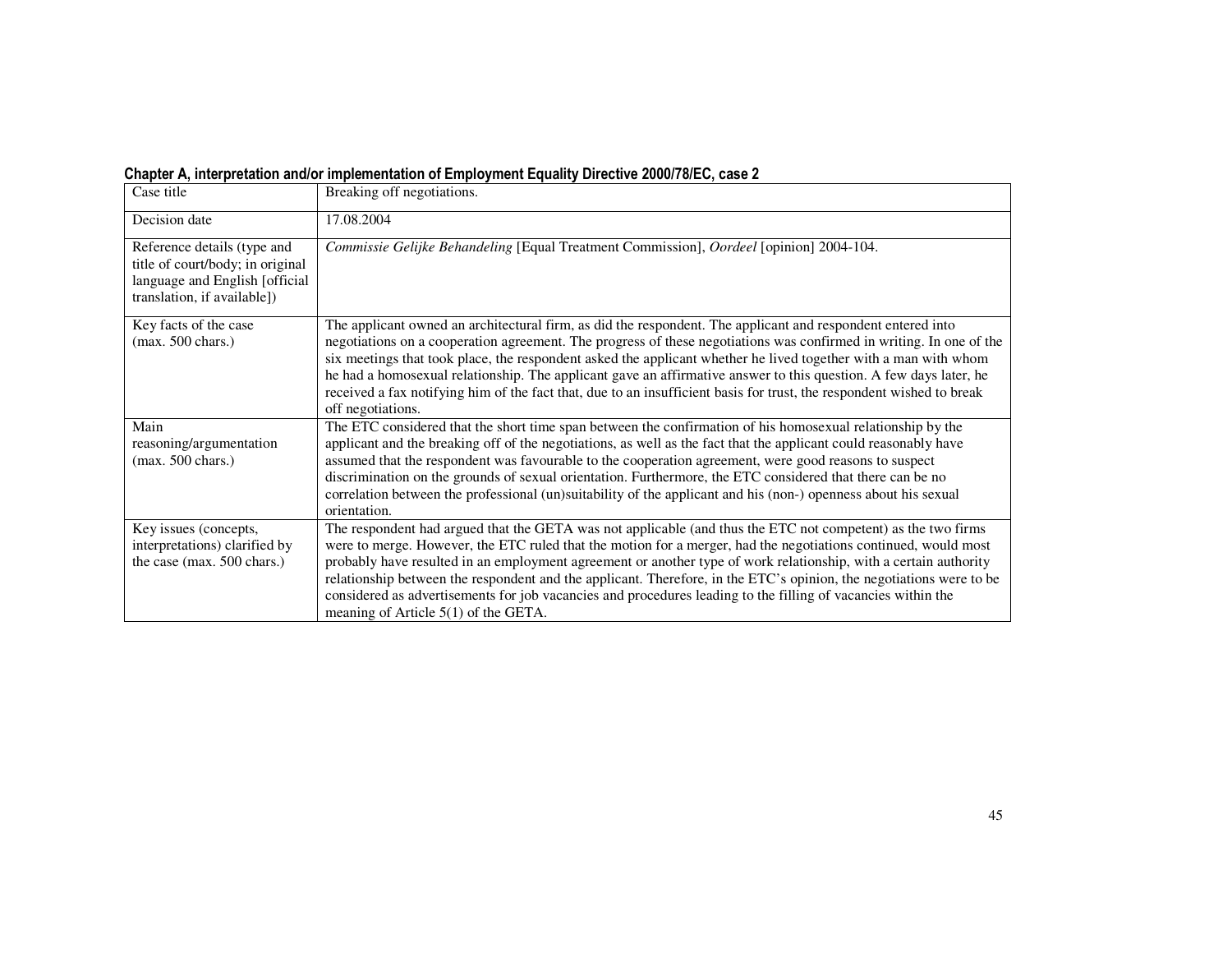| Results (sanctions) and key   | Held: breach. |
|-------------------------------|---------------|
| consequences or implications  |               |
| of the case (max. 500 chars.) |               |
|                               |               |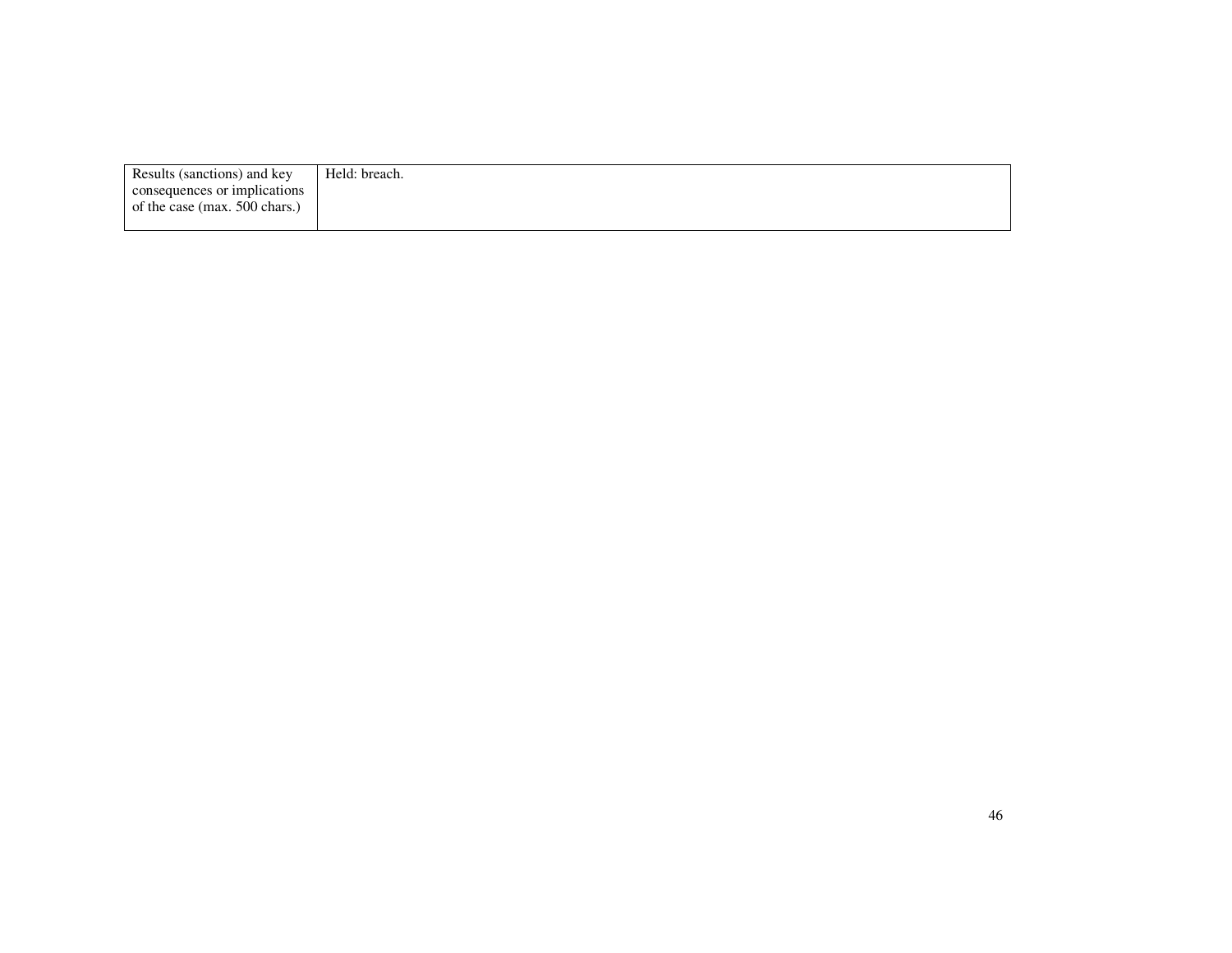| Chapter A, interpretation and/or implementation of Employment Equality Directive 2000/78/EC, case 3 |
|-----------------------------------------------------------------------------------------------------|
|-----------------------------------------------------------------------------------------------------|

| Case title                                                                                                                        | Determination of a pension premium.                                                                                                                                                                                                                                                                                                                                                                   |
|-----------------------------------------------------------------------------------------------------------------------------------|-------------------------------------------------------------------------------------------------------------------------------------------------------------------------------------------------------------------------------------------------------------------------------------------------------------------------------------------------------------------------------------------------------|
| Decision date                                                                                                                     | 30.03.2006                                                                                                                                                                                                                                                                                                                                                                                            |
| Reference details (type and<br>title of court/body; in original<br>language and English [official]<br>translation, if available]) | Commissie Gelijke Behandeling [Equal Treatment Commission], Oordeel [opinion] 2006-56.                                                                                                                                                                                                                                                                                                                |
| Key facts of the case<br>$(max. 500 \text{ chars.})$                                                                              | The applicant applied for a survivor's pension on behalf of his male partner. It was not contested that the<br>respondent (the insurance company) did not make use of different tables for male-male and female-female<br>relationships. When determining the premium the respondent used the male-female relationship as a starting point.                                                           |
| Main                                                                                                                              | The ETC was of the opinion that because the respondent took the sex of the beneficiary of the pension into account                                                                                                                                                                                                                                                                                    |
| reasoning/argumentation<br>$(max. 500 \text{ chars.})$                                                                            | in the calculation of the premium and the fact that the respondent used a different sex than that of the beneficiary as<br>a starting point, the respondent had made a direct distinction on the grounds of the sexual orientation of the<br>applicant.                                                                                                                                               |
| Key issues (concepts,                                                                                                             |                                                                                                                                                                                                                                                                                                                                                                                                       |
| interpretations) clarified by                                                                                                     |                                                                                                                                                                                                                                                                                                                                                                                                       |
| the case (max. 500 chars.)                                                                                                        |                                                                                                                                                                                                                                                                                                                                                                                                       |
| Results (sanctions) and key<br>consequences or implications<br>of the case (max. 500 chars.)                                      | The applicant requested the ETC to arrange that the respondent would determine the premium on the basis of a<br>different table. Furthermore, the applicant requested reimbursement of the (in his view) surplus of the paid<br>premium. However, the ETC reiterated that its mandate is restricted to judging the question of whether or not the<br>determination of the premium was discriminatory. |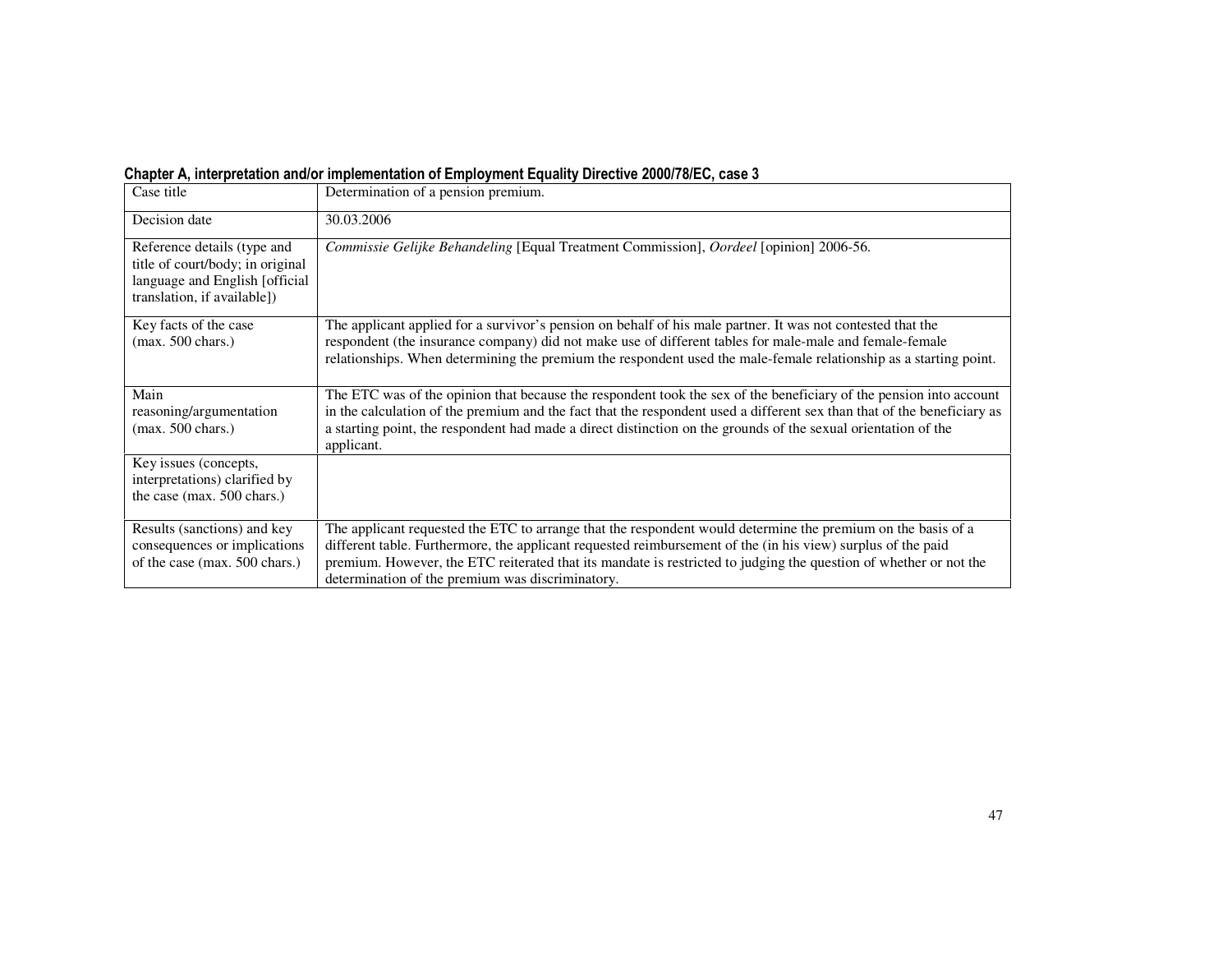| Chapter A, interpretation and/or implementation of Employment Equality Directive 2000/78/EC, case 4 |
|-----------------------------------------------------------------------------------------------------|
|-----------------------------------------------------------------------------------------------------|

| Case title                                                                                                                       | Exclusion from participation in a dancing competition.                                                                                                                                                                                                                                                                                                                                                                                                                                                                                                                                                  |
|----------------------------------------------------------------------------------------------------------------------------------|---------------------------------------------------------------------------------------------------------------------------------------------------------------------------------------------------------------------------------------------------------------------------------------------------------------------------------------------------------------------------------------------------------------------------------------------------------------------------------------------------------------------------------------------------------------------------------------------------------|
| Decision date                                                                                                                    | 26.07.2006                                                                                                                                                                                                                                                                                                                                                                                                                                                                                                                                                                                              |
| Reference details (type and<br>title of court/body; in original<br>language and English [official<br>translation, if available]) | President van de Rechtbank Den Haag [President of Den Haag Regional Court], LJN: AY5005.                                                                                                                                                                                                                                                                                                                                                                                                                                                                                                                |
| Key facts of the case<br>$(max. 500 \text{ chars.})$                                                                             | Two homosexual applicants were excluded from participation in a dancing competition organised by the Dutch<br>General Dance Sport Federation.                                                                                                                                                                                                                                                                                                                                                                                                                                                           |
| Main<br>reasoning/argumentation<br>$(max. 500 \text{ chars.})$                                                                   | In a Kort Geding (fast civil court procedure for urgent matters), the President of the Court ruled that the Dutch<br>General Dance Sport Federation did not unlawfully exclude a homosexual couple from participation in national<br>dancing contests. Although this constituted direct sex discrimination, it was justified under the clause in Article<br>2(2) of the GETA which allows for 'gender-specific requirements'.                                                                                                                                                                           |
| Key issues (concepts,<br>interpretations) clarified by<br>the case (max. 500 chars.)                                             | In the case of sporting competitions, a gender-specific requirement could be, on the basis of a decree by the<br>government, the fact that there is a relevant difference in physical strength between men and women. The Court<br>ruled that it had not been sufficiently established that the distinction was made on grounds of sexual orientation<br>(although the ETC had previously held that it was (see below)). In this respect the Court noted that homosexual<br>people can participate in dancing contests, provided that they are prepared to dance with a partner of the opposite<br>sex. |
| Results (sanctions) and key<br>consequences or implications<br>of the case (max. 500 chars.)                                     | The Court held: no breach.<br>Earlier, the Equal Treatment Commission had held that the exclusion of this couple was direct discrimination on<br>the grounds of sex, as well as direct discrimination on the grounds of sexual orientation, for which there was no<br>legally acceptable justification (Opinion 2004-116 of 21.09.2004).                                                                                                                                                                                                                                                                |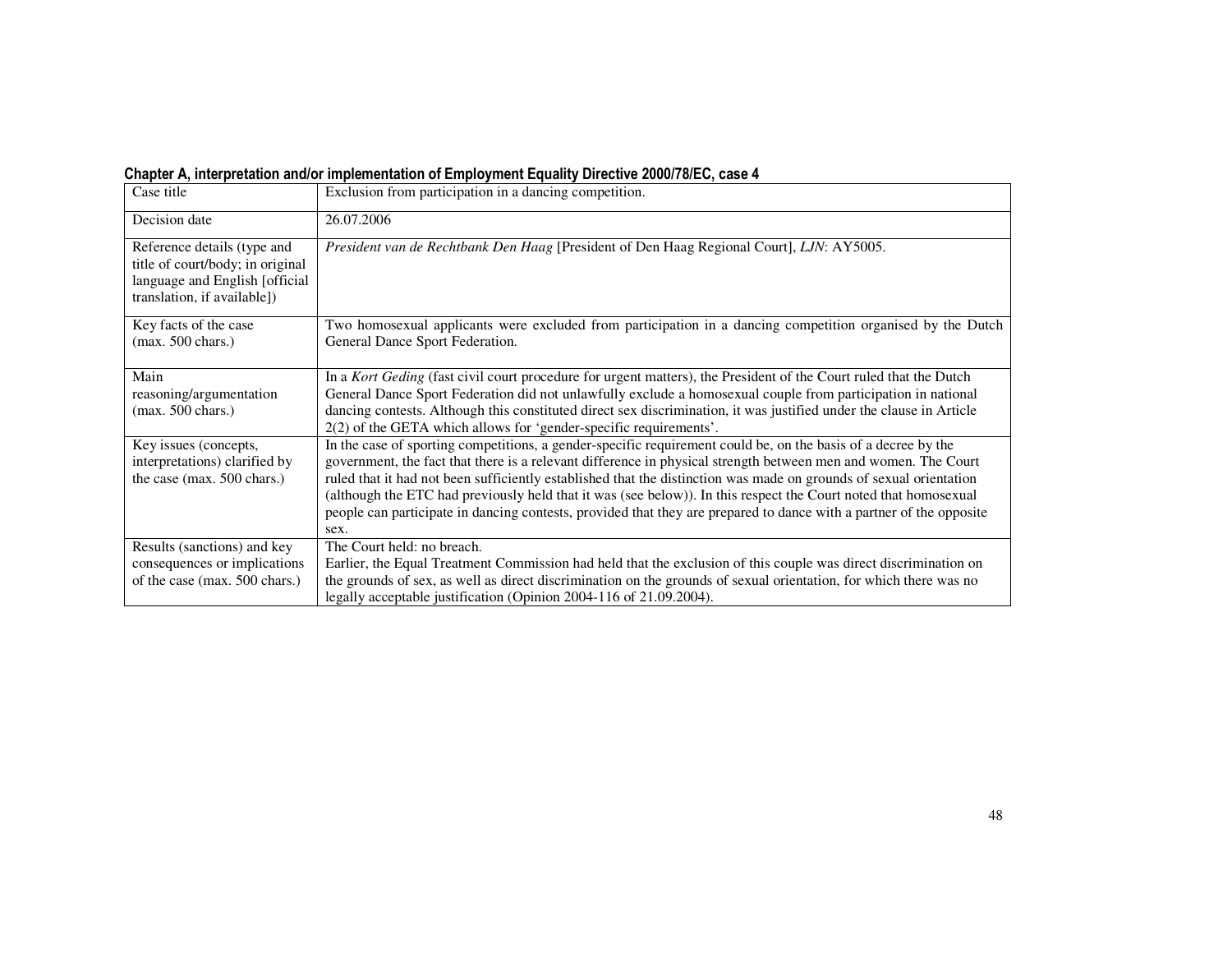| Chapter A, the interpretation and/or implementation of Employment Equality Directive 2000/78/EC, case 5 |
|---------------------------------------------------------------------------------------------------------|
|---------------------------------------------------------------------------------------------------------|

| Case title                                                                                                                       | Exclusion of homosexual staff from a privately-run educational institution.                                                                                                                                                                                                                                                                                                                                                                                                                                                                 |
|----------------------------------------------------------------------------------------------------------------------------------|---------------------------------------------------------------------------------------------------------------------------------------------------------------------------------------------------------------------------------------------------------------------------------------------------------------------------------------------------------------------------------------------------------------------------------------------------------------------------------------------------------------------------------------------|
| Decision date                                                                                                                    | 15.06.2007                                                                                                                                                                                                                                                                                                                                                                                                                                                                                                                                  |
| Reference details (type and<br>title of court/body; in original<br>language and English [official<br>translation, if available]) | Commissie Gelijke Behandeling [Equal Treatment Commission], Oordeel [opinion] 2007-100.                                                                                                                                                                                                                                                                                                                                                                                                                                                     |
| Key facts of the case<br>$(max. 500 \text{ chars.})$                                                                             | A privately-run educational institution publicly stated that its personnel policy was that homosexuality did not<br>correspond with the principles of the school and that overtly gay teachers would not be employed by the school.<br>One aspect of the principles of the school was the conviction that an intimate, sexual relationship is reserved for a<br>husband and wife in a monogamous marriage. The Stichting Meldpunt Discriminatie Amsterdam [Amsterdam Anti-<br>discrimination Bureau] lodged a complaint against the school. |
| Main<br>reasoning/argumentation<br>$(max. 500 \text{ chars.})$                                                                   | The ETC held that, through its personnel policy and the explanations given, the school made a direct distinction on<br>the grounds of homosexual orientation. The exception in law for privately-run educational institutions was not<br>applicable in this case, since the school made a distinction on the grounds of the <i>sole fact</i> of homosexual<br>orientation.                                                                                                                                                                  |
| Key issues (concepts,<br>interpretations) clarified by<br>the case (max. 500 chars.)                                             |                                                                                                                                                                                                                                                                                                                                                                                                                                                                                                                                             |
| Results (sanctions) and key<br>consequences or implications<br>of the case (max. 500 chars.)                                     | Held: breach<br>In addition, the ETC ordered the respondent to formulate policy principles for the purpose of concrete situations<br>and also to present these policy principles or the proposed application thereof in a concrete situation to the<br>Commission.                                                                                                                                                                                                                                                                          |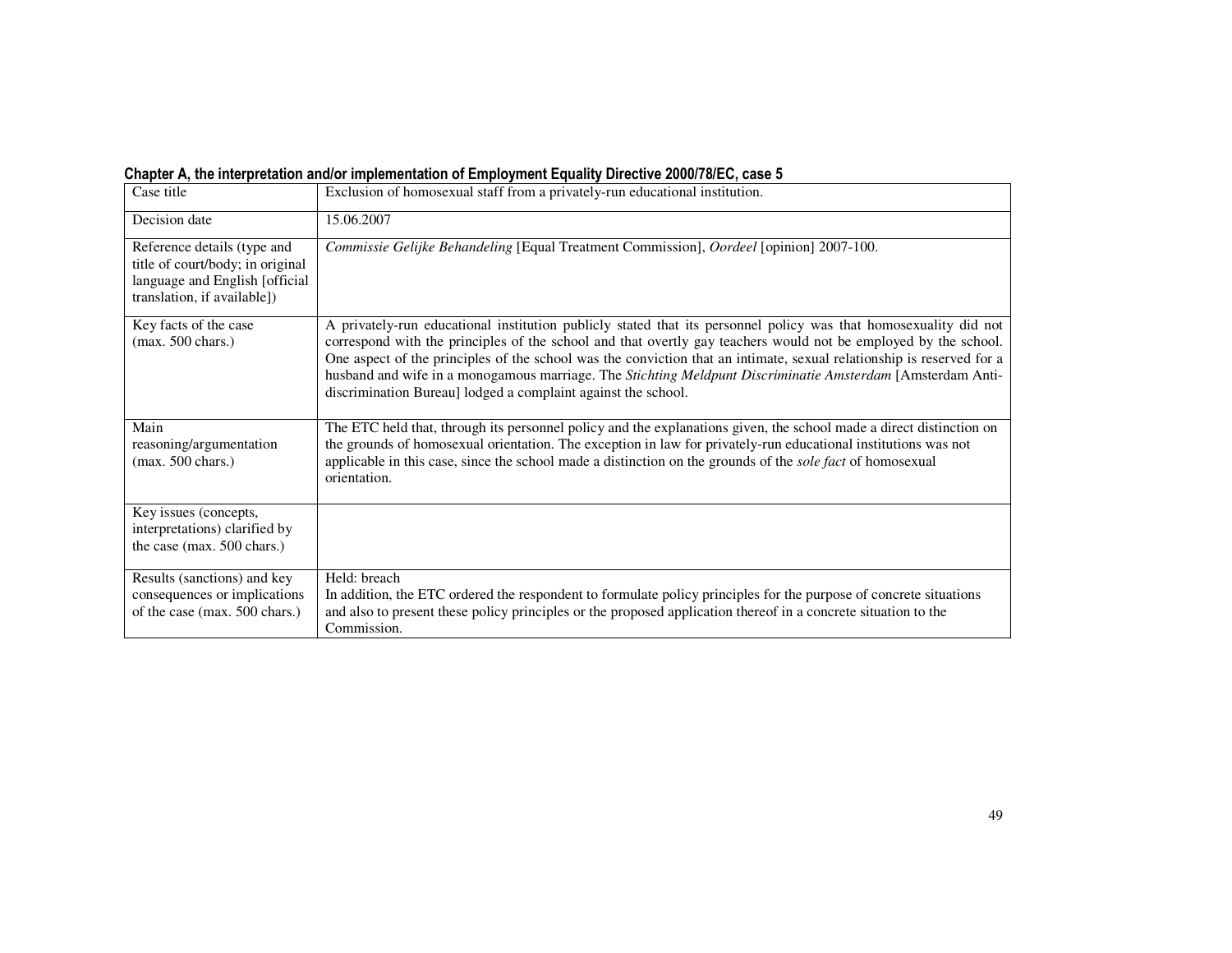#### Chapter B, Freedom of movement, case law relevant to Directive 2004/38/EC, case 1

| Case title                                                                                                                       | Dutch same-sex marriage not recognised in Germany.                                                                                                                                                                                                                                                                                                                                                                                                                                                                                                                                                                                                                                       |
|----------------------------------------------------------------------------------------------------------------------------------|------------------------------------------------------------------------------------------------------------------------------------------------------------------------------------------------------------------------------------------------------------------------------------------------------------------------------------------------------------------------------------------------------------------------------------------------------------------------------------------------------------------------------------------------------------------------------------------------------------------------------------------------------------------------------------------|
| Decision date                                                                                                                    | 09.09.2004                                                                                                                                                                                                                                                                                                                                                                                                                                                                                                                                                                                                                                                                               |
| Reference details (type and<br>title of court/body; in original<br>language and English [official<br>translation, if available]) | Germany/Verwaltungsgericht [Administrative Court]/Aktenzeichen AZ 2 K 1420/03, available at<br>www.lsvd.de/bund/lpartg/vgkarlsruhe.de, NIPR 2005, pp. 138-142.                                                                                                                                                                                                                                                                                                                                                                                                                                                                                                                           |
| Key facts of the case<br>$(max. 500 \text{ chars.})$                                                                             | A Dutch man and a Chinese citizen of the same sex married in the Netherlands in 2001. The Dutch man was<br>employed in Germany and therefore had a residence permit for an indefinite period. His spouse had lived and<br>studied in Germany since 1986 and was therefore repeatedly granted a student residence permit for a period of two<br>years. Soon after the marriage, the student residence permit was to expire; the Chinese spouse submitted an<br>application for the issuing of an <i>Aufenthaltserlaubnis-EG</i> [EU residence permit] for spouses of EU citizens for a<br>period of five years. But as the Dutch marriage was not recognised, the permit was not granted. |
| Main<br>reasoning/argumentation<br>$(max. 500 \text{ chars.})$                                                                   | The German court ruled that Dutch marriage between same-sex partners is not a lawful German marriage.<br>Referring to the judgment of the European Court of Justice in the Reed case (ECJ 17 april 1986, C-59-86) the Court<br>ruled that only a general, Europe-wide societal change could justify the extension of the term 'spouse'. In the<br>Court's opinion the sole fact that the Netherlands and Belgium introduced same-sex marriage could not be regarded<br>as such a societal change. The German court upheld the refusal to issue the residence permit.                                                                                                                     |
| Key issues (concepts,<br>interpretations) clarified by<br>the case (max. 500 chars.)                                             |                                                                                                                                                                                                                                                                                                                                                                                                                                                                                                                                                                                                                                                                                          |
| Results (sanctions) and key<br>consequences or implications<br>of the case (max. 500 chars.)                                     | The German court upheld the refusal to issue the residence permit.                                                                                                                                                                                                                                                                                                                                                                                                                                                                                                                                                                                                                       |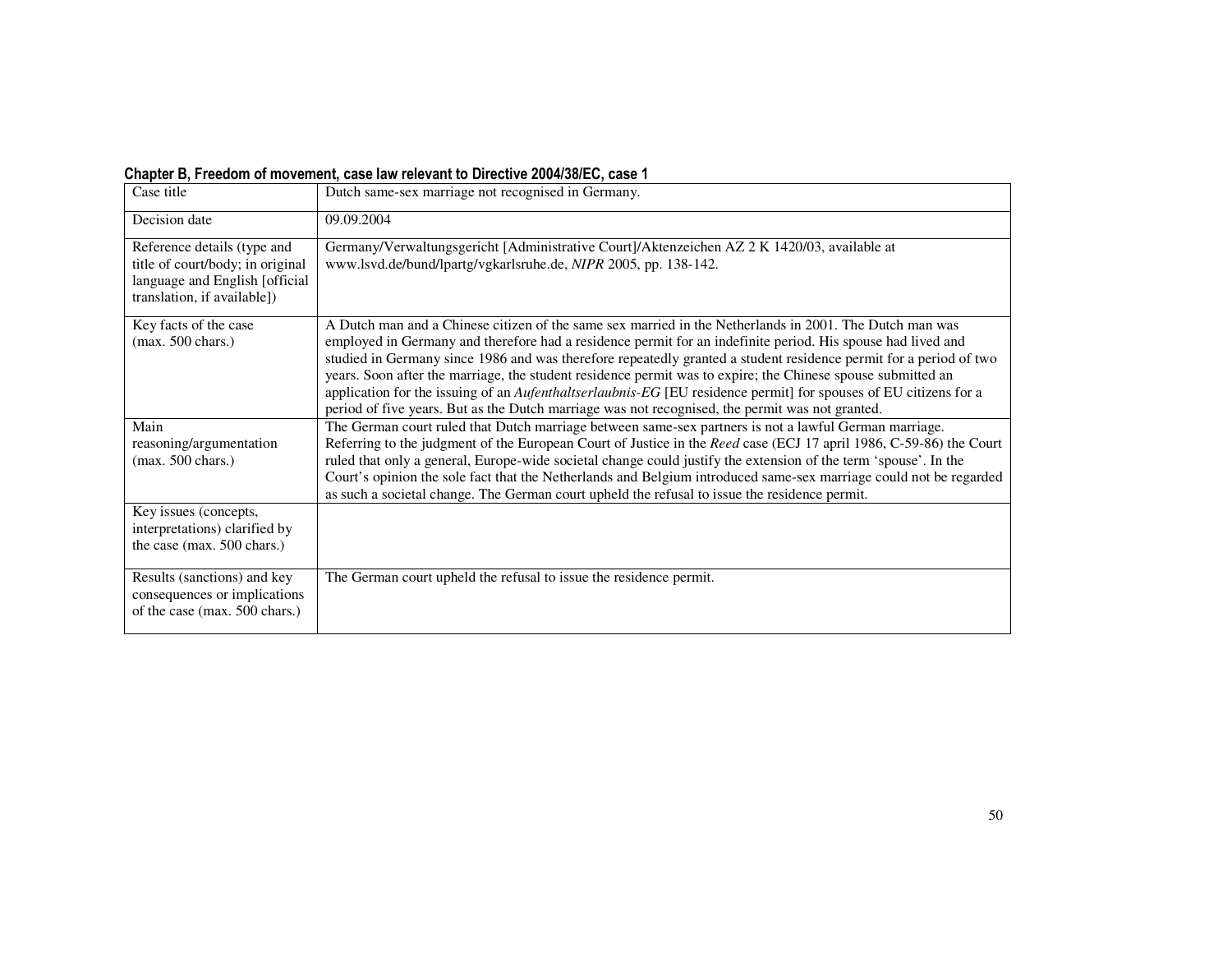| Case title                                                                                                                        | Sexual orientation can be grounds for asylum.                                                                                                                                                                                                                                                                                                                                                                                                                               |
|-----------------------------------------------------------------------------------------------------------------------------------|-----------------------------------------------------------------------------------------------------------------------------------------------------------------------------------------------------------------------------------------------------------------------------------------------------------------------------------------------------------------------------------------------------------------------------------------------------------------------------|
| Decision date                                                                                                                     | 13.08.1981                                                                                                                                                                                                                                                                                                                                                                                                                                                                  |
| Reference details (type and<br>title of court/body; in original<br>language and English [official]<br>translation, if available]) | Afdeling Rechtspraak Raad van State [Judicial Division of the Council of State], no. A-2.1113, RV 1981, 5.                                                                                                                                                                                                                                                                                                                                                                  |
| Key facts of the case<br>$(max. 500 \text{ chars.})$                                                                              | The appellant was a homosexual Polish national whose asylum application was rejected by the State Secretary of<br>Justice in 1980. The reason for this decision was that the appellant had no well-founded fear of persecution, since<br>official reports had proved that homosexuality was not criminalised in Poland. The State Secretary acknowledged<br>that gay people were victims of discrimination in Poland but did not consider this to be an act of persecution. |
| Main                                                                                                                              | In appeal the Judicial Division of the Council of State ruled that it was sufficiently plausible that the appellant was                                                                                                                                                                                                                                                                                                                                                     |
| reasoning/argumentation                                                                                                           | exposed to discrimination by the authorities in his country of origin. However, in the court's opinion these                                                                                                                                                                                                                                                                                                                                                                |
| $(max. 500 \text{ chars.})$                                                                                                       | discriminatory measures were not of such a serious nature that they could constitute persecution within the<br>meaning of Article 1A of the UN Convention relating to the Status of Refugees.                                                                                                                                                                                                                                                                               |
| Key issues (concepts,<br>interpretations) clarified by<br>the case (max. 500 chars.)                                              | In this judgment the court ruled for the first time that the definition of being persecuted for reasons of membership<br>of a particular social group in Article 1A of the UN Convention relating to the Status of Refugees includes being<br>persecuted for reasons of sexual orientation.                                                                                                                                                                                 |
| Results (sanctions) and key<br>consequences or implications<br>of the case (max. 500 chars.)                                      | This ruling was incorporated into the Vreemdelingencirculaire [Aliens Circular] C1/4.2.10.2.                                                                                                                                                                                                                                                                                                                                                                                |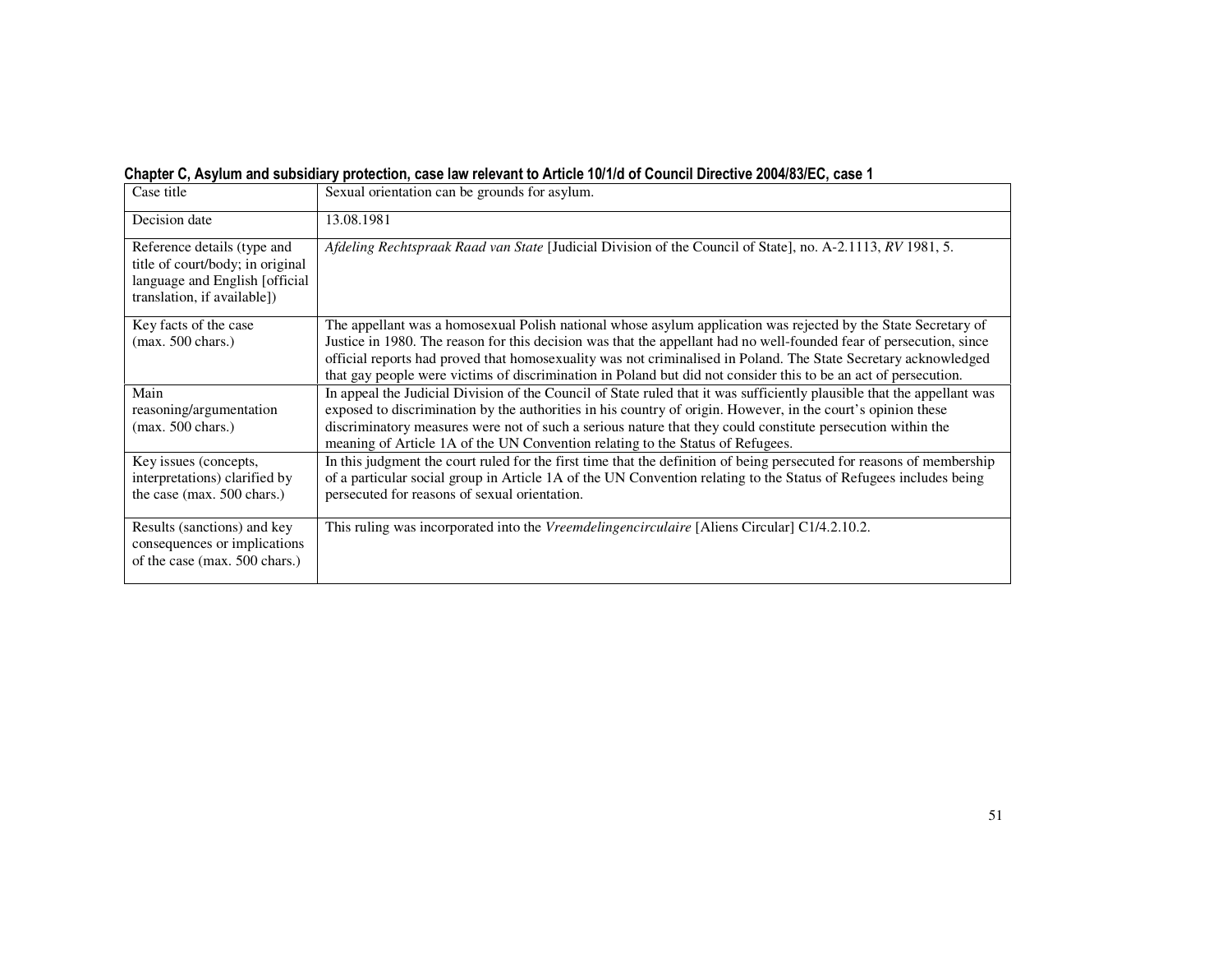| Chapter C, Asylum and subsidiary protection, case law relevant to Article 10/1/d of Council Directive 2004/83/EC, case 2 |  |
|--------------------------------------------------------------------------------------------------------------------------|--|
|--------------------------------------------------------------------------------------------------------------------------|--|

| Case title                                                                                                                        | Sexual orientation accepted as a new fact in asylum procedure.                                                                                                                                                                                                                                                                                                                                                                                                                                                                                                                                       |
|-----------------------------------------------------------------------------------------------------------------------------------|------------------------------------------------------------------------------------------------------------------------------------------------------------------------------------------------------------------------------------------------------------------------------------------------------------------------------------------------------------------------------------------------------------------------------------------------------------------------------------------------------------------------------------------------------------------------------------------------------|
| Decision date                                                                                                                     | 03.10.2003                                                                                                                                                                                                                                                                                                                                                                                                                                                                                                                                                                                           |
| Reference details (type and<br>title of court/body; in original<br>language and English [official]<br>translation, if available]) | Afdeling Bestuursrechtspraak van de Raad van State [Administrative Judicial Division of the Council of State],<br>no. 200305027/1, JV 2004/3.                                                                                                                                                                                                                                                                                                                                                                                                                                                        |
| Key facts of the case<br>$(max. 500 \text{ chars.})$                                                                              | In previous admission procedures the appellant had been represented by his mother. As a result, the account of the<br>reasons for his request for asylum merged into those of his mother. In July 2003, however, the appellant requested<br>asylum in his own name, thereby putting forward his own account of the reasons for his request, including his<br>personal fear of problems in his country of origin because of his homosexual orientation. The Regional Court<br>considered this to be a repeat application and rejected his appeal.                                                     |
| Main<br>reasoning/argumentation<br>$(max. 500 \text{ chars.})$                                                                    | The Administrative Judicial Division of the Council of State ruled that the Regional Court had failed to recognise<br>that the grounds put forward by the appellant when requesting asylum in 2003 were sufficiently specific, were pre-<br>eminently related to the personality of the appellant and had so far not been judged upon, either in previous<br>decision-making or in court. The Judicial Division ruled that the appellant's homosexual orientation was a new fact<br>that had emerged or a changed circumstance in the sense of Article 4:6(1) of the General Administrative Law Act. |
| Key issues (concepts,<br>interpretations) clarified by<br>the case (max. 500 chars.)                                              |                                                                                                                                                                                                                                                                                                                                                                                                                                                                                                                                                                                                      |
| Results (sanctions) and key<br>consequences or implications<br>of the case (max. 500 chars.)                                      | The Administrative Judicial Division of the Council of State allowed the appeal, overturned the judgment of the<br>Aliens Division of 's-Hertogenbosch Regional Court and referred the case back to the Regional Court.                                                                                                                                                                                                                                                                                                                                                                              |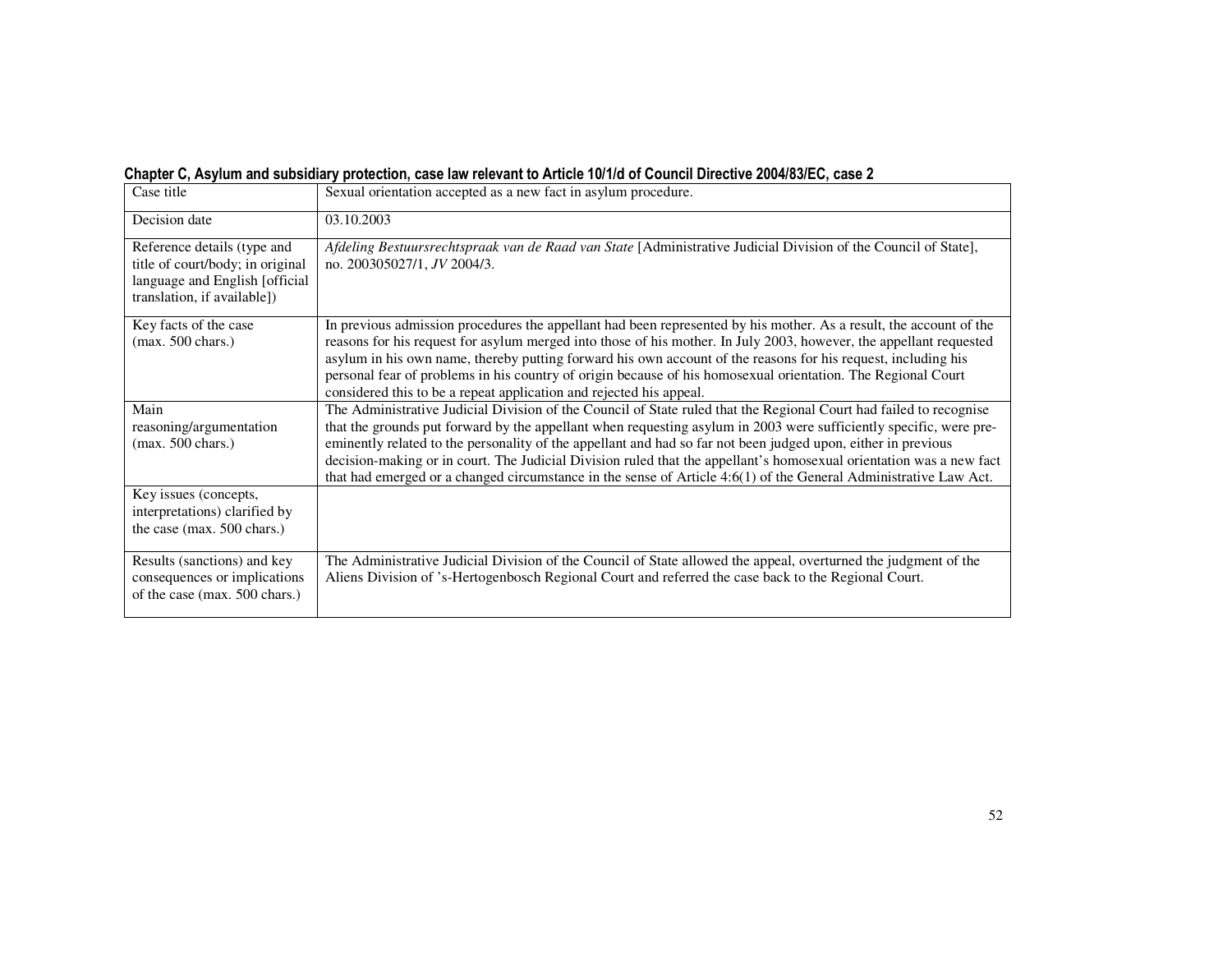|  | Chapter C, Asylum and subsidiary protection, case law relevant to Article 10/1/d of Council Directive 2004/83/EC, case 3 |  |
|--|--------------------------------------------------------------------------------------------------------------------------|--|
|--|--------------------------------------------------------------------------------------------------------------------------|--|

| Case title                                                                                                                        | No investigation of the real risk in asylum procedure.                                                                                                                                                                                                                                                                                                                                                                                                                                                                    |
|-----------------------------------------------------------------------------------------------------------------------------------|---------------------------------------------------------------------------------------------------------------------------------------------------------------------------------------------------------------------------------------------------------------------------------------------------------------------------------------------------------------------------------------------------------------------------------------------------------------------------------------------------------------------------|
| Decision date                                                                                                                     | 12.10.2004                                                                                                                                                                                                                                                                                                                                                                                                                                                                                                                |
| Reference details (type and<br>title of court/body; in original<br>language and English [official]<br>translation, if available]) | Vreemdelingenkamer Rechtbank 's-Gravenhage [Aliens Division of 's-Gravenhage Regional Court], location 's-<br>Hertogenbosch, AWB 02/3863, LJN: AR6786.                                                                                                                                                                                                                                                                                                                                                                    |
| Key facts of the case<br>$(max. 500 \text{ chars.})$                                                                              | A Somali asylum seeker stated in his application for asylum that the reason for fleeing his country of origin was his<br>homosexual orientation. The Minister for Alien Affairs and Integration confined herself to the conclusion that there<br>had not appeared to be a real risk of the applicant's being subjected to treatment in breach of Article 3 of the<br>European Convention on Human Rights on his return to Somalia. However, this conclusion was not substantiated.<br>The asylum seeker lodged an appeal. |
| Main<br>reasoning/argumentation<br>$(max. 500 \text{ chars.})$                                                                    | The Court ruled that there was no evidence that the Minister had investigated whether homosexuality was<br>criminalised in Somalia or whether actions against homosexuals took place. The fact that the Minister considered<br>the account of the reasons for the appellant's request for asylum implausible, did not affect the foregoing<br>conclusion, since the Minister did not question the appellant's homosexual orientation as such.                                                                             |
| Key issues (concepts,<br>interpretations) clarified by<br>the case (max. 500 chars.)                                              |                                                                                                                                                                                                                                                                                                                                                                                                                                                                                                                           |
| Results (sanctions) and key<br>consequences or implications<br>of the case (max. 500 chars.)                                      | The appeal was allowed.                                                                                                                                                                                                                                                                                                                                                                                                                                                                                                   |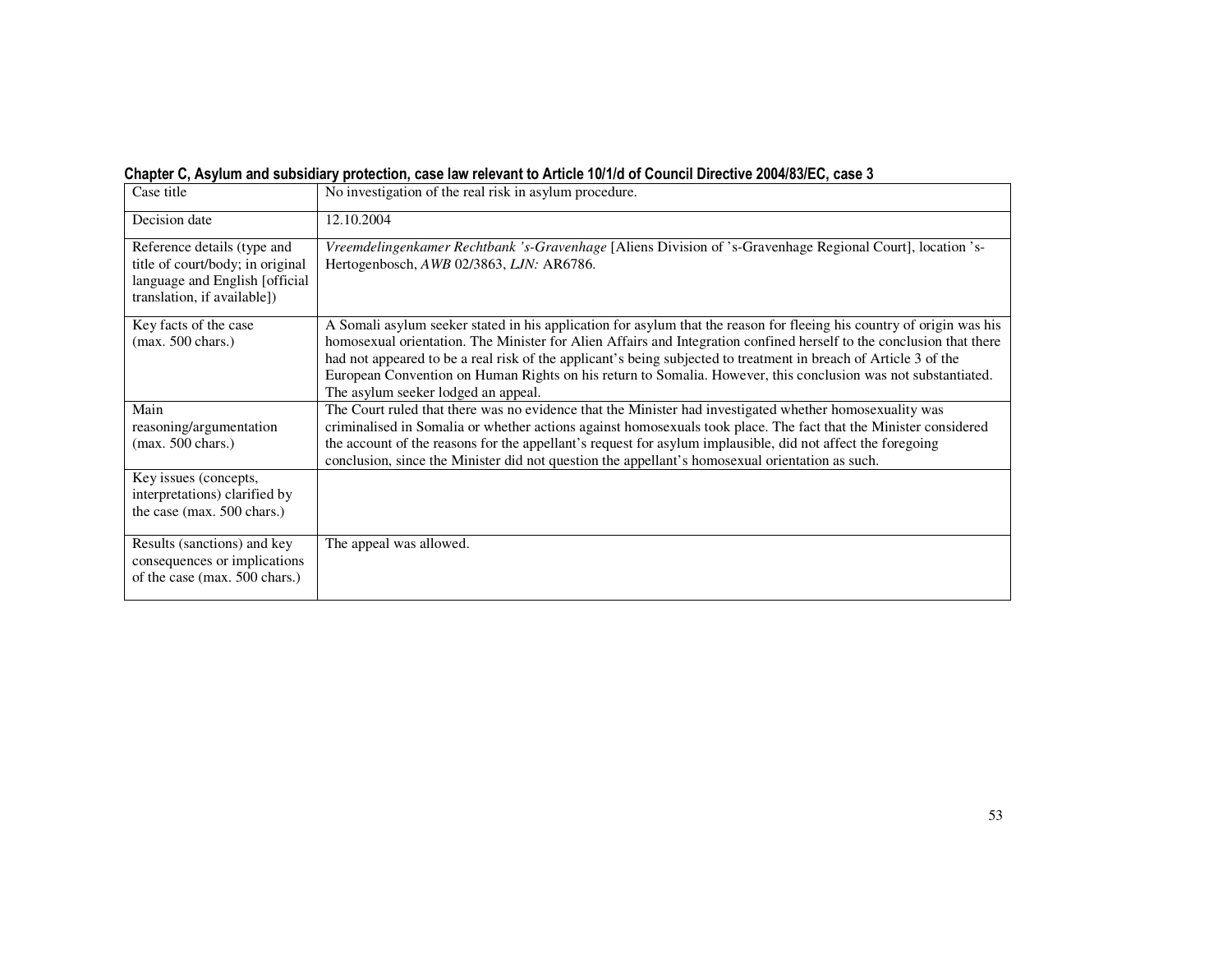|  |  | Chapter C, Asylum and subsidiary protection, case law relevant to Article 10/1/d of Council Directive 2004/83/EC, case 4 |
|--|--|--------------------------------------------------------------------------------------------------------------------------|
|--|--|--------------------------------------------------------------------------------------------------------------------------|

| Case title                                                                                                                       | Sexual orientation not accepted as a new fact in asylum procedure.                                                                                                                                                                                                                                                                                                                                                                                                                                                                                                                                    |
|----------------------------------------------------------------------------------------------------------------------------------|-------------------------------------------------------------------------------------------------------------------------------------------------------------------------------------------------------------------------------------------------------------------------------------------------------------------------------------------------------------------------------------------------------------------------------------------------------------------------------------------------------------------------------------------------------------------------------------------------------|
| Decision date                                                                                                                    | 14.04.2006                                                                                                                                                                                                                                                                                                                                                                                                                                                                                                                                                                                            |
| Reference details (type and<br>title of court/body; in original<br>language and English [official<br>translation, if available]) | Afdeling Bestuursrechtspraak van de Raad van State [Administrative Judicial Division of the Council of State],<br>no. 200601113/1.                                                                                                                                                                                                                                                                                                                                                                                                                                                                    |
| Key facts of the case<br>$(max. 500 \text{ chars.})$                                                                             | In this appeal to the Administrative Judicial Division of the Council of State the Minister for Alien Affairs and<br>Integration stated that the court in interlocutory proceedings erroneously considered the sexual orientation of the<br>asylum seeker underlying his application for asylum a new fact that had emerged or a changed circumstance in the<br>sense of Article 4:6(1) of the General Administrative Law Act.                                                                                                                                                                        |
| Main<br>reasoning/argumentation<br>$(max. 500 \text{ chars.})$                                                                   | The Administrative Judicial Division of the Council of State ruled that the asylum seeker concerned could and<br>should have put forward his sexual orientation in his first request for asylum, given the relevance of that<br>information to the assessment of his application as well as the fact that he later declared that he had always been<br>aware of his homosexual orientation. In the Court's opinion this conclusion was not affected by the fact that the<br>asylum seeker concerned only engaged in a homosexual relationship after several years of residence in the<br>Netherlands. |
| Key issues (concepts,<br>interpretations) clarified by<br>the case (max. 500 chars.)                                             |                                                                                                                                                                                                                                                                                                                                                                                                                                                                                                                                                                                                       |
| Results (sanctions) and key<br>consequences or implications<br>of the case (max. 500 chars.)                                     | The Court upheld the appeal by the Minister and overturned the judgment of the court in interlocutory proceedings.                                                                                                                                                                                                                                                                                                                                                                                                                                                                                    |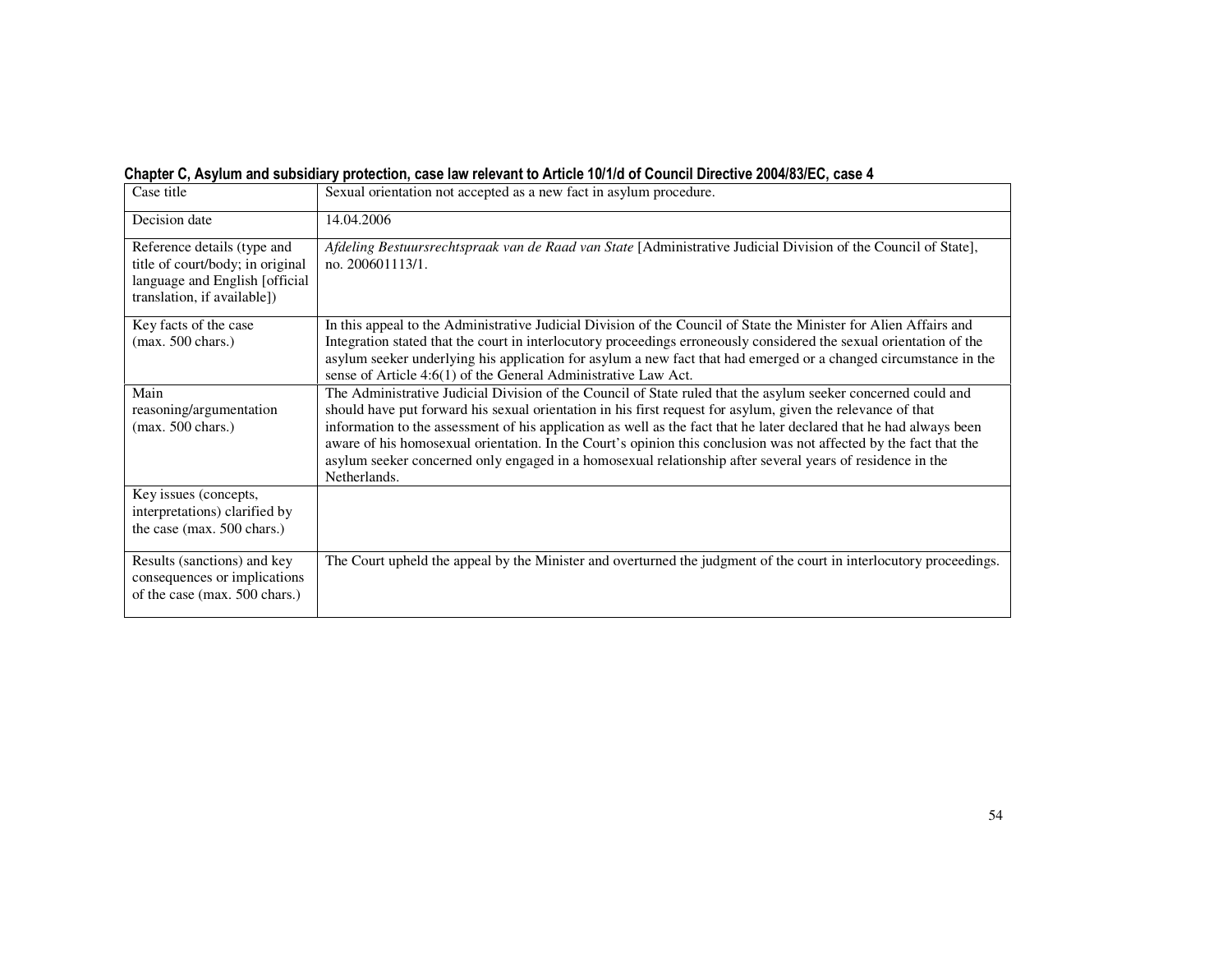### Chapter C, Asylum and subsidiary protection, case law relevant to Article 2/h of Council Directive 2004/83/EC, case 1

No relevant case law available.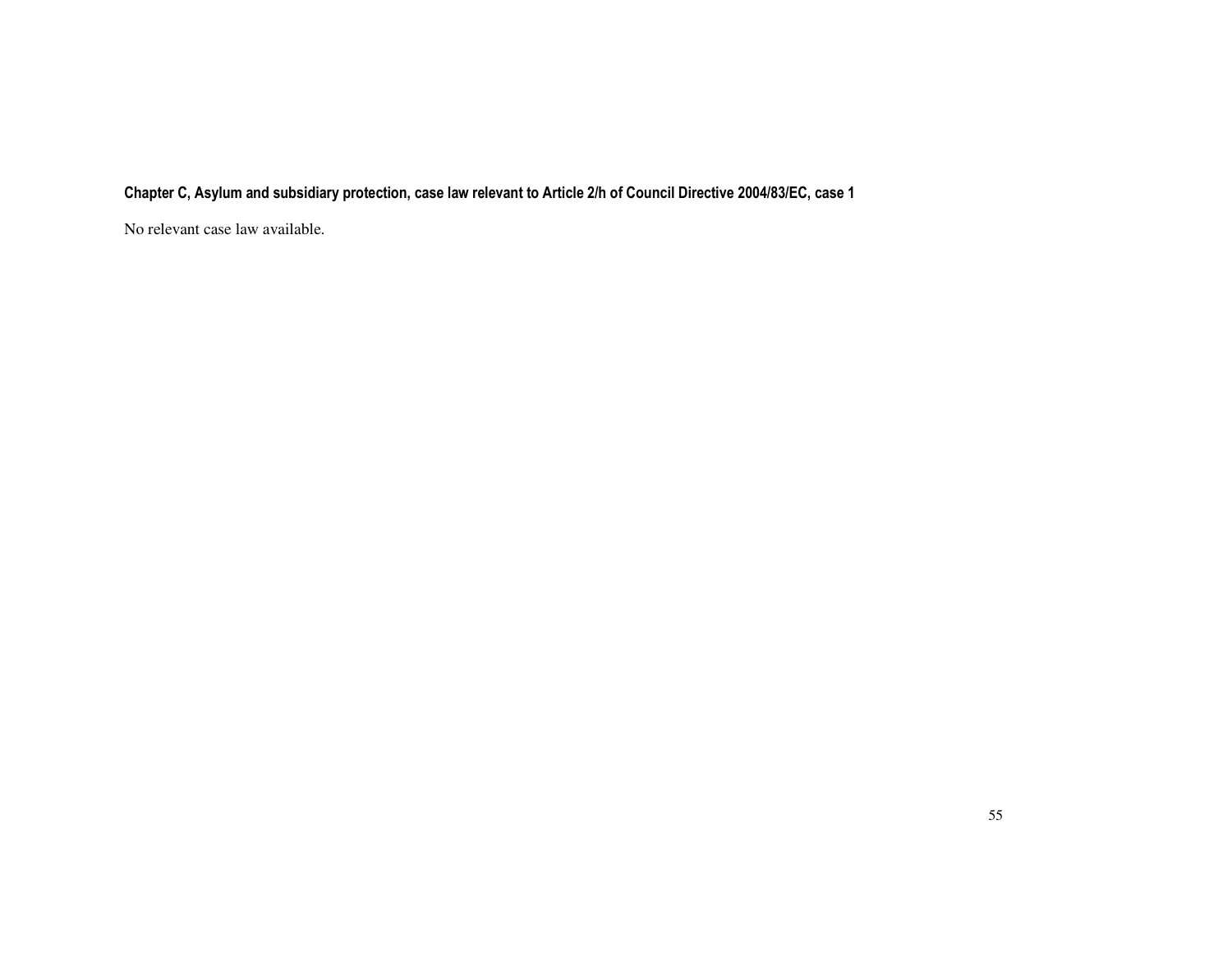### Chapter D, Family reunification, case law relevant to Article 4/3 of the Council Directive 2003/86/EC, case 1

No relevant case law available.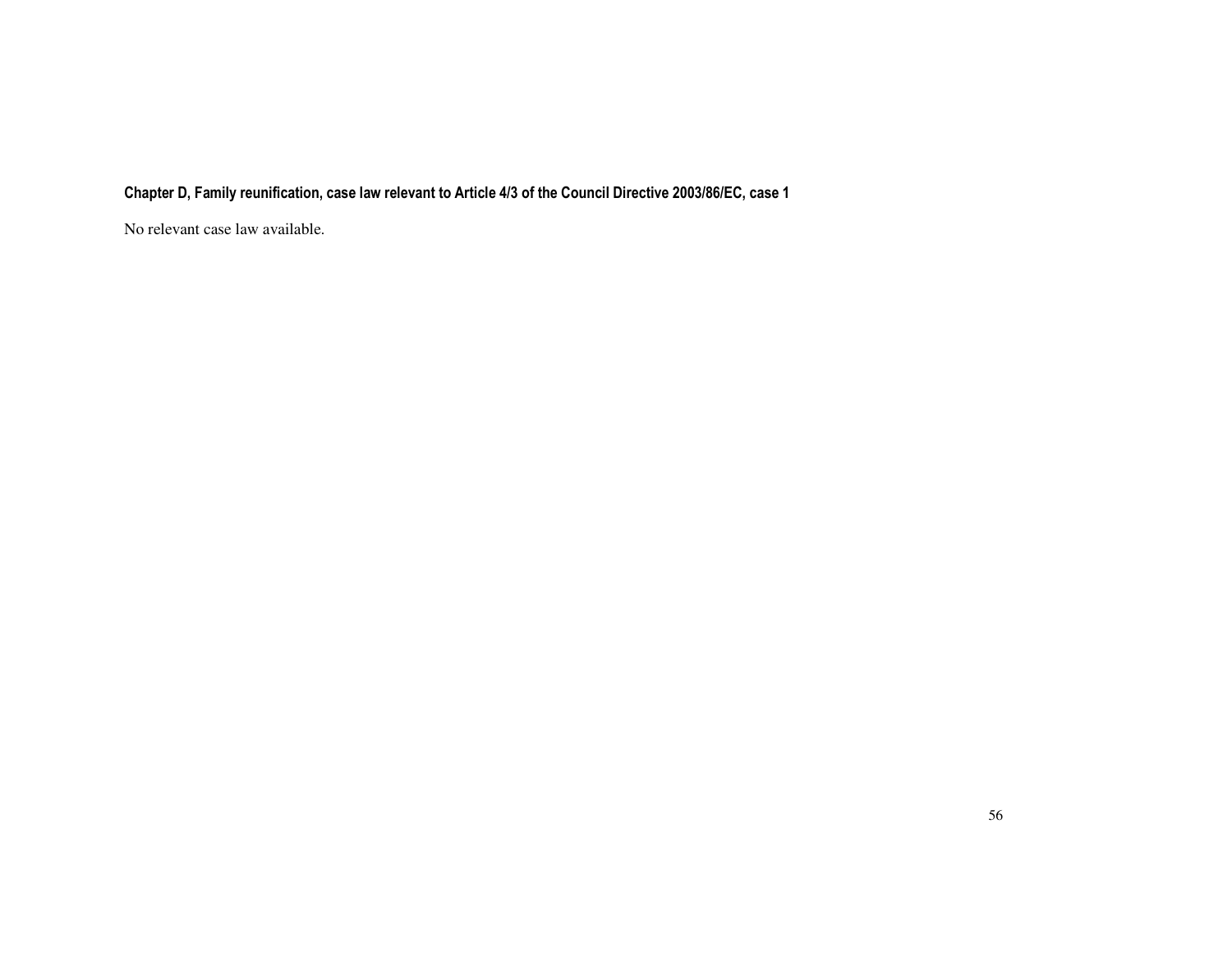#### Chapter E, Freedom of assembly, case 1

| Case title                                                                                                                       | Demonstration against statements by a bishop.                                                                                                                                                                                                                                                                                                                                                                                                                                                                                       |
|----------------------------------------------------------------------------------------------------------------------------------|-------------------------------------------------------------------------------------------------------------------------------------------------------------------------------------------------------------------------------------------------------------------------------------------------------------------------------------------------------------------------------------------------------------------------------------------------------------------------------------------------------------------------------------|
| Decision date                                                                                                                    | 11.04.1979                                                                                                                                                                                                                                                                                                                                                                                                                                                                                                                          |
| Reference details (type and<br>title of court/body; in original<br>language and English [official<br>translation, if available]) | Voorzitter Afdeling Rechtspraak Raad van State [President of the Judicial Division of the Council of State]<br>Weekoverzicht RvS, R.737.                                                                                                                                                                                                                                                                                                                                                                                            |
| Key facts of the case<br>$(max. 500 \text{ chars.})$                                                                             | The appellants lodged an objection with the Mayor of Roermond against a planned demonstration. The aim of this<br>demonstration was to protest against public statements against homosexuality previously made by the Bishop of<br>Roermond. The appellants stated that the decision to grant the permit for the demonstration hampered them in the<br>course of their profession of pastor. The mayor rejected the application.                                                                                                    |
| Main<br>reasoning/argumentation<br>$(max. 500 \text{ chars.})$                                                                   | The President considered that the mayor had guaranteed the scrupulousness of the decision-making process. In the<br>President's opinion the mayor had justifiably considered that neither the aim of the demonstration (to protest<br>against public statements against homosexuality previously made by the Bishop of Roermond) nor the appellants'<br>expectation that as a result of the demonstration public order would be disturbed, could give cause to refuse the<br>permit for the purpose of maintenance of public order. |
| Key issues (concepts,<br>interpretations) clarified by<br>the case (max. 500 chars.)                                             | The President ruled furthermore that the suggestion that the demonstration might appear shocking could also not be<br>grounds for refusing the permit, as allowance of such a ground would violate the right to the freedom of expression.                                                                                                                                                                                                                                                                                          |
| Results (sanctions) and key<br>consequences or implications<br>of the case (max. 500 chars.)                                     | Appeal rejected.                                                                                                                                                                                                                                                                                                                                                                                                                                                                                                                    |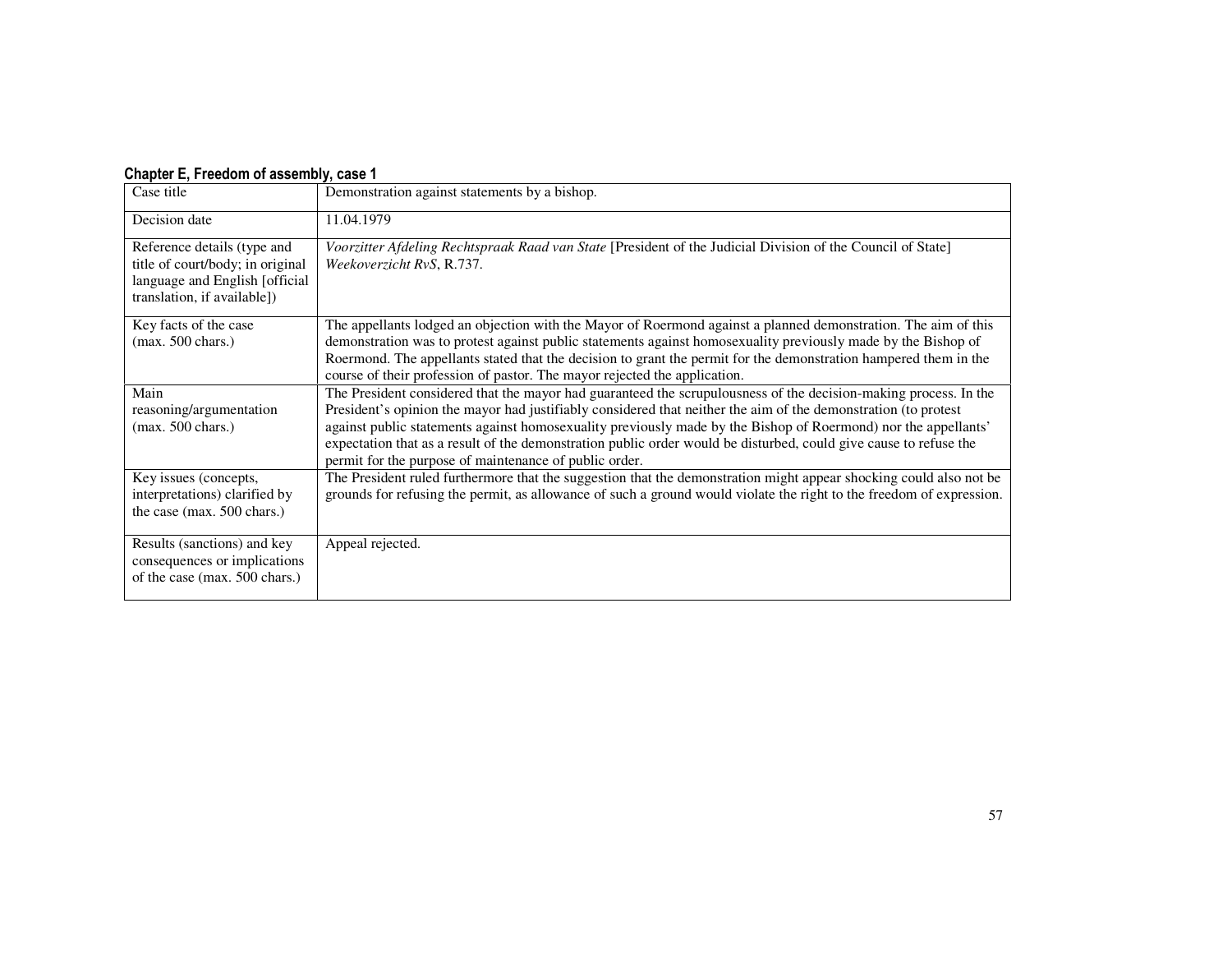#### Chapter E, Freedom of assembly, case 2

| Case title                                                                                                                       | Gay demonstration and encampment in Amersfoort.                                                                                                                                                                                                                                                                                                                                                                                                                                                                                            |
|----------------------------------------------------------------------------------------------------------------------------------|--------------------------------------------------------------------------------------------------------------------------------------------------------------------------------------------------------------------------------------------------------------------------------------------------------------------------------------------------------------------------------------------------------------------------------------------------------------------------------------------------------------------------------------------|
| Decision date                                                                                                                    | 27.05.1982                                                                                                                                                                                                                                                                                                                                                                                                                                                                                                                                 |
| Reference details (type and<br>title of court/body; in original<br>language and English [official<br>translation, if available]) | Voorzitter Afdeling Rechtspraak Raad van State [President of the Judicial Division of the Council of State], AB<br>1983/62.                                                                                                                                                                                                                                                                                                                                                                                                                |
| Key facts of the case<br>$(max. 500 \text{ chars.})$                                                                             | The Mayor of Amersfoort had refused to grant a permit for the third demonstration in a row in favour of tolerance<br>of gay people and an accompanying encampment on municipal territory. The mayor grounded this refusal in fear of<br>intolerant behaviour by third parties.                                                                                                                                                                                                                                                             |
| Main<br>reasoning/argumentation<br>$(max. 500 \text{ chars.})$                                                                   | The court ruled that, although the planned demonstrations and the accompanying encampment would lay a heavy<br>burden upon the police and although it was plausible that traffic would be severely disrupted by the demonstration,<br>the mere fear that intolerant behaviour by third parties towards the demonstrators would disturb public order could<br>justify neither the refusal to grant a permit for a demonstration, nor the refusal to grant the encampment permit. The<br>Court ruled that the decision was disproportionate. |
| Key issues (concepts,<br>interpretations) clarified by<br>the case (max. 500 chars.)                                             |                                                                                                                                                                                                                                                                                                                                                                                                                                                                                                                                            |
| Results (sanctions) and key<br>consequences or implications<br>of the case (max. 500 chars.)                                     | The President made provisional arrangements, ordering the granting of a permit for both the third demonstration<br>and the encampment.                                                                                                                                                                                                                                                                                                                                                                                                     |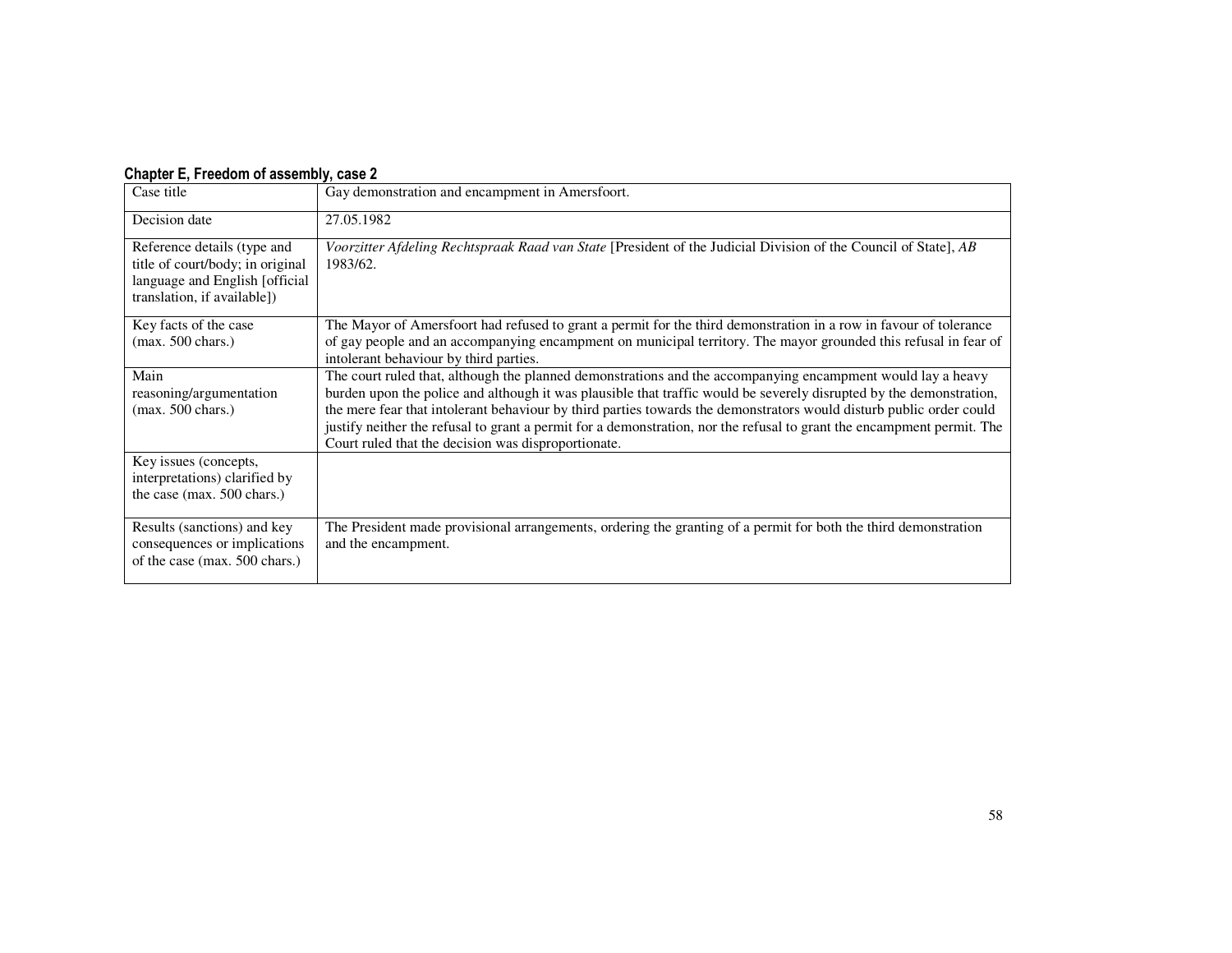| $\frac{1}{2}$                                                                                                                    |                                                                                                                                                                                                                                                                                                                                                                                                                              |
|----------------------------------------------------------------------------------------------------------------------------------|------------------------------------------------------------------------------------------------------------------------------------------------------------------------------------------------------------------------------------------------------------------------------------------------------------------------------------------------------------------------------------------------------------------------------|
| Case title                                                                                                                       | Website contains remarks insulting to homosexuals.                                                                                                                                                                                                                                                                                                                                                                           |
| Decision date                                                                                                                    | 17.11.2006                                                                                                                                                                                                                                                                                                                                                                                                                   |
| Reference details (type and<br>title of court/body; in original<br>language and English [official<br>translation, if available]) | Gerechtshof Amsterdam [Amsterdam Court of Appeal], no. 23-000547-06, LJN: AZ3011.                                                                                                                                                                                                                                                                                                                                            |
| Key facts of the case<br>$(max. 500 \text{ chars.})$                                                                             | The defendant maintained what he called a 'satirical website' on which he had made insulting remarks about Jews<br>and homosexuals. The website featured a fictitious Christian internet community which, in talking about the<br>Christian faith, made statements about homosexuals. For example, it was stated on the website that, in the writer's<br>opinion, even the death sentence was a mild penalty for gay people. |
| Main<br>reasoning/argumentation<br>$(max. 500 \text{ chars.})$                                                                   | The defence that the site was an example of artistic expression and that it contributed to public debate was<br>dismissed by the Court of Appeal because the texts had exceeded the bounds of what is acceptable and were<br>unnecessarily offensive.                                                                                                                                                                        |
| Key issues (concepts,<br>interpretations) clarified by<br>the case (max. 500 chars.)                                             |                                                                                                                                                                                                                                                                                                                                                                                                                              |
| Results (sanctions) and key<br>consequences or implications<br>of the case (max. 500 chars.)                                     | The Court sentenced the defendant to a week-long suspended prison sentence with an operational period of two<br>years and a fine of $£500$ .                                                                                                                                                                                                                                                                                 |

#### Chapter F, Hate speech, case 1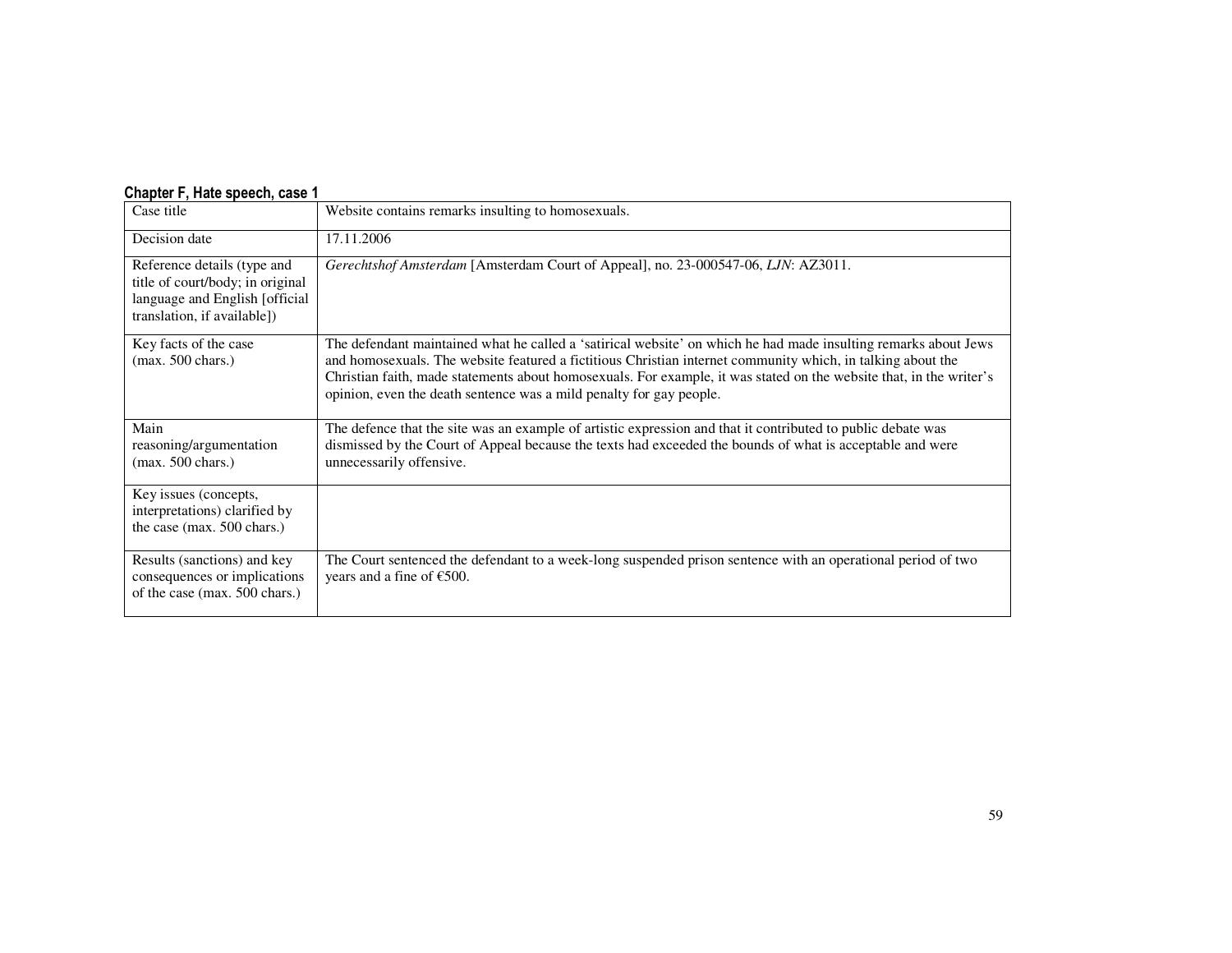### Chapter F, Hate speech, case 2

| Case title                                                                                                                       | Insulting character of a term depends on context in which it was used.                                                                                                                                                                                                                                                                                                                                                                                                                                                                                                                                            |
|----------------------------------------------------------------------------------------------------------------------------------|-------------------------------------------------------------------------------------------------------------------------------------------------------------------------------------------------------------------------------------------------------------------------------------------------------------------------------------------------------------------------------------------------------------------------------------------------------------------------------------------------------------------------------------------------------------------------------------------------------------------|
| Decision date                                                                                                                    | 06.01.2004                                                                                                                                                                                                                                                                                                                                                                                                                                                                                                                                                                                                        |
| Reference details (type and<br>title of court/body; in original<br>language and English [official<br>translation, if available]) | Hoge Raad [Supreme Court], no. 01019/03, LJN: AN8498.                                                                                                                                                                                                                                                                                                                                                                                                                                                                                                                                                             |
| Key facts of the case<br>$(max. 500 \text{ chars.})$                                                                             | After being called to account for urinating in public, the defendant had called a police officer 'homofiel'<br>('homosexual') during the lawful discharge/execution of his duties.                                                                                                                                                                                                                                                                                                                                                                                                                                |
| Main<br>reasoning/argumentation<br>$(max. 500 \text{ chars.})$                                                                   | The Court ruled that an apparently neutral term such as 'homofiel' ('homosexual') can be insulting if used in a<br>certain context as a term of abuse and with the intention to insult. The police officer might reasonably take offence<br>at the term, since no person can be required to accept, in this way and under these circumstances, statements<br>concerning issues that belong to the very core of personal integrity, intimacy and privacy. According to the Court,<br>in the given circumstance the purpose of the term 'homofiel' ('homosexual') was to injure the police officer's<br>reputation. |
| Key issues (concepts,<br>interpretations) clarified by<br>the case (max. 500 chars.)                                             | This judgement gives a further specification of the term 'context' as introduced in the Supreme Court judgment of<br>19.12.2000 (no. 01926/99, LJN: AA9745, NJ 2001/101). In that earlier case the court had ruled that the terms 'vuile<br>homo's' ('dirty fags') and 'vieze smerissen' ('dirty fuzz') were insulting given the context in which the terms were<br>used <i>and</i> the combination of the words used.                                                                                                                                                                                            |
| Results (sanctions) and key<br>consequences or implications<br>of the case (max. 500 chars.)                                     | On the basis of Article 266 of the Penal Code, the defendant was sentenced to a fine of 50 Euro, with an alternative<br>imprisonment of one day.<br>In a recent case the Regional Court of 's-Hertogenbosch ruled that, given the lack of a special context, the use of<br>the term 'homo' ('gay') in a remark to a police officer during the lawful discharge/execution of his duties did not<br>have an insulting (thus deserving of punishment) character. (Regional Court 's-Hertogenbosch 21.08.2007,no. 01-<br>000504-07, LJN: BB2083)                                                                      |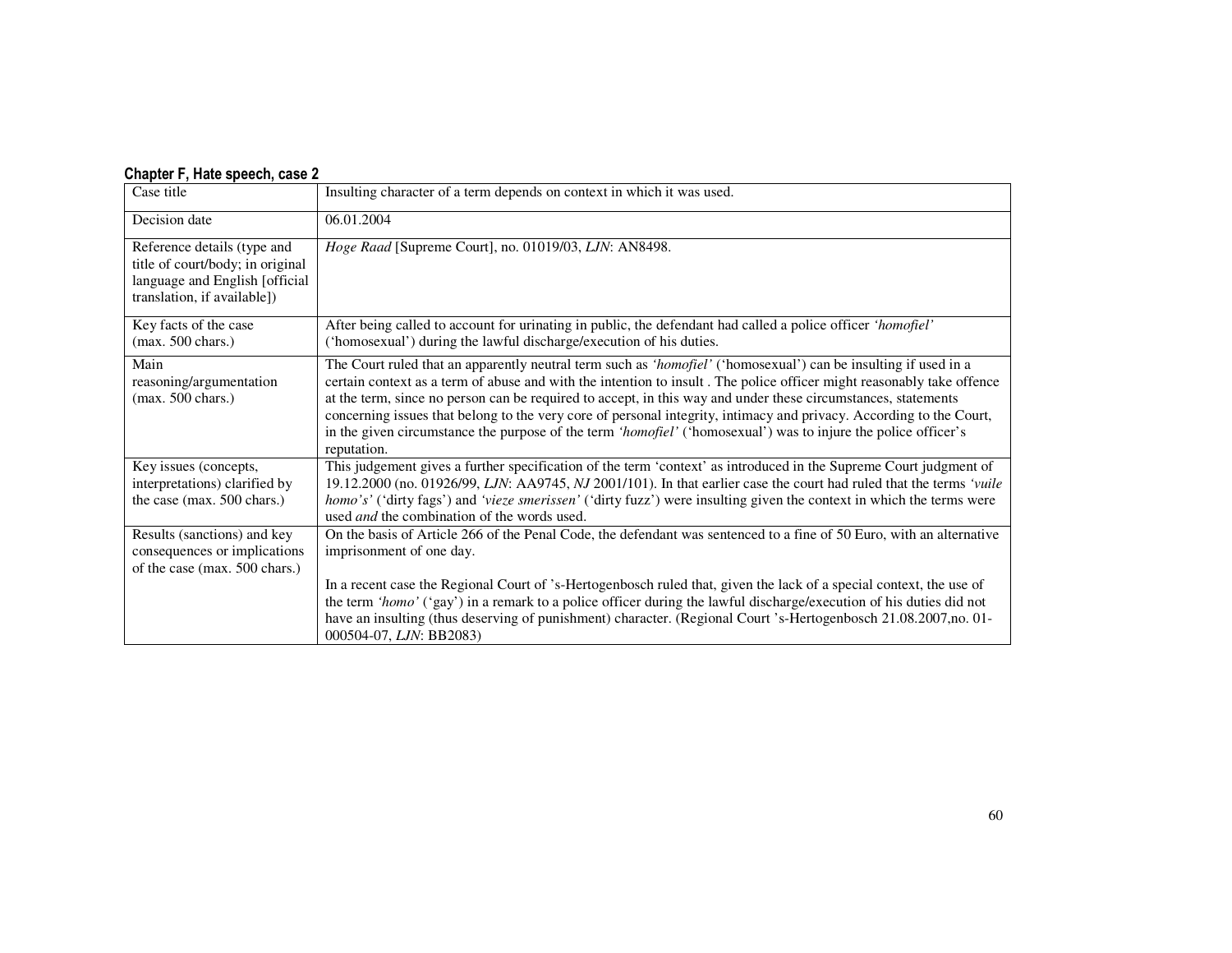|  |  | Chapter F, Hate speech, case 3 |  |
|--|--|--------------------------------|--|
|--|--|--------------------------------|--|

| Case title                                                                                                                       | Statements by imam El Moumni.                                                                                                                                                                                                                                                                                                                                                                                                                                                                                                                                  |
|----------------------------------------------------------------------------------------------------------------------------------|----------------------------------------------------------------------------------------------------------------------------------------------------------------------------------------------------------------------------------------------------------------------------------------------------------------------------------------------------------------------------------------------------------------------------------------------------------------------------------------------------------------------------------------------------------------|
| Decision date                                                                                                                    | 18-11-2002                                                                                                                                                                                                                                                                                                                                                                                                                                                                                                                                                     |
| Reference details (type and<br>title of court/body; in original<br>language and English [official<br>translation, if available]) | Gerechtshof 's-Gravenhage ['s-Gravenhage Court of Appeal], no. 2200359302, LJN: AF0667.                                                                                                                                                                                                                                                                                                                                                                                                                                                                        |
| Key facts of the case<br>$(max. 500 \text{ chars.})$                                                                             | In an interview in a television programme an imam stated the following (translation into English of remarks<br>previously translated into Dutch):<br>- homosexuality is harmful to Dutch society<br>- homosexuality is a contagious disease (or abnormality); the translation of the word 'marat' was contested).<br>The defendant was prosecuted for defamation and incitement of hatred.                                                                                                                                                                     |
| Main<br>reasoning/argumentation<br>$(max. 500 \text{ chars.})$                                                                   | The Court of Appeal ruled that the statements were to be judged in connection with the content and purpose of the<br>interview as a whole. In the Court's opinion that context and the resulting manifest intention took away the<br>possible insulting character of the excerpts of the interview. In this context the Court considered it to be important<br>that the contested excerpts served the purpose of indicating the defendant's view (firmly rooted in Islamic religious<br>conviction) of the sinful nature of the homosexual way of life.        |
| Key issues (concepts,<br>interpretations) clarified by<br>the case (max. 500 chars.)                                             | The Court ruled that, on the basis of the freedom of religion, the defendant had the right to propagate his views on<br>homosexuality based on his religious beliefs. In the Court's opinion the manner in which the defendant had<br>propagated his views did not exceed the limits of acceptability. In this respect the Court attached weight to the<br>contested translation of the word 'marat' and the fact that the defendant had stated in an extract from the interview<br>that was not broadcasted that a Muslim must be respectful to every person. |
| Results (sanctions) and key<br>consequences or implications<br>of the case (max. 500 chars.)                                     | Acquittal of the charge.                                                                                                                                                                                                                                                                                                                                                                                                                                                                                                                                       |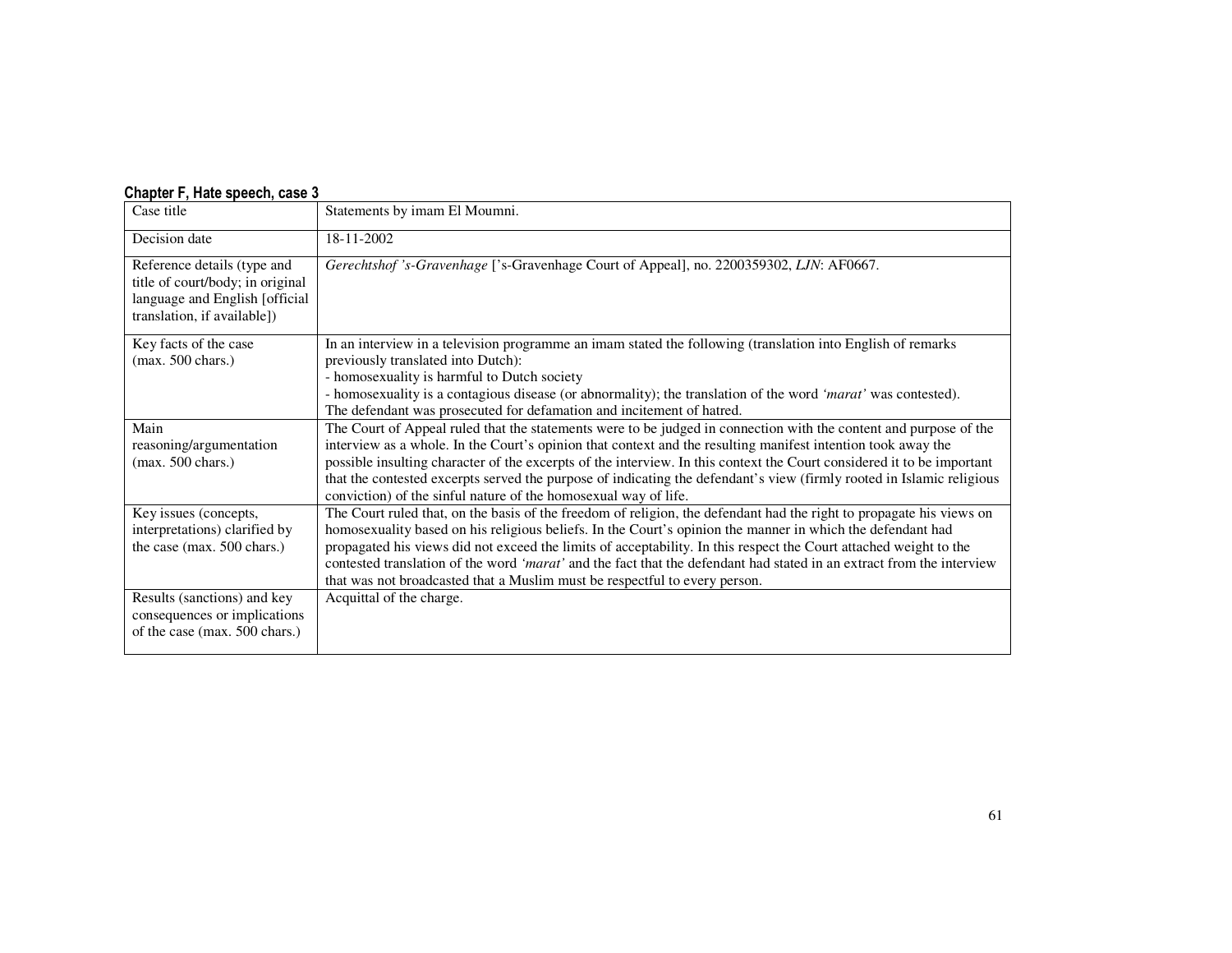#### Chapter F, Hate speech, case 4

| Case title                                                                                                                       | Homosexual compared with thief by member of parliament.                                                                                                                                                                                                                                                                                                                                                                                                                                                                                                                                |
|----------------------------------------------------------------------------------------------------------------------------------|----------------------------------------------------------------------------------------------------------------------------------------------------------------------------------------------------------------------------------------------------------------------------------------------------------------------------------------------------------------------------------------------------------------------------------------------------------------------------------------------------------------------------------------------------------------------------------------|
| Decision date                                                                                                                    | 09.01.2001                                                                                                                                                                                                                                                                                                                                                                                                                                                                                                                                                                             |
| Reference details (type and<br>title of court/body; in original<br>language and English [official<br>translation, if available]) | Hoge Raad [Supreme Court], no. 00945/99, LJN: AA9368.                                                                                                                                                                                                                                                                                                                                                                                                                                                                                                                                  |
| Key facts of the case<br>$(max. 500 \text{ chars.})$                                                                             | In a written interview in a magazine the defendant, a member of parliament for a Christian party, had posed the<br>rhetorical question: 'Why would a practising homosexual be classed above a thief?' ('Ja, waarom zou een<br>praktiserend homoseksueel beter zijn dan een dief??').<br>The Court of Appeal had acquitted the defendant. The Advocate-General appealed in cassation.                                                                                                                                                                                                   |
| Main<br>reasoning/argumentation<br>$(max. 500 \text{ chars.})$                                                                   | The Court of Appeal had ruled that the challenged passage in itself could be regarded as an insulting remark in the<br>meaning of Article 137c of the Penal Code. However, in the Court's opinion the context and the resulting intention<br>took away the insulting character of the passage, as the context showed that the defendant, on the basis of his<br>religious conviction, condemns homosexual practice as being sinful and in contravention of the biblical<br>commandments. In that context the challenged passage does not affect the dignity of practising homosexuals. |
| Key issues (concepts,<br>interpretations) clarified by<br>the case (max. 500 chars.)                                             | In the opinion of the Court of Appeal the challenged passage was merely used by way of illustration of the<br>religious conviction of the defendant, which takes away the insulting character of the remark. As the manner in<br>which the defendant propagated his views did not exceed the limits of acceptability, the defendant could<br>successfully rely on his right to freedom of religion and expression.<br>The Supreme Court ruled that the Court of Appeal had not made an incorrect interpretation of the law.                                                            |
| Results (sanctions) and key<br>consequences or implications<br>of the case (max. 500 chars.)                                     | The Supreme Court barred the prosecution in its appeal against the acquittal of the charge as ruled by the Court of<br>Appeal.                                                                                                                                                                                                                                                                                                                                                                                                                                                         |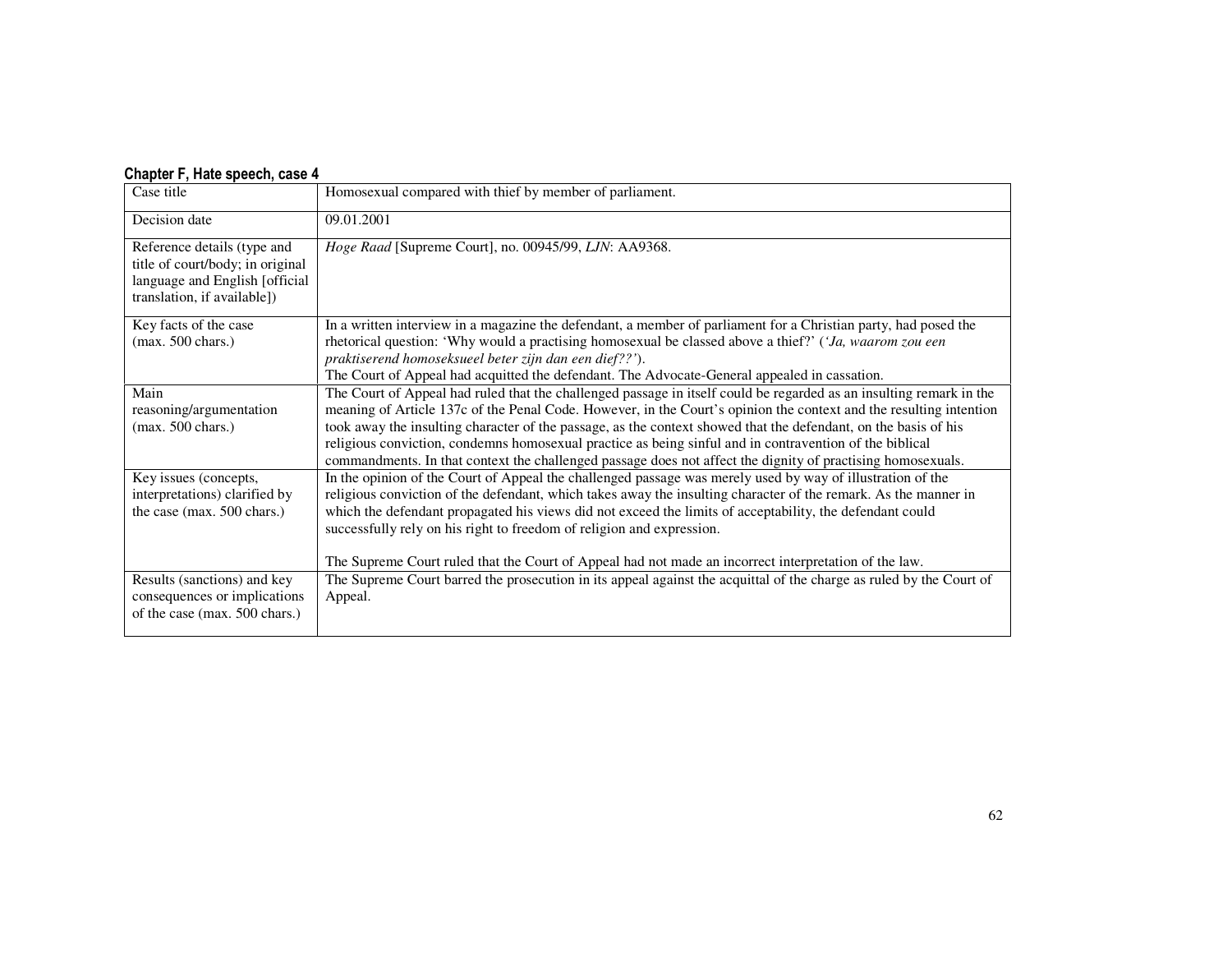### Chapter F, Hate crimes, case 1

| Case title                                                                                                                       | Assault and battery of gay people at a public 'gay cruising area'.                                                                                                                                                                                                                                                                                                                                                                                                                                                                                                                                                                                    |
|----------------------------------------------------------------------------------------------------------------------------------|-------------------------------------------------------------------------------------------------------------------------------------------------------------------------------------------------------------------------------------------------------------------------------------------------------------------------------------------------------------------------------------------------------------------------------------------------------------------------------------------------------------------------------------------------------------------------------------------------------------------------------------------------------|
| Decision date                                                                                                                    | 14.04.2006                                                                                                                                                                                                                                                                                                                                                                                                                                                                                                                                                                                                                                            |
| Reference details (type and<br>title of court/body; in original<br>language and English [official<br>translation, if available]) | Rechtbank Gravenhage [Gravenhage Regional Court], no. 09/926059-05, LJN: AX9566.                                                                                                                                                                                                                                                                                                                                                                                                                                                                                                                                                                      |
| Key facts of the case<br>$(max. 500 \text{ chars.})$                                                                             | The defendant was part of a group of young people hanging around a skate ramp in a park. When a man passed the<br>group, several members of the group called the man 'gay'. The defendant and another person threw beer bottles at<br>the man and some of the group, including the defendant, ran after the man. Subsequently, the defendant stabbed the<br>man in his back with a knife.                                                                                                                                                                                                                                                             |
| Main<br>reasoning/argumentation<br>$(max. 500 \text{ chars.})$                                                                   | In the Court's opinion it counted strongly against the defendant and his co-perpetrators that the unsuspecting victim<br>had to fear for his life and suffered severe pain and that the incident caused feelings of insecurity. Furthermore, a<br>great cause for concern for the Court was the fact that the simple assumption that an individual was gay was the<br>probable cause for the defendant and his co-perpetrators resorting to violence. Precisely because of the<br>discriminating character of that violence, the Court saw reason to express in the sentence that was imposed that this<br>and other such behaviour is not tolerated. |
| Key issues (concepts,<br>interpretations) clarified by<br>the case (max. 500 chars.)                                             |                                                                                                                                                                                                                                                                                                                                                                                                                                                                                                                                                                                                                                                       |
| Results (sanctions) and key<br>consequences or implications<br>of the case (max. 500 chars.)                                     | The defendant was convicted for complicity in attempted homicide and sentenced to one year in prison, of which<br>six months suspended, with an operational period of two years.                                                                                                                                                                                                                                                                                                                                                                                                                                                                      |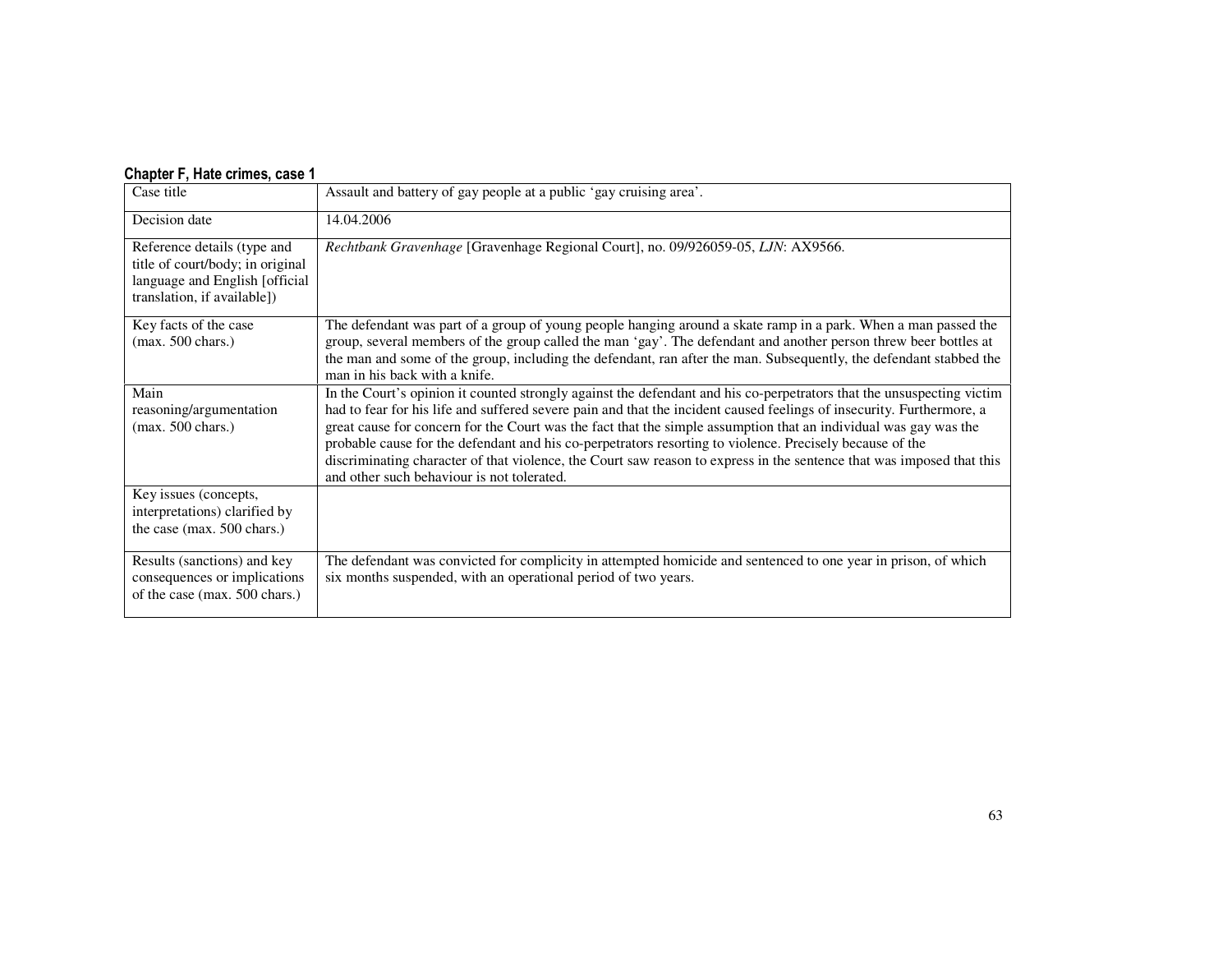### Chapter F, Hate crimes, case 2

| Case title                                                                                                                       | 'Flikker tikken' ['Poof slapping'] Brunsummerheide.                                                                                                                                                                                                                                                                                                                                                                                                                                                                                                                                                                                               |
|----------------------------------------------------------------------------------------------------------------------------------|---------------------------------------------------------------------------------------------------------------------------------------------------------------------------------------------------------------------------------------------------------------------------------------------------------------------------------------------------------------------------------------------------------------------------------------------------------------------------------------------------------------------------------------------------------------------------------------------------------------------------------------------------|
| Decision date                                                                                                                    | 08.05.2007                                                                                                                                                                                                                                                                                                                                                                                                                                                                                                                                                                                                                                        |
| Reference details (type and<br>title of court/body; in original<br>language and English [official<br>translation, if available]) | Rechtbank Maastricht [Maastricht Regional Court], no. 03/700602-, LJN: BA4620; Rechtbank Maastricht<br>[Maastricht Regional Court], no. 03/703577-06 LJN: BA4628; Rechtbank Maastricht [Maastricht Regional Court],<br>no. 03/703579-06, LJN: BA4623; Rechtbank Maastricht [Maastricht Regional Court], no. 03/703580-06,<br>LJN: BB0424 and Rechtbank Maastricht [Maastricht Regional Court], no. 03/700754-06, LJN: BB0326.                                                                                                                                                                                                                     |
| Key facts of the case<br>$(max. 500 \text{ chars.})$                                                                             | These five cases concern the prosecution and conviction of five people for a jointly committed offence. The group<br>conceived a plan to go 'flikker tikken'. This literally means 'poof slapping', in practice it meant the robbery of gay<br>people at a car park known to the public as a 'gay cruising area'.                                                                                                                                                                                                                                                                                                                                 |
| Main<br>reasoning/argumentation<br>$(max. 500 \text{ chars.})$                                                                   | With regard to the sentence to be imposed, the Court attached weight to the fact that, by endeavouring to rob gay<br>men at a remote, dark place, the defendants had shown themselves not to have even the slightest respect for a<br>vulnerable group of people in society.                                                                                                                                                                                                                                                                                                                                                                      |
| Key issues (concepts,<br>interpretations) clarified by<br>the case (max. 500 chars.)                                             |                                                                                                                                                                                                                                                                                                                                                                                                                                                                                                                                                                                                                                                   |
| Results (sanctions) and key<br>consequences or implications<br>of the case (max. 500 chars.)                                     | The five defendants were sentenced respectively to:<br>A) Two months' juvenile detention, with an operational period of two years, 180 hours' community service and a<br>20-hour training order;<br>B) Eighteen months' imprisonment of which six months suspended, with an operational period of two years;<br>C) Thirty months' imprisonment of which six months suspended, with an operational period of two years;<br>D) Eighteen months' imprisonment of which six months suspended, with an operational period of two years;<br>E) Twenty-four months' imprisonment of which six months suspended, with an operational period of two years. |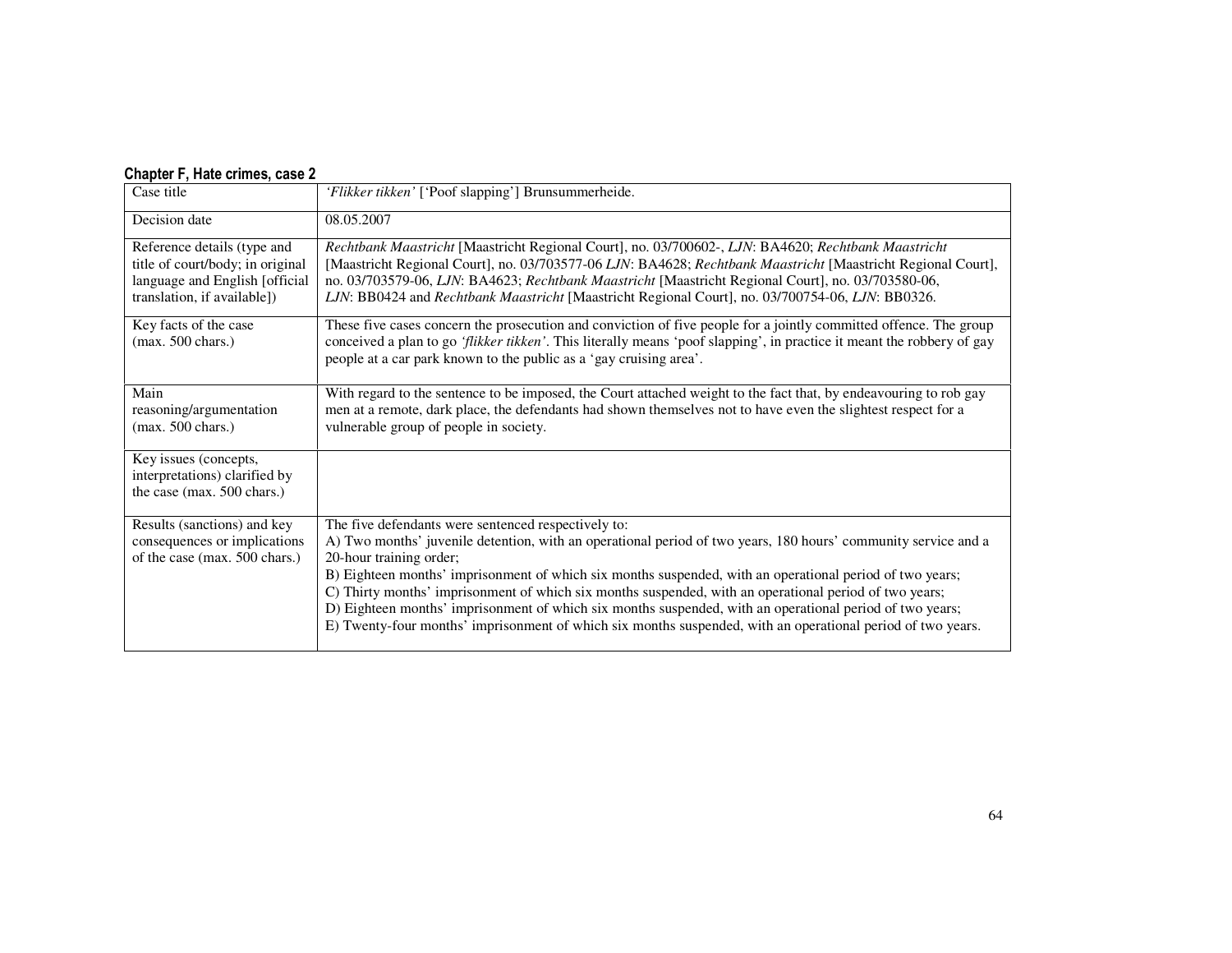### Chapter F, Hate crimes, case 3

| Case title                                                                                                                       | Discrimination on the grounds of homosexuality as motive for violence not proved.                                                                                                                                                                                                                                                                                                                                                                                                                                                                                                                                                             |
|----------------------------------------------------------------------------------------------------------------------------------|-----------------------------------------------------------------------------------------------------------------------------------------------------------------------------------------------------------------------------------------------------------------------------------------------------------------------------------------------------------------------------------------------------------------------------------------------------------------------------------------------------------------------------------------------------------------------------------------------------------------------------------------------|
| Decision date                                                                                                                    | 16.10.2007                                                                                                                                                                                                                                                                                                                                                                                                                                                                                                                                                                                                                                    |
| Reference details (type and<br>title of court/body; in original<br>language and English [official<br>translation, if available]) | Rechtbank Amsterdam [Amsterdam Regional Court], no. 13/420862-07, LJN: BB5743 and<br>Rechtbank Amsterdam [Amsterdam Regional Court], no. 13/420863-07, LJN: BB5734.                                                                                                                                                                                                                                                                                                                                                                                                                                                                           |
| Key facts of the case<br>$(max. 500 \text{ chars.})$                                                                             | These two cases concern the participation of two defendants in a violent offence. The Court found that both<br>defendants committed an act of violence in a public place, by punching the victim in the face.                                                                                                                                                                                                                                                                                                                                                                                                                                 |
| Main<br>reasoning/argumentation<br>$(max. 500 \text{ chars.})$                                                                   | In the Court's opinion the suggestion that the act of violence was the result of discrimination on the grounds of the<br>sexual orientation of the victim and his friends was not sufficiently confirmed by the facts. It was true that the<br>defendants used the words 'fag' and 'gay' and the Court considered it conceivable that these words were badly<br>received by the victim and his friends. However, according to the Court this did not alter the fact that it was<br>insufficiently proven that the defendants used the words with any other intention than they consistently declared to<br>have had for the use of the words. |
| Key issues (concepts,<br>interpretations) clarified by<br>the case (max. 500 chars.)                                             | Both defendants had stated that they did not use the words to insult the victim or his friends, but to express their<br>surprise at the fact that the victim was wearing a so-called 'dog-tag' although he was not a soldier. The defendants<br>considered this to be odd. Furthermore, the Court considered to be important the fact that there were no grounds to<br>question the statement of the defendants that they only had knowledge of the fact that the victim and his friends<br>were gay after the police had informed them following the incident.                                                                               |
| Results (sanctions) and key<br>consequences or implications<br>of the case (max. 500 chars.)                                     | The Court was of the opinion that there was no reason to differ from the punishment demanded by the public<br>prosecutor, partly due to the fact that the incident had no discriminatory background. The defendants were<br>sentenced to 45 days' imprisonment, respectively five months imprisonment and the payment of compensation of<br>an amount of $\epsilon$ 6,089.22.                                                                                                                                                                                                                                                                 |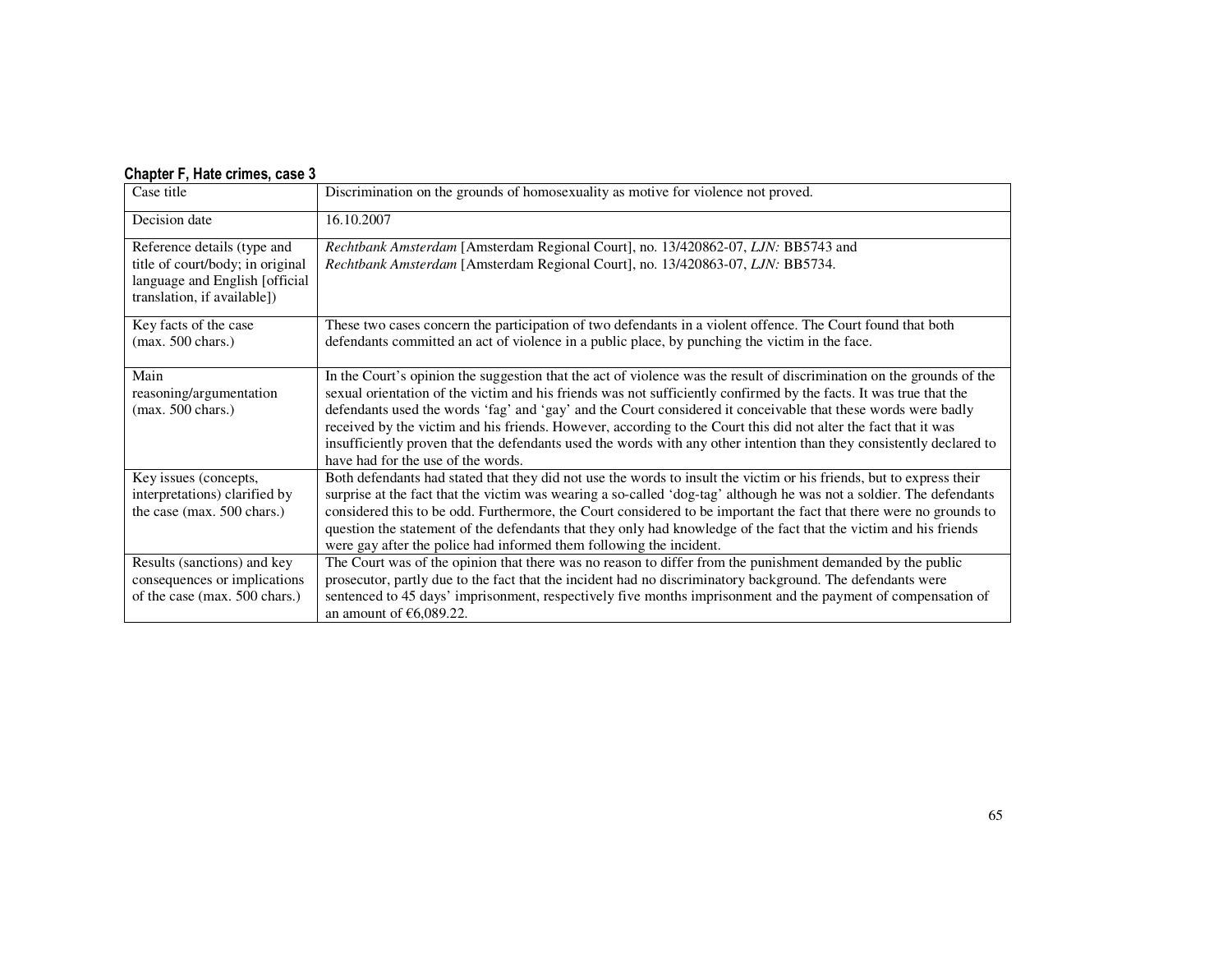|  |  | Chapter G, Applicability of legislation on transgender issues, case 1 |
|--|--|-----------------------------------------------------------------------|
|--|--|-----------------------------------------------------------------------|

| Case title                                                                                                                        | Redeployment after giving notice of change of sex.                                                                                                                                                                                                                                                                                  |
|-----------------------------------------------------------------------------------------------------------------------------------|-------------------------------------------------------------------------------------------------------------------------------------------------------------------------------------------------------------------------------------------------------------------------------------------------------------------------------------|
| Decision date                                                                                                                     | 17.02.1998                                                                                                                                                                                                                                                                                                                          |
| Reference details (type and<br>title of court/body; in original<br>language and English [official]<br>translation, if available]) | Commissie Gelijke Behandeling [Equal Treatment Commission], Oordeel [opinion] 1998-12.                                                                                                                                                                                                                                              |
| Key facts of the case<br>$(max. 500 \text{ chars.})$                                                                              | The applicant was employed by the respondent as an information desk assistant. In 1981 she changed sex. In 1994<br>she made this known to her work, leading to problems with some colleagues as a consequence. Subsequently, the<br>respondent started a work reassignment procedure for the applicant.                             |
| Main<br>reasoning/argumentation<br>$(max. 500 \text{ chars.})$                                                                    | The ETC considered that, as the applicant's change of sex played a part in the decision to redeploy the applicant,<br>the respondent was responsible for the continuation of the discriminating behaviour of colleagues towards the<br>applicant. By doing so, the respondent discriminated against the applicant on grounds of sex |
| Key issues (concepts,<br>interpretations) clarified by<br>the case (max. 500 chars.)                                              |                                                                                                                                                                                                                                                                                                                                     |
| Results (sanctions) and key<br>consequences or implications<br>of the case (max. 500 chars.)                                      | Held: breach                                                                                                                                                                                                                                                                                                                        |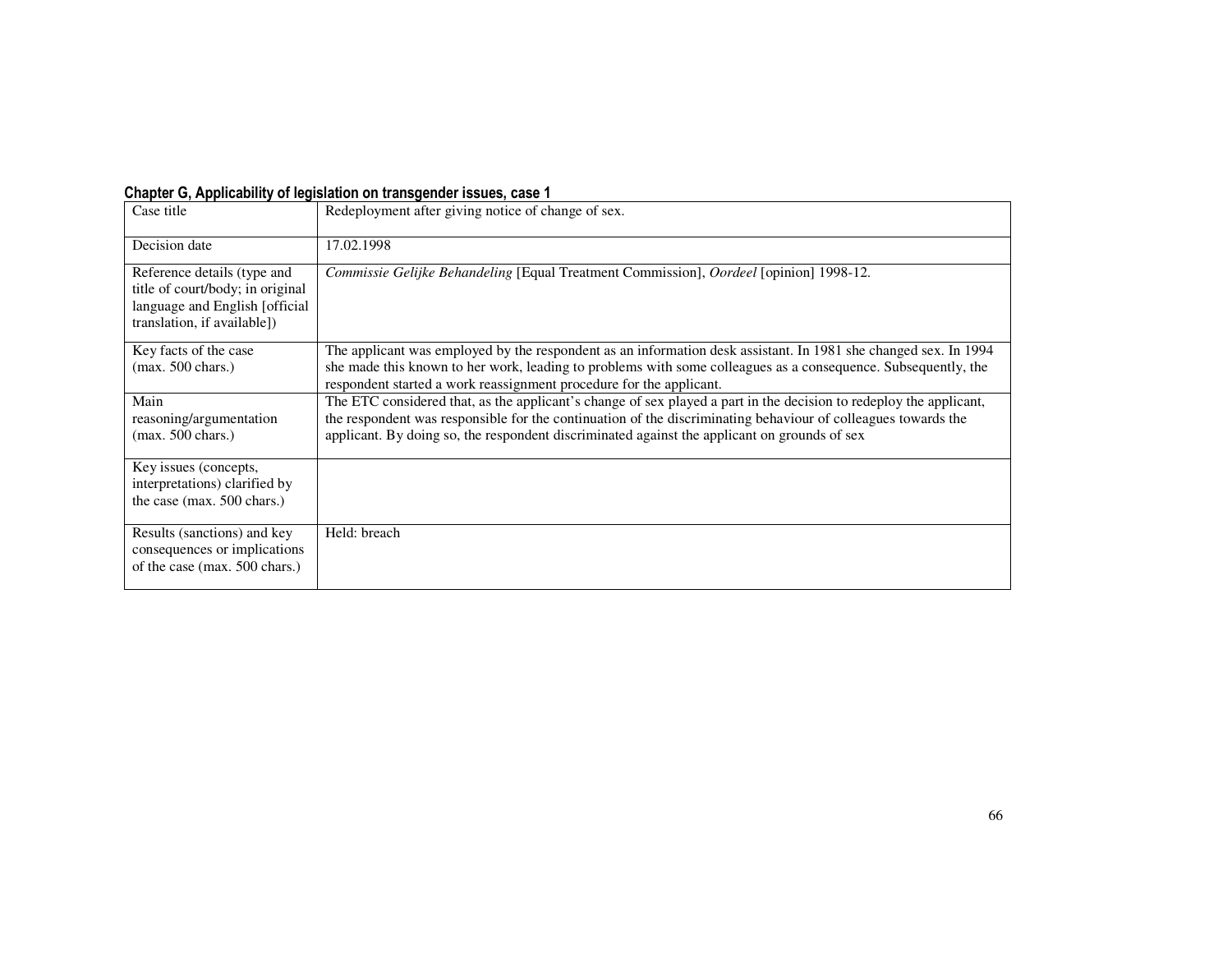| Case title                                                                                                                       | Suspension of transsexual; not discrimination.                                                                                                                                                                                                                                                                                                                                                                                                                                                                                                                                                              |
|----------------------------------------------------------------------------------------------------------------------------------|-------------------------------------------------------------------------------------------------------------------------------------------------------------------------------------------------------------------------------------------------------------------------------------------------------------------------------------------------------------------------------------------------------------------------------------------------------------------------------------------------------------------------------------------------------------------------------------------------------------|
| Decision date                                                                                                                    | 17.11.2003                                                                                                                                                                                                                                                                                                                                                                                                                                                                                                                                                                                                  |
| Reference details (type and<br>title of court/body; in original<br>language and English [official<br>translation, if available]) | Commissie Gelijke Behandeling [Equal Treatment Commission], Oordeel [opinion] 2003-139.                                                                                                                                                                                                                                                                                                                                                                                                                                                                                                                     |
| Key facts of the case<br>$(max. 500 \text{ chars.})$                                                                             | The applicant was employed by the respondent. It was not contested that the applicant functioned properly for<br>years, until the moment she presented herself as a woman. However, at a certain point the applicant was less<br>productive due to a hormone treatment. It was also not contested that the specifically female presentation of the<br>applicant played part in her suspension. The respondent went to great lengths to adjust the applicant's working<br>environment to the transformation process.                                                                                         |
| Main<br>reasoning/argumentation<br>$(max. 500 \text{ chars.})$                                                                   | In the ETC's opinion, on the basis of the facts there were good reasons to suspect discrimination against the<br>applicant by the respondent. However, with regard to the low level of productivity by the applicant, the respondent<br>made a plausible case that this would not be accepted from any employee, because of the resulting negative<br>influence on the team. Furthermore, with regard to the fact that the applicant stressed her femininity, the respondent<br>had shown that the applicant held a representative post for which this would not have been acceptable from any<br>employee. |
| Key issues (concepts,<br>interpretations) clarified by<br>the case (max. 500 chars.)                                             |                                                                                                                                                                                                                                                                                                                                                                                                                                                                                                                                                                                                             |
| Results (sanctions) and key<br>consequences or implications<br>of the case (max. 500 chars.)                                     | The ETC concluded that the respondent refuted the suspicion of discrimination and did not discriminate against the<br>applicant on the grounds of sex. Held: no breach.                                                                                                                                                                                                                                                                                                                                                                                                                                     |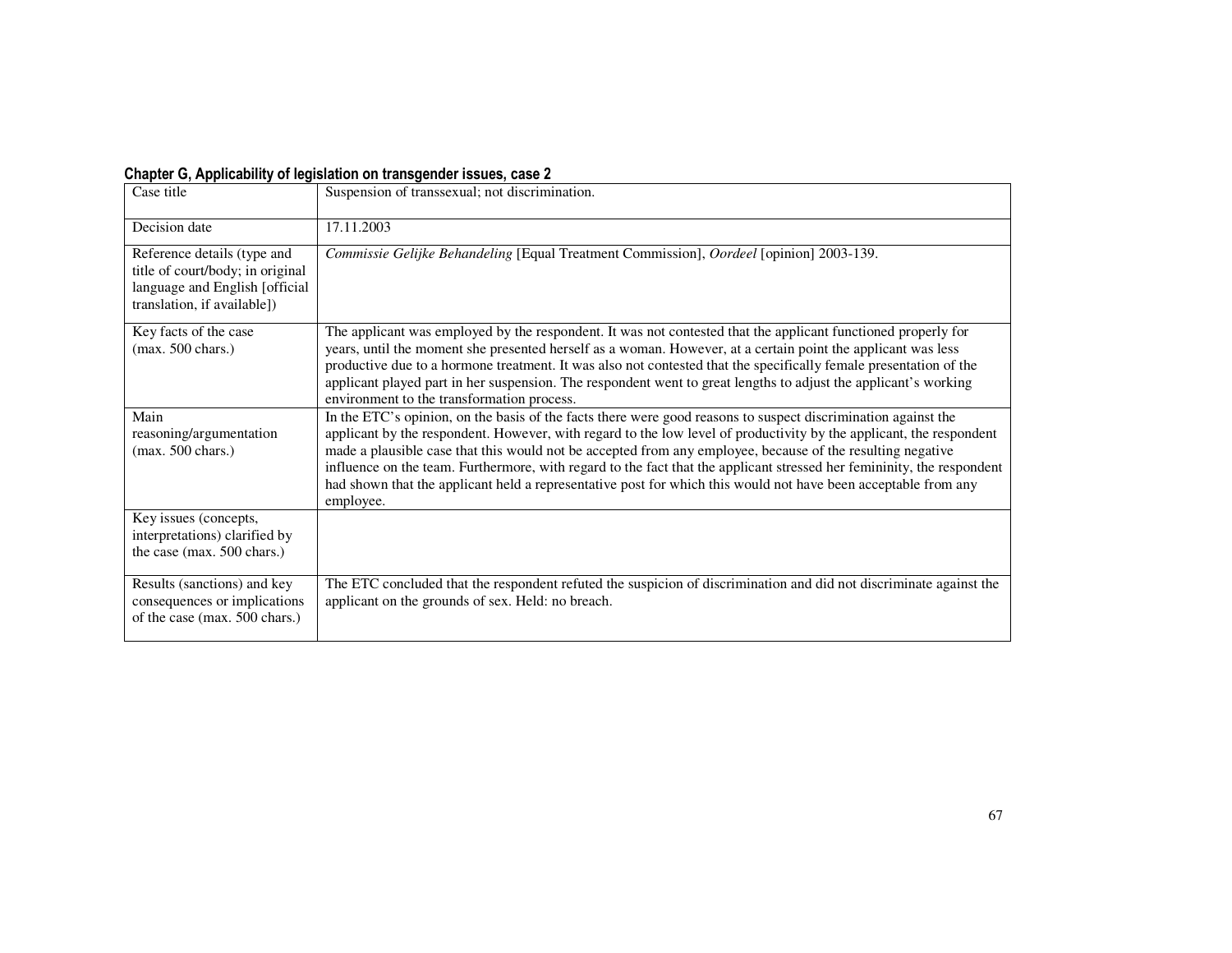| Case title                                                                                                                        | Request for asylum by Romanian transsexual.                                                                                                                                                                                                                                                                                                                                                                                                                                                                                     |
|-----------------------------------------------------------------------------------------------------------------------------------|---------------------------------------------------------------------------------------------------------------------------------------------------------------------------------------------------------------------------------------------------------------------------------------------------------------------------------------------------------------------------------------------------------------------------------------------------------------------------------------------------------------------------------|
|                                                                                                                                   |                                                                                                                                                                                                                                                                                                                                                                                                                                                                                                                                 |
| Decision date                                                                                                                     | 22.01.2004                                                                                                                                                                                                                                                                                                                                                                                                                                                                                                                      |
| Reference details (type and<br>title of court/body; in original<br>language and English [official]<br>translation, if available]) | Rechtbank 's-Gravenhage ['s-Gravenhage Regional Court], location Amsterdam, AWB 02/94109, LJN: AO3931.                                                                                                                                                                                                                                                                                                                                                                                                                          |
| Key facts of the case<br>$(max. 500 \text{ chars.})$                                                                              | The applicant was a Romanian national seeking asylum in the Netherlands in 2002. The Court considered that the<br>account of the reasons for the applicant's request for asylum provided a basis for the conclusion that the applicant<br>had suffered several serious incidents on a systematic basis, even caused by police officers. In the Court's opinion<br>this led to the conclusion that the applicant was the victim of a great number of discriminating acts that were<br>related to the applicant's transsexuality. |
| Main<br>reasoning/argumentation<br>$(max. 500 \text{ chars.})$                                                                    | Given the incidents the applicant had suffered, the Court ruled that it was not possible to uphold the respondent's<br>conclusion that, as no information about the position of transsexuals in Romania was available, one could assume<br>that this group did not suffer. The Court was of the opinion that, since the credibility of the applicant's statements<br>was not contested, it could not simply be demanded of a person in a marginalised position to call upon the (higher)<br>authorities for protection.         |
| Key issues (concepts,<br>interpretations) clarified by<br>the case (max. 500 chars.)                                              |                                                                                                                                                                                                                                                                                                                                                                                                                                                                                                                                 |
| Results (sanctions) and key<br>consequences or implications<br>of the case (max. 500 chars.)                                      | The appeal was allowed. The Court nullified the respondent's decision and ruled that the respondent should make a<br>new order in respect of the appellant's application for asylum, with due observance of the present judgment.                                                                                                                                                                                                                                                                                               |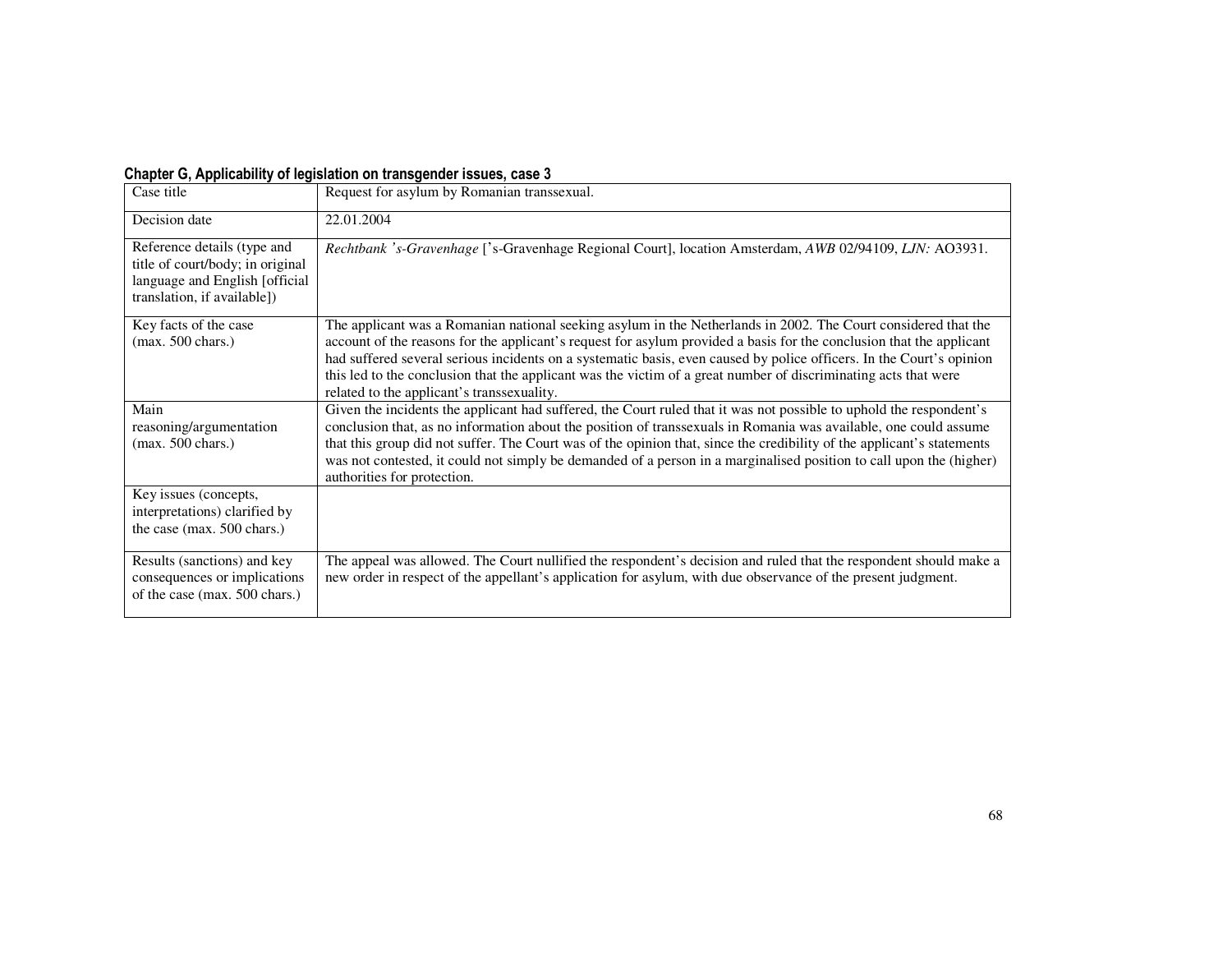| Case title                                                                                                                        | Termination of employment after notice given of gender reassignment surgery.                                                                                                                                                                                                                                                                                                                                                                      |
|-----------------------------------------------------------------------------------------------------------------------------------|---------------------------------------------------------------------------------------------------------------------------------------------------------------------------------------------------------------------------------------------------------------------------------------------------------------------------------------------------------------------------------------------------------------------------------------------------|
| Decision date                                                                                                                     | 09.03.2006                                                                                                                                                                                                                                                                                                                                                                                                                                        |
| Reference details (type and<br>title of court/body; in original<br>language and English [official]<br>translation, if available]) | Commissie Gelijke Behandeling [Equal Treatment Commission], Oordeel [opinion] 2006-33.                                                                                                                                                                                                                                                                                                                                                            |
| Key facts of the case<br>$(max. 500 \text{ chars.})$                                                                              | The applicant changed sex in 2004. She complained that since she had announced her gender reassignment surgery,<br>she was no longer treated respectfully by her employer, the respondent. The respondent stated that the applicant did<br>not perform in accordance with the set requirements which gave cause to the termination of the employment.<br>According to the respondent, this had nothing to do with the applicant's transsexuality. |
| Main<br>reasoning/argumentation<br>$(max. 500 \text{ chars.})$                                                                    | During the 4.5 years of employment, the parties held one performance interview with a positive outcome for<br>applicant. Furthermore, several meetings with an unclear status took place, in which transsexuality came up for<br>discussion. In addition, when requesting the competent district court to set aside the employment contract, the<br>respondent referred to the transsexuality and the appearance of the applicant.                |
| Key issues (concepts,<br>interpretations) clarified by<br>the case (max. 500 chars.)                                              |                                                                                                                                                                                                                                                                                                                                                                                                                                                   |
| Results (sanctions) and key<br>consequences or implications<br>of the case (max. 500 chars.)                                      | The ETC concluded that the respondent discriminated against the applicant and that the applicant's transsexuality<br>inevitably played a part in the decision to terminate the employment contract. Held: breach.                                                                                                                                                                                                                                 |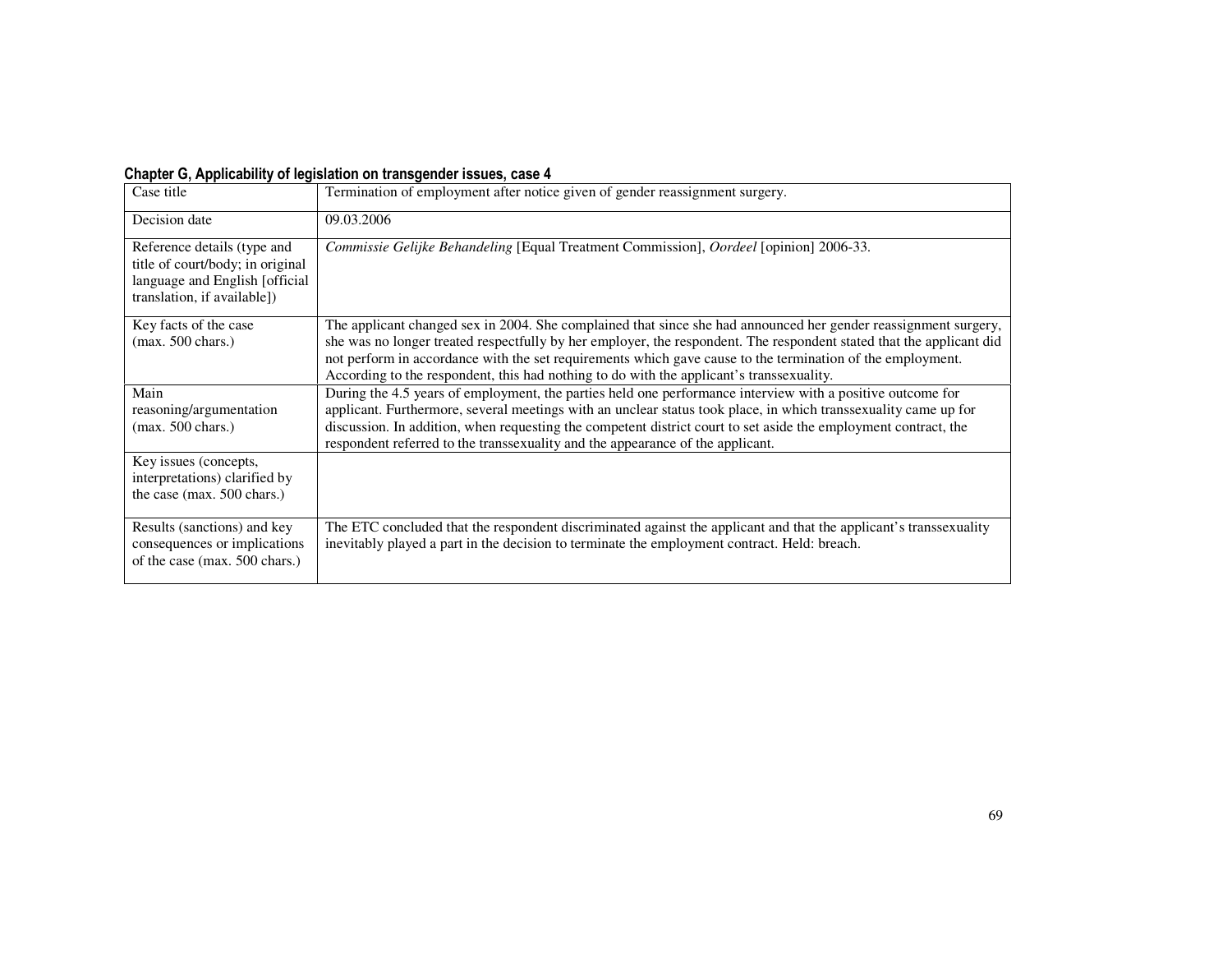| Case title                                                                                                                       | Hotel cancels reservation of a room where a party for transvestites was to take place.                                                                                                                                                                                                                                                                                   |
|----------------------------------------------------------------------------------------------------------------------------------|--------------------------------------------------------------------------------------------------------------------------------------------------------------------------------------------------------------------------------------------------------------------------------------------------------------------------------------------------------------------------|
| Decision date                                                                                                                    | 15.11.2007                                                                                                                                                                                                                                                                                                                                                               |
| Reference details (type and<br>title of court/body; in original<br>language and English [official<br>translation, if available]) | Commissie Gelijke Behandeling [Equal Treatment Commission], Oordeel [opinion] 2007-201.                                                                                                                                                                                                                                                                                  |
| Key facts of the case<br>$(max. 500 \text{ chars.})$                                                                             | The applicant (Stichting Meldpunt Discriminatie Amsterdam [Amsterdam Anti-discrimination Bureau]) filed a<br>complaint against a hotel. According to the applicant, the hotel cancelled the reservation of a room after it was<br>discovered that the room would be used for a party for transvestites.                                                                  |
| Main<br>reasoning/argumentation<br>$(max. 500 \text{ chars.})$                                                                   | In the ETC's opinion discrimination on the grounds of sex includes discrimination on the grounds of transvestism.<br>Given the fact that the respondent could not refute the suspicion of discrimination to which the facts gave cause,<br>the ETC concluded that the respondent had discriminated on the grounds of sex when cancelling the reservation of<br>the room. |
| Key issues (concepts,<br>interpretations) clarified by<br>the case (max. 500 chars.)                                             |                                                                                                                                                                                                                                                                                                                                                                          |
| Results (sanctions) and key<br>consequences or implications<br>of the case (max. 500 chars.)                                     | Held: breach.                                                                                                                                                                                                                                                                                                                                                            |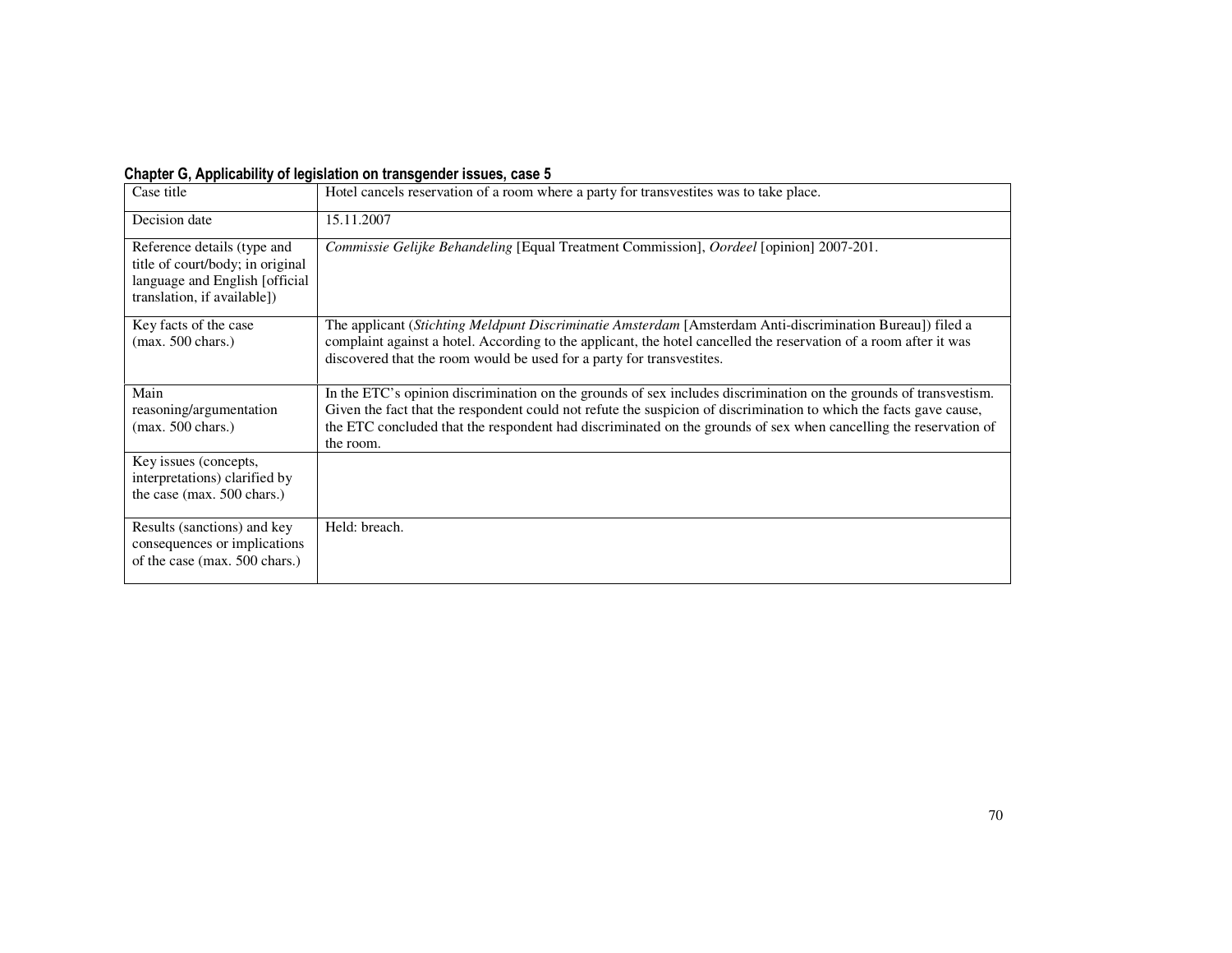#### Chapter G, Name change and/or sex change of transgender people, relevant case law, case 1

| Case title                                                                                                                       | Request for crossing out sex in birth certificate rejected.                                                                                                                                                                                                                                                                                                                                                                                                                                                                                                                                                                     |
|----------------------------------------------------------------------------------------------------------------------------------|---------------------------------------------------------------------------------------------------------------------------------------------------------------------------------------------------------------------------------------------------------------------------------------------------------------------------------------------------------------------------------------------------------------------------------------------------------------------------------------------------------------------------------------------------------------------------------------------------------------------------------|
| Decision date                                                                                                                    | 30.03.2007                                                                                                                                                                                                                                                                                                                                                                                                                                                                                                                                                                                                                      |
| Reference details (type and<br>title of court/body; in original<br>language and English [official<br>translation, if available]) | <i>Hoge Raad</i> [Supreme Court], <i>LJN</i> : AZ5686.                                                                                                                                                                                                                                                                                                                                                                                                                                                                                                                                                                          |
| Key facts of the case<br>$(max. 500 \text{ chars.})$                                                                             | The appellant felt inter- or asexual, neither male nor female, and requested that his sex be crossed out in his birth<br>certificate. For his the claim appellant relied upon Article 1:24 of the Civil Code which provides for the possibility<br>of supplementing incompleteness or correcting an error in a person's birth certificate.                                                                                                                                                                                                                                                                                      |
| Main<br>reasoning/argumentation<br>$(max. 500 \text{ chars.})$                                                                   | The Supreme Court dismissed the appellant's claim, ruling that it comes within the <i>margin of appreciation</i> of<br>national states under Article 8 of the ECHR to rule that a person's sex in his/her birth certificate is either male or<br>female, but not gender-neutral. According to the court, the general interest outweighed the individual interest in this<br>respect. Furthermore, the Court remarked that it was true that intersexuality was receiving increasing public<br>attention. However, in the Court's opinion, no trend towards legal recognition of a neutral gender identity could be<br>discerned. |
| Key issues (concepts,<br>interpretations) clarified by<br>the case (max. 500 chars.)                                             |                                                                                                                                                                                                                                                                                                                                                                                                                                                                                                                                                                                                                                 |
| Results (sanctions) and key<br>consequences or implications<br>of the case (max. 500 chars.)                                     | The Court dismissed the appellant's appeal.                                                                                                                                                                                                                                                                                                                                                                                                                                                                                                                                                                                     |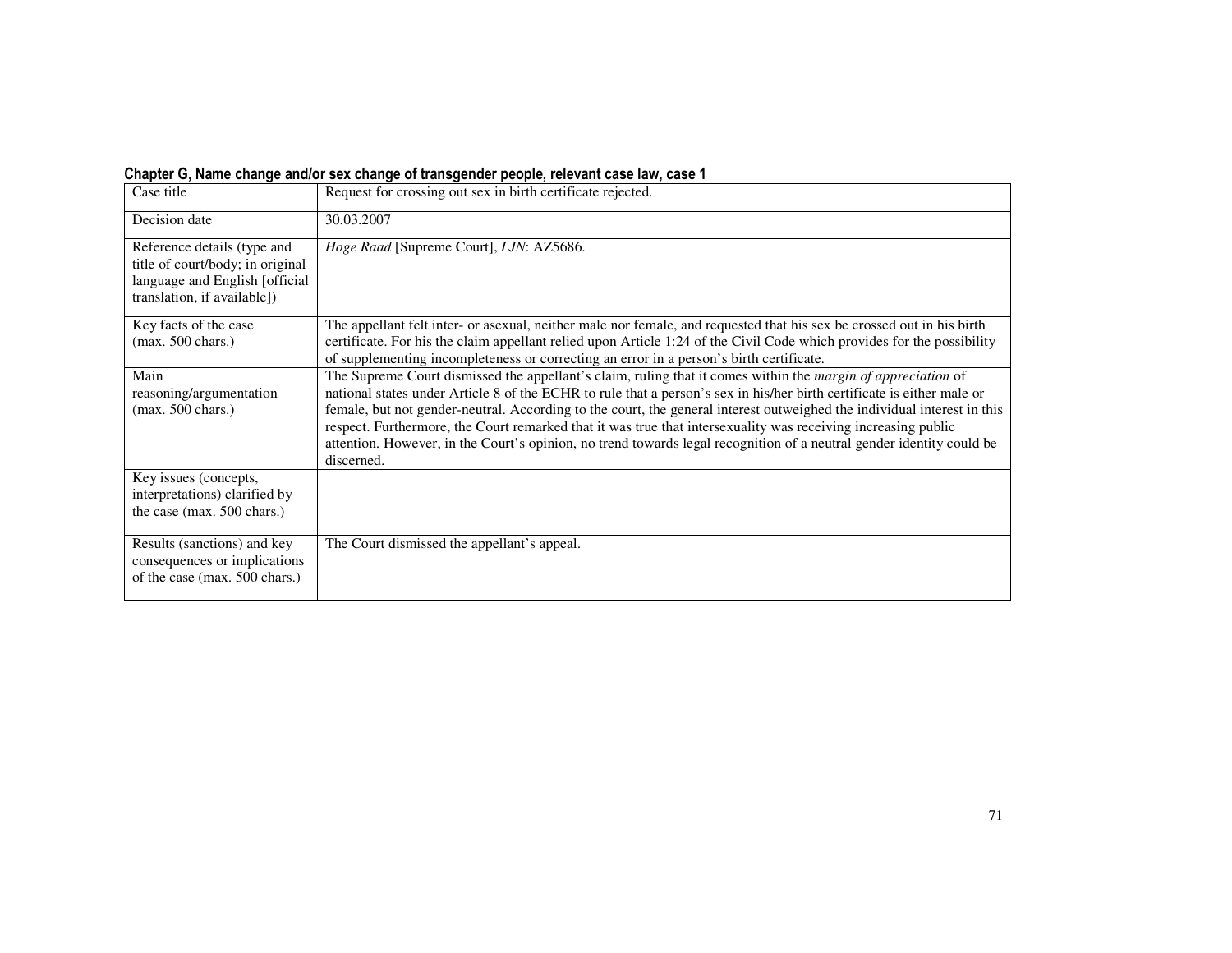#### Chapter G, Name change and/or sex change of transgender people, relevant case law, case 2

| Case title                                                                                                                        | Change of sex not sufficiently completed.                                                                                                                                                                                                                                                                                                                                       |
|-----------------------------------------------------------------------------------------------------------------------------------|---------------------------------------------------------------------------------------------------------------------------------------------------------------------------------------------------------------------------------------------------------------------------------------------------------------------------------------------------------------------------------|
| Decision date                                                                                                                     | 22.05.2005                                                                                                                                                                                                                                                                                                                                                                      |
| Reference details (type and<br>title of court/body; in original<br>language and English [official]<br>translation, if available]) | Gerechtshof 's-Hertogenbosch ['s-Hertogenbosch Court of Appeal], LJN: BA5428                                                                                                                                                                                                                                                                                                    |
| Key facts of the case<br>$(max. 500 \text{ chars.})$                                                                              | The appellant requested that his sex be changed in his birth certificate and subsequently that his name be changed.<br>The Regional Court had dismissed his claim.                                                                                                                                                                                                              |
| Main<br>reasoning/argumentation<br>$(max. 500 \text{ chars.})$                                                                    | The Court ruled that the physical change of sex of the applicant was not yet sufficiently completed for a change of<br>sex in his birth certificate to be granted within the meaning of Article 1:28 of the Civil Code. The court based its<br>decision upon the finding that hormonal treatments had only started in September 2006 and surgery was yet to take<br>place.      |
| Key issues (concepts,<br>interpretations) clarified by<br>the case (max. 500 chars.)                                              | Although the appellant presented himself as a woman in daily practice and bore a female forename, the Court ruled<br>that his request for the change of name was rejected, as his sex in the birth certificate remained male. The Court<br>considered the requested female names undesirable and also inappropriate within the meaning of Article 1:4 (2) of<br>the Civil Code. |
| Results (sanctions) and key<br>consequences or implications<br>of the case (max. 500 chars.)                                      | The Court rejected the appeal and upheld the judgment of the Regional Court.                                                                                                                                                                                                                                                                                                    |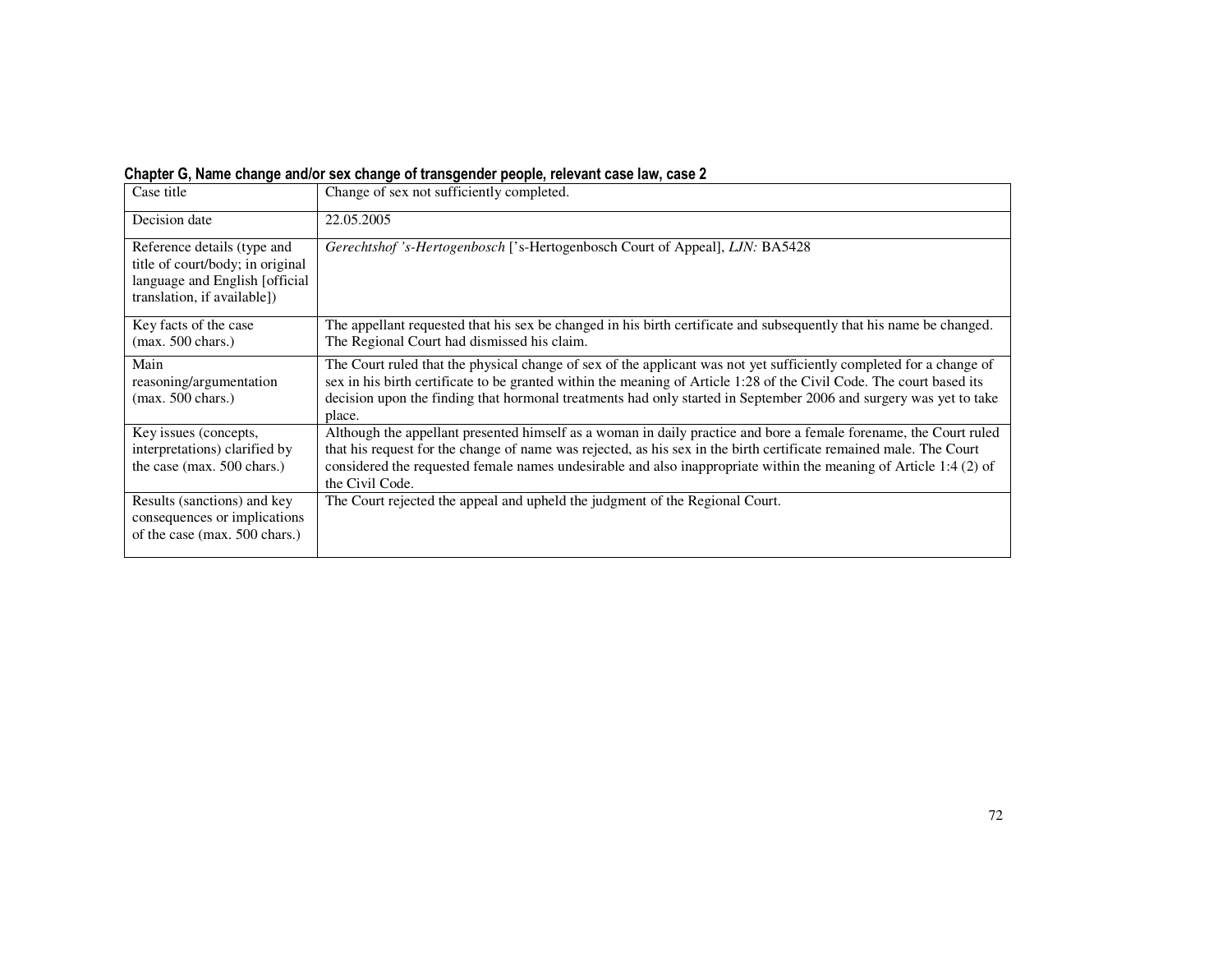# Chapter G, Name change and/or sex change of transgender people, relevant case law, case 3

| Case title                                                                                                                        | Change of sex and names of Luxembourg national.                                                                                                                                                                                                                                                                                                                                                                                                                                                                                                       |
|-----------------------------------------------------------------------------------------------------------------------------------|-------------------------------------------------------------------------------------------------------------------------------------------------------------------------------------------------------------------------------------------------------------------------------------------------------------------------------------------------------------------------------------------------------------------------------------------------------------------------------------------------------------------------------------------------------|
| Decision date                                                                                                                     | 14 October 2002                                                                                                                                                                                                                                                                                                                                                                                                                                                                                                                                       |
| Reference details (type and<br>title of court/body; in original<br>language and English [official]<br>translation, if available]) | Rechtbank Den Haag [Den Haag Regional Court], LJN: AF4586 and R. A. Lawson, 'In de schaduw van Goodwin',<br>in: <i>NJCM-Bulletin</i> 2003, pp. 313-317                                                                                                                                                                                                                                                                                                                                                                                                |
| Key facts of the case<br>$(max. 500 \text{ chars.})$                                                                              | The applicant was a Luxembourg national who had resided in the Netherlands since 1990 where he changed sex. In<br>2001 the applicant appealed to the Regional Court of The Hague for a change of sex and names.                                                                                                                                                                                                                                                                                                                                       |
| Main<br>reasoning/argumentation<br>$(max. 500 \text{ chars.})$                                                                    | The Court granted the request for change of sex under Dutch law. The change of names was problematic due to the<br>fact that the applicant did not have Dutch nationality. However, the court ruled that a change of sex is a change of<br>status within the meaning of Article 1 of the Convention on the recording of surnames and forenames in civil status<br>registers (Istanbul 1958) of the Commission Internationale de l'Etat Civil (CIEC) [International Commission on<br>Civil Status (ICCS)] and ordered the change of applicant's names. |
| Key issues (concepts,<br>interpretations) clarified by<br>the case (max. 500 chars.)                                              |                                                                                                                                                                                                                                                                                                                                                                                                                                                                                                                                                       |
| Results (sanctions) and key<br>consequences or implications<br>of the case (max. 500 chars.)                                      | The Court ordered the change of applicant's sex and names.                                                                                                                                                                                                                                                                                                                                                                                                                                                                                            |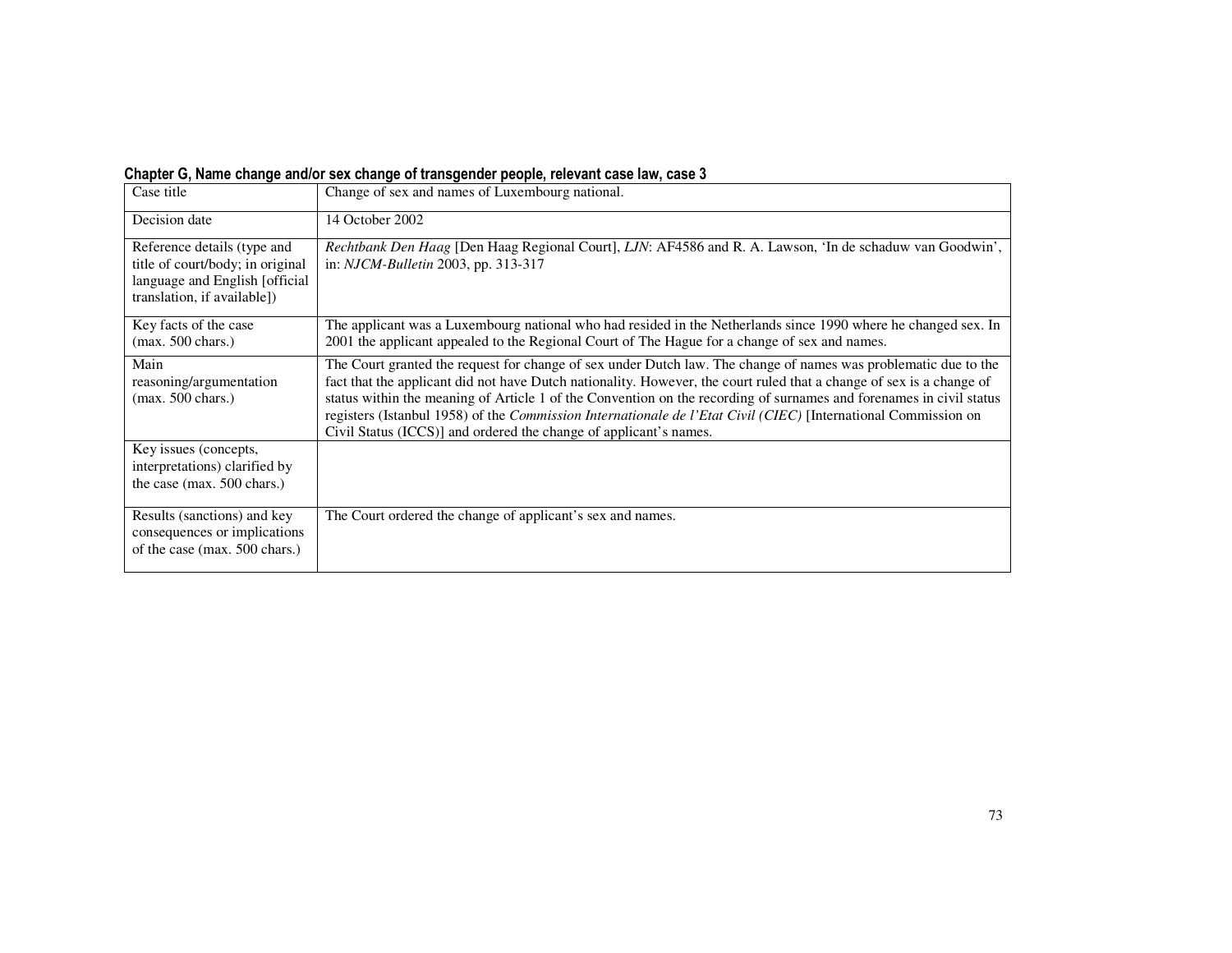Chapter I, Case law relevant to the impact of good practices on homophobia and/or discrimination on the grounds of sexual orientation, case 1

No relevant case law available.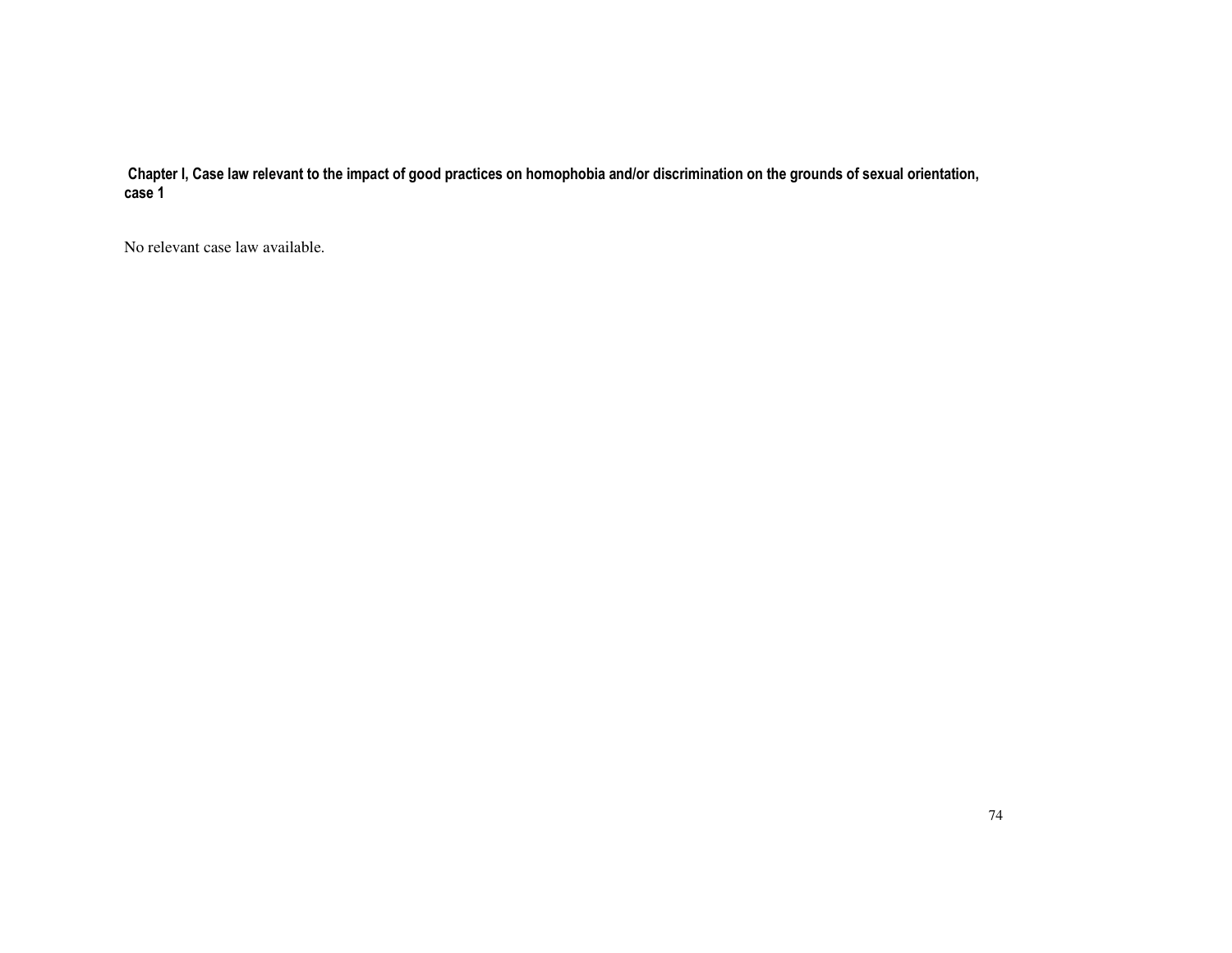# Annex 2 – Statistics

## Chapter A, Implementation of Employment Directive 2000/78/EC in relation to sexual orientation

| <b>Equal Treatment Commission</b>                                       | 2000           | 2001           | 2002           | 2003           | 2004           | 2005             | 2006                    | 2007           |
|-------------------------------------------------------------------------|----------------|----------------|----------------|----------------|----------------|------------------|-------------------------|----------------|
| Total complaints of discrimination on the grounds of sexual orientation | 5              | 4              | 6              | 6              | 5              | 3                | 10                      | 6              |
| employment                                                              | $\overline{2}$ | $\overline{c}$ | 1              | $\overline{2}$ | $\mathbf{1}$   | $\boldsymbol{0}$ | $\overline{7}$          | $\overline{2}$ |
| education                                                               | $\theta$       | $\theta$       | $\theta$       | $\overline{2}$ | $\Omega$       | $\overline{0}$   | $\Omega$                | $\mathbf{0}$   |
| housing                                                                 | $\theta$       | $\overline{0}$ | $\theta$       | $\overline{0}$ | $\mathbf{0}$   | $\mathbf{0}$     | $\mathbf{0}$            | $\overline{0}$ |
| goods and services                                                      | 3              | $\overline{c}$ | 5              | $\mathfrak{2}$ | $\overline{4}$ | 3                | 3                       | $\overline{4}$ |
| Total finding of discrimination confirmed                               | $\overline{2}$ | $\mathbf{0}$   | $\overline{2}$ | $\overline{2}$ | 3              | 3                | $\overline{\mathbf{4}}$ | $\mathbf{3}$   |
| employment                                                              | $\theta$       | $\theta$       | $\theta$       | $\mathbf{1}$   | $\mathbf{1}$   | $\overline{0}$   | $\overline{4}$          | 2              |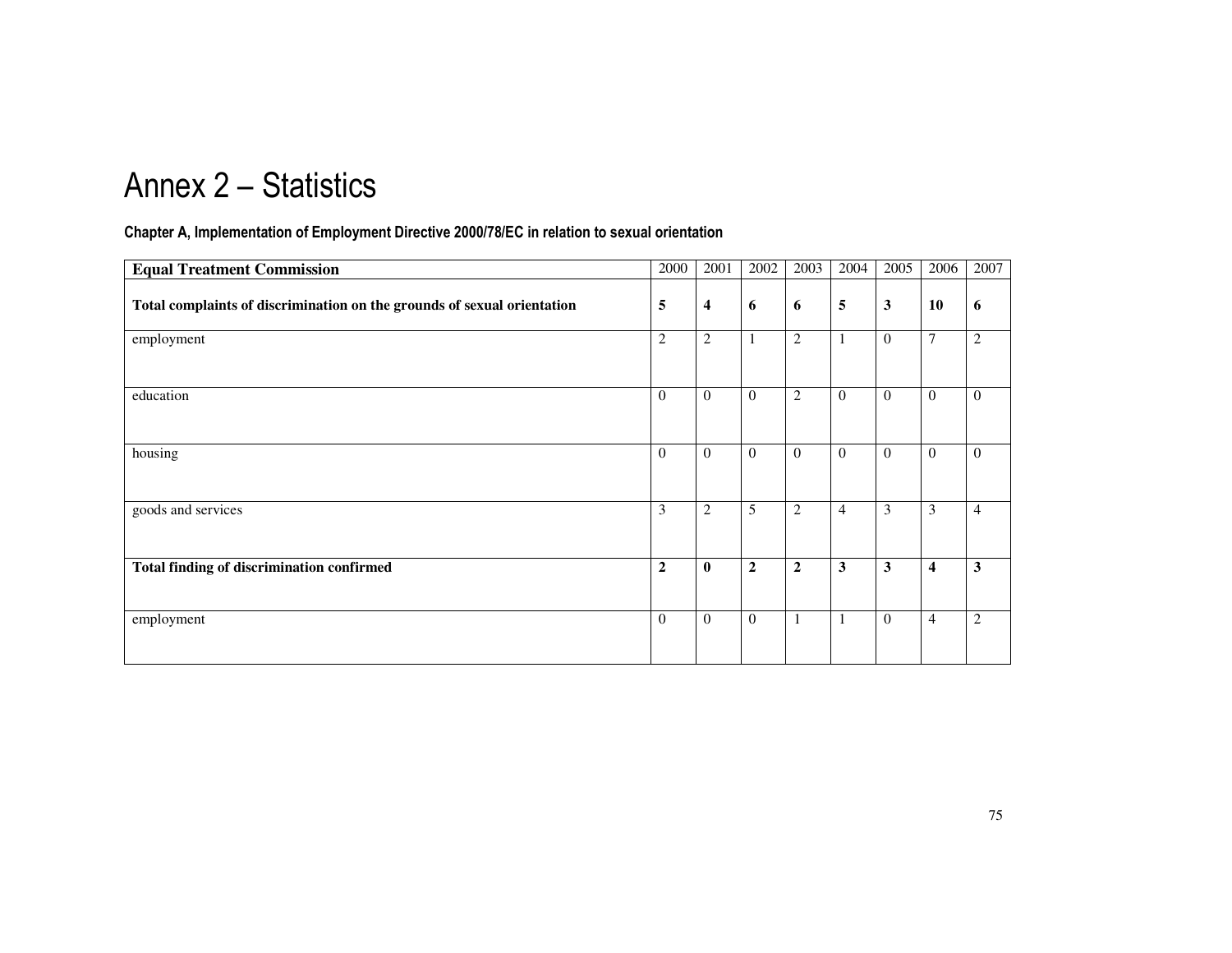| education                                                                                                                                                                                                                             | $\theta$                 | $\Omega$                 | $\Omega$                 | 0                        | $\Omega$                 | $\Omega$                 | $\Omega$                 | $\Omega$     |
|---------------------------------------------------------------------------------------------------------------------------------------------------------------------------------------------------------------------------------------|--------------------------|--------------------------|--------------------------|--------------------------|--------------------------|--------------------------|--------------------------|--------------|
| housing                                                                                                                                                                                                                               | $\Omega$                 | $\Omega$                 | $\Omega$                 | $\Omega$                 | $\Omega$                 | $\Omega$                 | $\Omega$                 | $\Omega$     |
|                                                                                                                                                                                                                                       |                          |                          |                          |                          |                          |                          |                          |              |
| goods and services                                                                                                                                                                                                                    | $\overline{2}$           | $\Omega$                 | $\overline{2}$           |                          | $\overline{2}$           | 3                        | $\Omega$                 |              |
| National number of sanctions/compensation payments issued<br>(Compliance measures taken by defendant, known by the Equal Treatment<br>$Commission)$ <sup>123</sup>                                                                    | $\mathbf{1}$             | 1                        | 1                        |                          | $\mathbf{0}$             | $\mathbf{1}$             | 3                        | 3            |
| National range of sanctions/compensation payments (by courts, tribunals, equality<br>bodies etc.): if possible disaggregated according to social areas of discrimination<br>(employment, education, housing, goods and services etc.) | $\overline{\phantom{a}}$ | $\overline{\phantom{a}}$ | $\overline{\phantom{a}}$ | $\overline{\phantom{a}}$ | $\overline{\phantom{a}}$ | $\overline{\phantom{a}}$ | $\overline{\phantom{a}}$ |              |
| <b>Courts</b>                                                                                                                                                                                                                         |                          |                          |                          |                          |                          |                          |                          |              |
| Total complaints of discrimination on the grounds of sexual orientation                                                                                                                                                               | $\mathbf{0}$             | $\bf{0}$                 | 1                        | $\mathbf{0}$             | $\mathbf{0}$             | $\mathbf{0}$             | $\mathbf{1}$             | $\mathbf{0}$ |
| goods and services                                                                                                                                                                                                                    | $\Omega$                 | $\Omega$                 |                          | $\Omega$                 | $\Omega$                 | $\Omega$                 | 1                        | $\Omega$     |
| <b>Total finding of discrimination confirmed</b>                                                                                                                                                                                      | $\mathbf{0}$             | $\mathbf{0}$             | $\mathbf{0}$             | $\mathbf{0}$             | $\mathbf{0}$             | $\mathbf{0}$             | $\mathbf{0}$             | $\mathbf{0}$ |

<sup>&</sup>lt;sup>123</sup> This information is obtained from the ETC. The ETC explicitly remarked that this is not an exhaustive overview.